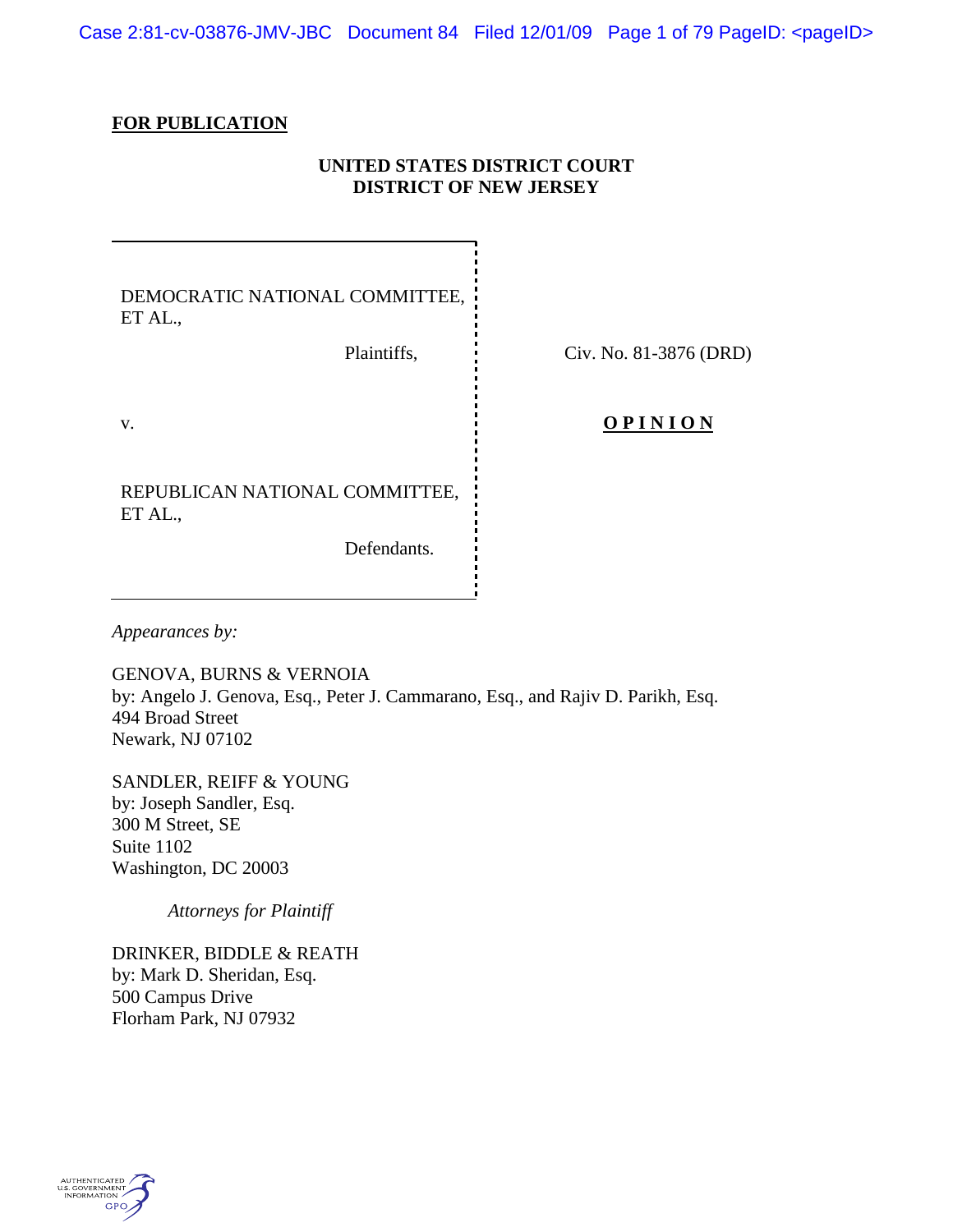McDERMOTT, WILL & EMERY, LLP by: Bobby R. Burchfield, Esq. and Jason A. Levine, Esq. 600 Thirteenth Street, NW Washington, DC 20005

*Attorneys for Defendant*

### **DEBEVOISE, Senior District Judge**

This matter comes before the Court on a motion by Defendant, the Republican National Committee ("RNC") to vacate or modify a Consent Decree entered into by the parties as part of a settlement for voter intimidation claims brought by the Plaintiff, the Democratic National Committee ("DNC"). The Decree, which was entered on November 1, 1982 and modified on July 27, 1987, imposes various requirements on any "ballot security" initiatives undertaken by either the RNC or the New Jersey Republican State Committee ("RSC"). Such initiatives are defined in the Decree as any efforts to prevent or remedy voter fraud.

In its pending request to modify or vacate the Consent Decree, the RNC argues that intervening changes in state and federal election laws have significantly increased the danger of voter fraud, thus making it essential that it be allowed to carry out ballot security initiatives without complying with the requirements of the Decree. Additionally, the RNC claims that the Consent Decree (1) has been interpreted in a manner that impermissibly broadens its scope, (2) is no longer necessary to prevent voter intimidation, and (3) is contrary to the public interest because it imposes requirements only on the RNC, thereby creating an imbalance that adversely affects the competition between political parties necessary to ensure fair elections. In response to those arguments, the DNC contends that the RNC exaggerates the danger of voter fraud, which it claims is outweighed by the ongoing threat that Republican political groups will engage in voter intimidation. As proof that the protections contained in the Consent Decree remain necessary, the DNC points to decisions made pursuant to that agreement by this Court, which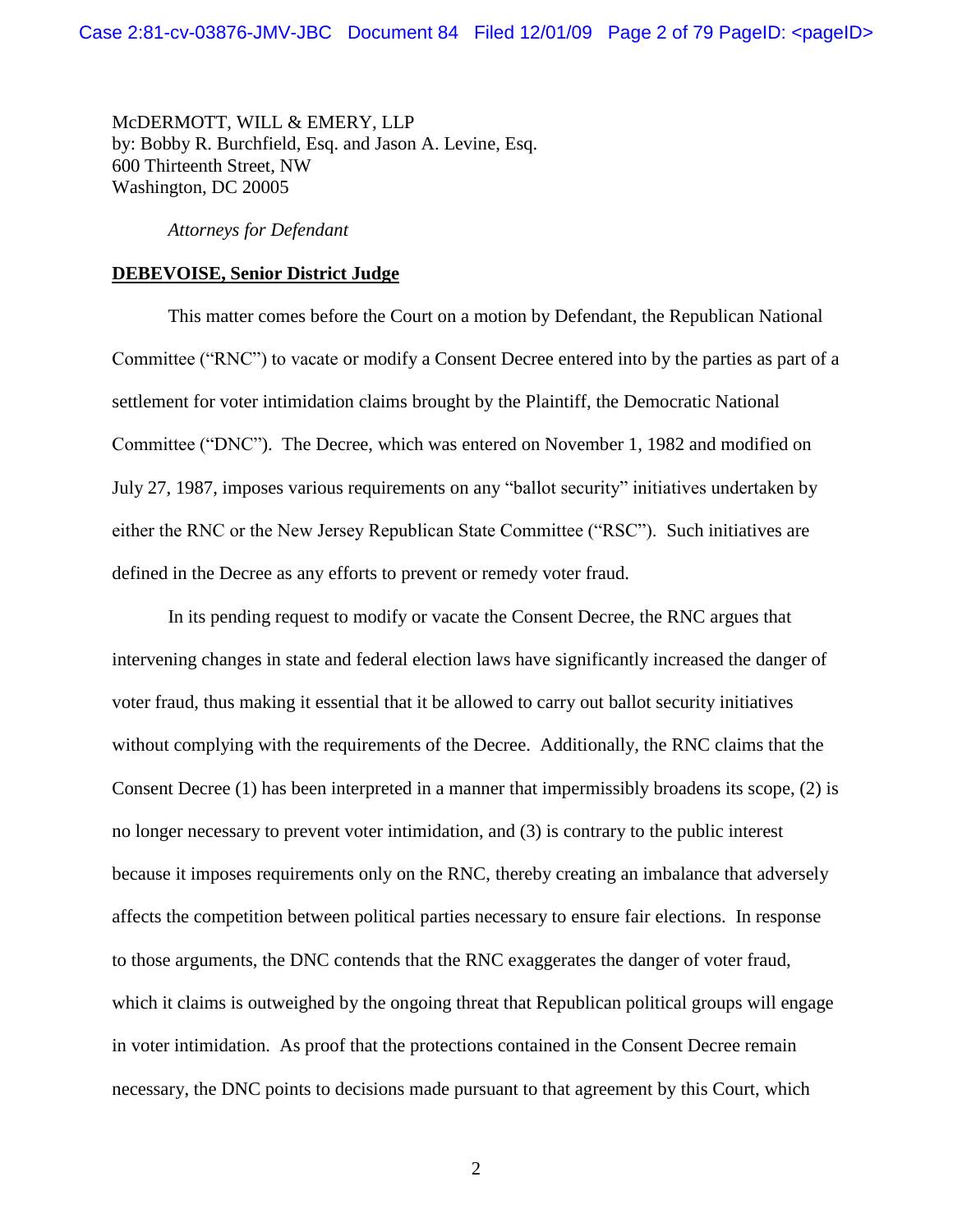found that the RNC had engaged in impermissible voter challenges as recently as the 2004 election.

Both parties submitted mountains of documentary evidence in support of their arguments. The RNC produced thousands of pages of newspaper articles and other sources documenting alleged incidents of voter fraud over the past 27 years, while the DNC did the same with respect to voter intimidation. The Court held an evidentiary hearing on May 5 and 6, 2009, at which the parties were permitted to make oral arguments and call witnesses in support of their claims. Following that hearing, the parties were each permitted to file an additional brief.

For the reasons set forth below, the Court finds that neither changed factual circumstances nor developments in state and federal election laws justify vacating the Consent Decree, but modification is required. Voter intimidation presents an ongoing threat to the participation of minority individuals in the political process, and continues to pose a far greater danger to the integrity of that process than the type of voter fraud the RNC is prevented from addressing by the Decree. However, while the Court finds that there is an ongoing need for the Consent Decree, the manner in which the RNC has interpreted its terms has rendered the Decree "unworkable" by precluding the RNC from engaging in several activities that are unrelated to voter fraud and do not have a disparate impact on minority voters. Additionally, the fact that the parties did not include a date on which the Consent Decree will terminate has created an inequitable situation in which the RNC may be subject to the requirements of that agreement in perpetuity. Therefore, the Decree will be modified in five ways: (1) as consented to by the DNC, the Consent Decree will be clarified to allow enforcement only by the parties to that agreement, (2) the time period by which the RNC must inform this Court of any proposed ballot security measures ("preclearance provision") will be shortened from 20 to 10 days, (3) the term "ballot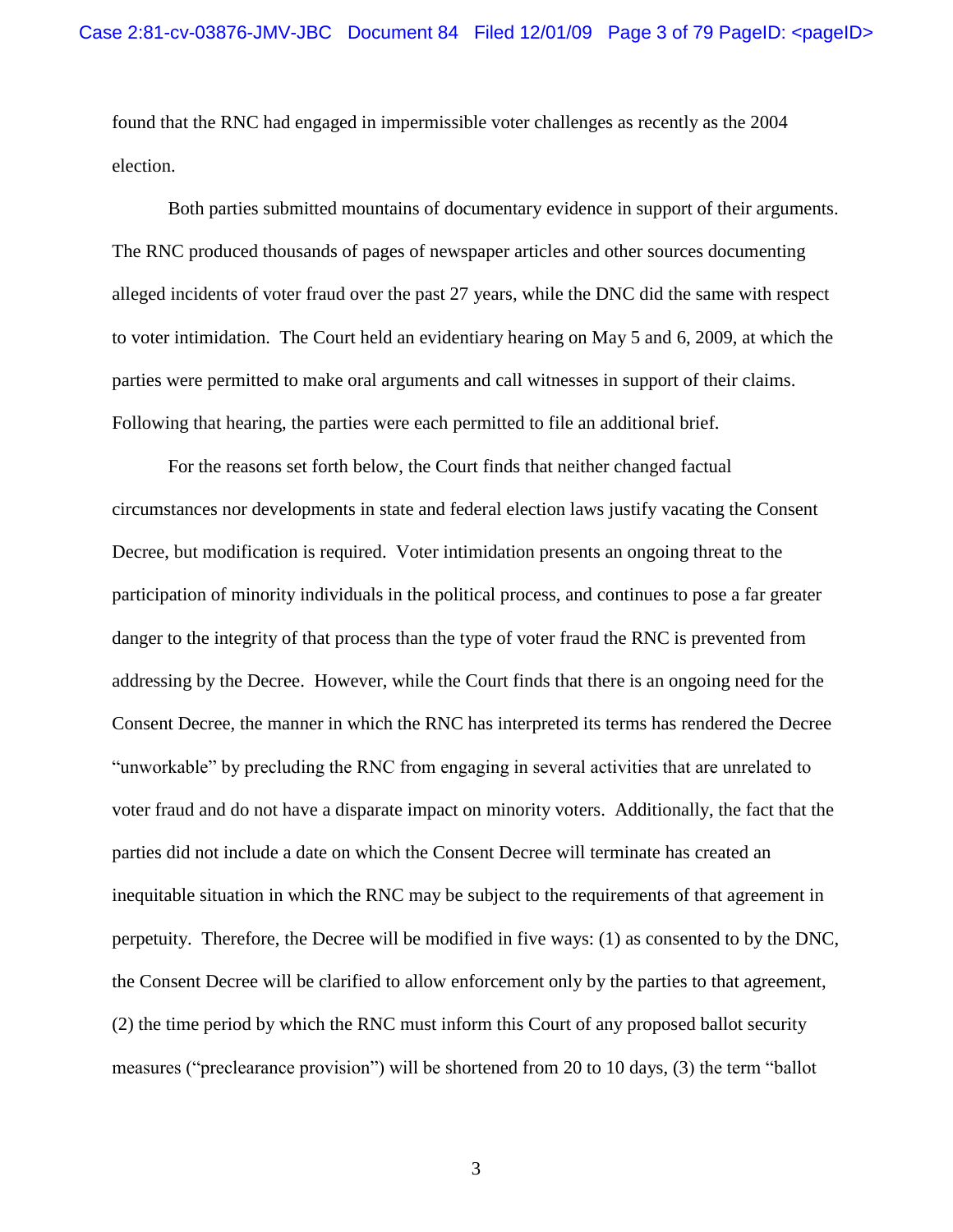security" will be clarified to include only efforts that are aimed at preventing potential voters from casting a ballot, as opposed to programs meant to ensure the smooth functioning of the electoral process or increase the number of people participating therein, (4) the term "normal poll watch functions" will be defined in order to provide notice of the types of activities that do not fall under the Consent Decree, and (5) a termination date will be added so that the Consent Decree will expire eight years after the date of this ruling unless, at any point before that date, the DNC is able to prove by a preponderance of the evidence that the RNC has violated the Decree, in which case the termination date will be extended to eight years from the date of that violation.

#### **I. BACKGROUND**

The 27-year history of the Consent Decree that is the subject of this ruling began when, during the 1981 New Jersey gubernatorial election, the RNC and RSC engaged in a ballot security program that the DNC claimed targeted minority voters in an effort to intimidate them in violation of the Voting Rights Act ("VRA") of 1965, 42 U.S.C. §§ 1971, et seq., and the 14th and 15th Amendments to the Constitution. As part of that program, the RNC allegedly created a list of persons to be challenged at the polls by mailing sample ballots to individuals living in precincts where the majority of the registered voters were members of ethnic minorities. The names of voters registered at an address from which a sample ballot was returned as undeliverable were then added to a list that the RNC asked to have removed from New Jersey"s voter rolls. In addition to the challenge list, the RNC allegedly intimidated voters on Election Day by posting off-duty sheriffs and policemen – some of whom were wearing equipment normally associated with law enforcement personnel such as two-way radios and firearms – at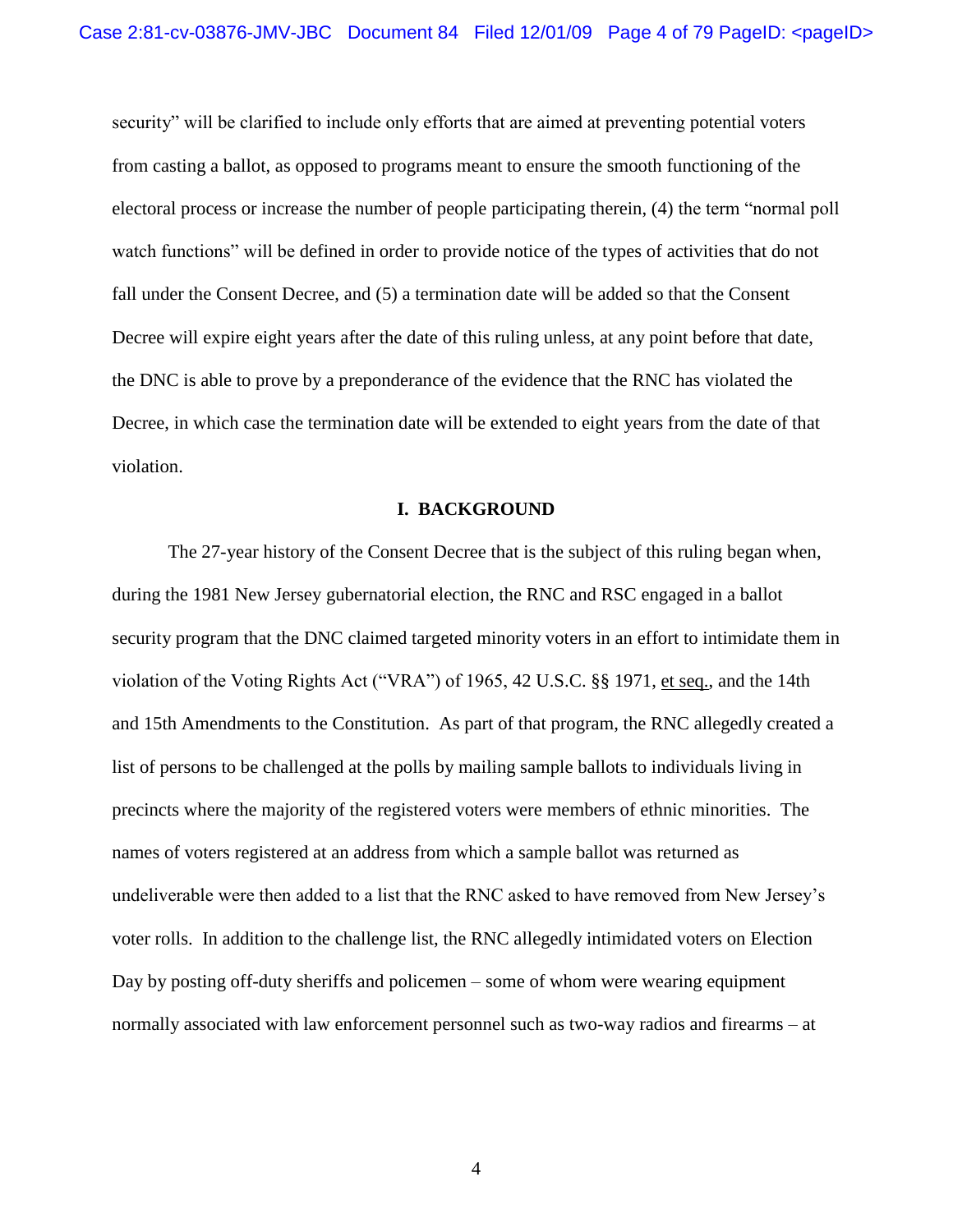polling places in minority precincts. The officers involved in the program wore armbands

emblazoned with a seemingly-official title: "National Ballot Security Task Force."

## **A. The Consent Decree**

Faced with intense political pressure and scrutiny from local media, the RNC chose to

settle the 1981 suit by entering into the Consent Decree. Pursuant to that settlement, the RNC

agreed that "in the future, in all states and territories of the United States," it would:

- (a) comply with all applicable state and federal laws protecting the rights of duly qualified citizens to vote for the candidate(s) of their choice;
- (b) in the event that [it] produce[s] or place[s] any signs which are part of ballot security activities, cause said signs to disclose that they are authorized or sponsored by the [RNC];
- (c) refrain from giving any directions to or permitting their agents or employees to remove or deface any lawfully printed and placed campaign materials or signs;
- (d) refrain from giving any directions to or permitting their employees to campaign within restricted polling areas or to interrogate prospective voters as to their qualifications to vote prior to their entry to a polling place;
- (e) refrain from undertaking any ballot security activities in polling places or election districts where the racial or ethnic composition of such districts is a factor in the decision to conduct, or the actual conduct of, such activities there and where a purpose or significant effect of such activities is to deter qualified voters from voting; and the conduct of such activities disproportionately in or directed toward such districts that have a substantial proportion of racial or ethnic [minority] populations shall be considered relevant evidence of such a factor and purpose;
- (f) refrain from attiring or equipping agents, employees or other persons or permitting their agents or employees to be attired or equipped in a manner which creates the appearance that the individuals are performing official or governmental functions, including, but not limited to, refraining from wearing public or private law enforcement or security guard uniforms, using armbands, or carrying or displaying guns or badges except as required by law or regulation, in connection with any ballot security activities; and
- (g) refrain from having private personnel deputized as law enforcement personnel in connection with ballot security activities.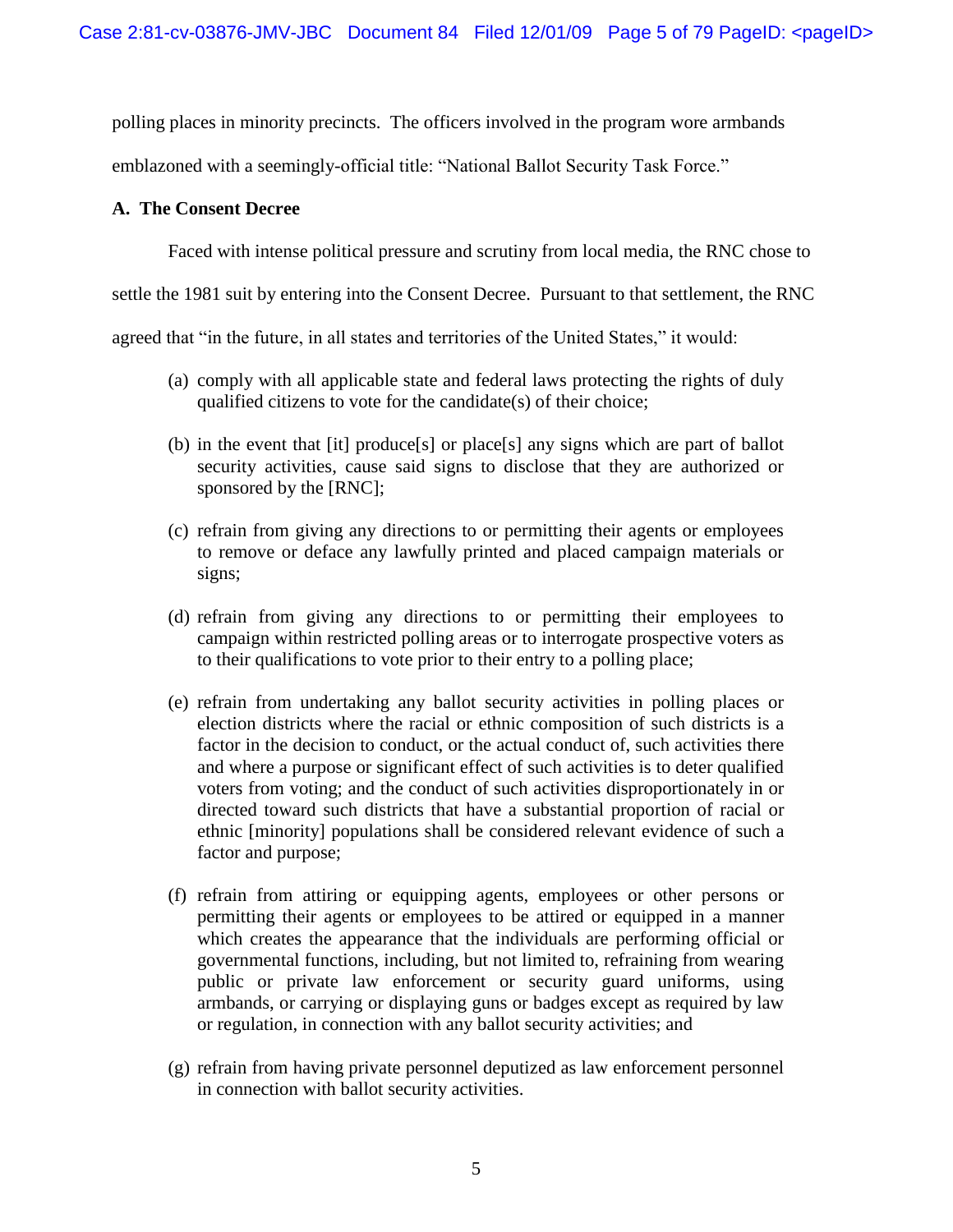In 1987, the DNC sued the RNC for alleged violations of the Consent Decree during the previous year"s Congressional elections in Louisiana. Those purported violations, like the ones in the 1981 New Jersey gubernatorial election, involved the compilation of a voter challenge list by sending letters to African-American voters and recording the names of individuals for whom the mailing was undeliverable at the address where they were registered to vote. While defending a suit brought in Louisiana state court by several of the voters on the list, the RNC responded to a discovery request by producing a memo from its Midwest Political Director to its Southern Political Director, in which the former stated that "I would guess that this program will eliminate at least 60,000-80,000 folks from the rolls ... If it's a close race ... which I'm assuming it is, this could keep the black vote down considerably." See Thomas Edsall, Ballot Security Effects Calculated: GOP Aide Said Lousiana Effort "Could Keep the Black Vote Down," Wash. Post, Oct. 24, 1986 at A1. After those statements came to light, the DNC – which was not a party to the Louisiana state action – instituted an action in this Court alleging that the RNC"s ballot security activities were racially motivated, and thus violated the Consent Decree.

As in the prior suit, the RNC chose to settle the claims against it. In exchange for the DNC dismissing its claims, the RNC agreed to a modification of the 1982 Consent Decree. That modification defined "[b]allot security" efforts to mean "ballot integrity, ballot security or other efforts to prevent or remedy vote fraud," and added the preclearance provision, which prohibits the RNC from engaging in such efforts unless they are approved ahead of time by this Court by stating:

[T]he RNC shall not engage in, and shall not assist or participate in, any ballot security program unless the program (including the method and timing of any challenges resulting from the program) has been determined by this Court to comply with the provisions of the Consent Order and applicable law. Applications by the RNC for determination of ballot security programs by the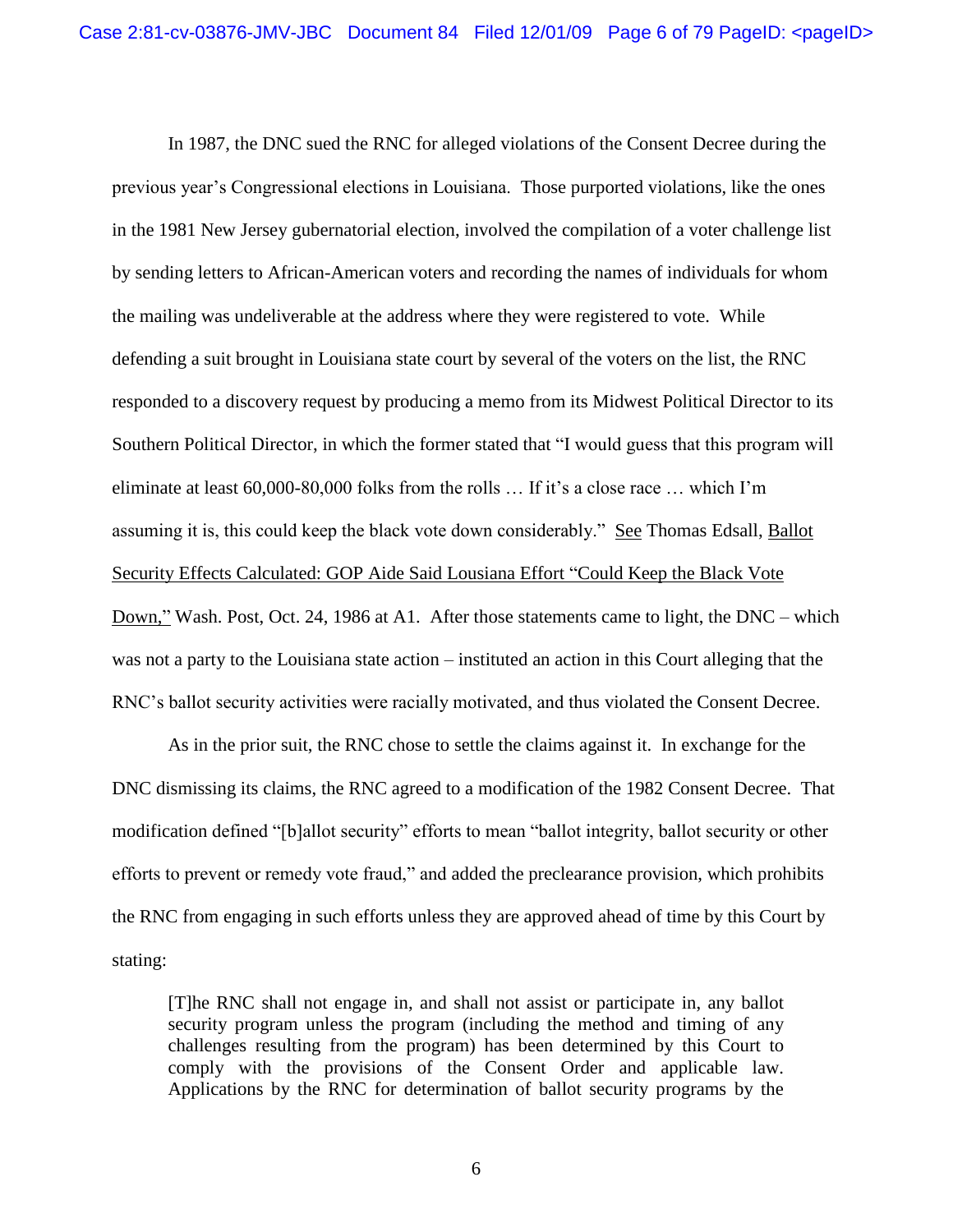Court shall be made following 20 days notice to the DNC, which notice shall include a description of the program to be undertaken, the purpose(s) to be served, and the reasons why the program complies with the Consent Order and applicable law.

As an exception to the preclearance requirement, the modification agreed to by the parties stated

that:

l

[T]he RNC may deploy persons on [E]lection [D]ay to perform normal poll watch functions so long as such persons do not use or implement the results of any other ballot security effort, unless the other ballot security effort complies with the provisions of the Consent Order and applicable law and has been so determined by this Court.

### **B. Subsequent Enforcement Actions**

Since the modification of the Consent Decree in 1987, the DNC has brought two suits alleging violations of that agreement on the part of the RNC. In 1990 it instituted an action alleging that the RNC had violated the Consent Decree by participating in a program in which the North Carolina Republican Party ("NCRP") sent 150,000 postcards to residents of predominantly African-American precincts in that state. The postcards allegedly attempted to intimidate voters by warning that it is a "federal crime … to knowingly give false information about your name, residence or period of residence to an election official," and falsely stated that voters must have lived in the precinct in which they cast their ballot for at least 30 days prior to the election. In its decision, the Court found that the DNC had "failed to establish that the [RNC] conducted, participated in, or assisted in" the program.<sup>1</sup> It ruled, however, that the RNC, "by failing to include in ballot security instructions and informational guidance to state parties on unlawful practices under the consent decree or copies of such decree for their review, ha[d]

<sup>&</sup>lt;sup>1</sup> The Court's ruling was based solely on the fact that the Consent Decree applies only to the actions of the RNC and RSC, and advanced no opinion as to the legality of the activities undertaken by the NCRP. Those activities were the subject of a separate action brought by the United States Department of Justice ("DOJ") against the NCRP and the campaign committee of Senator Jesse Helms, which resulted in a separate consent decree between those entities and the federal government.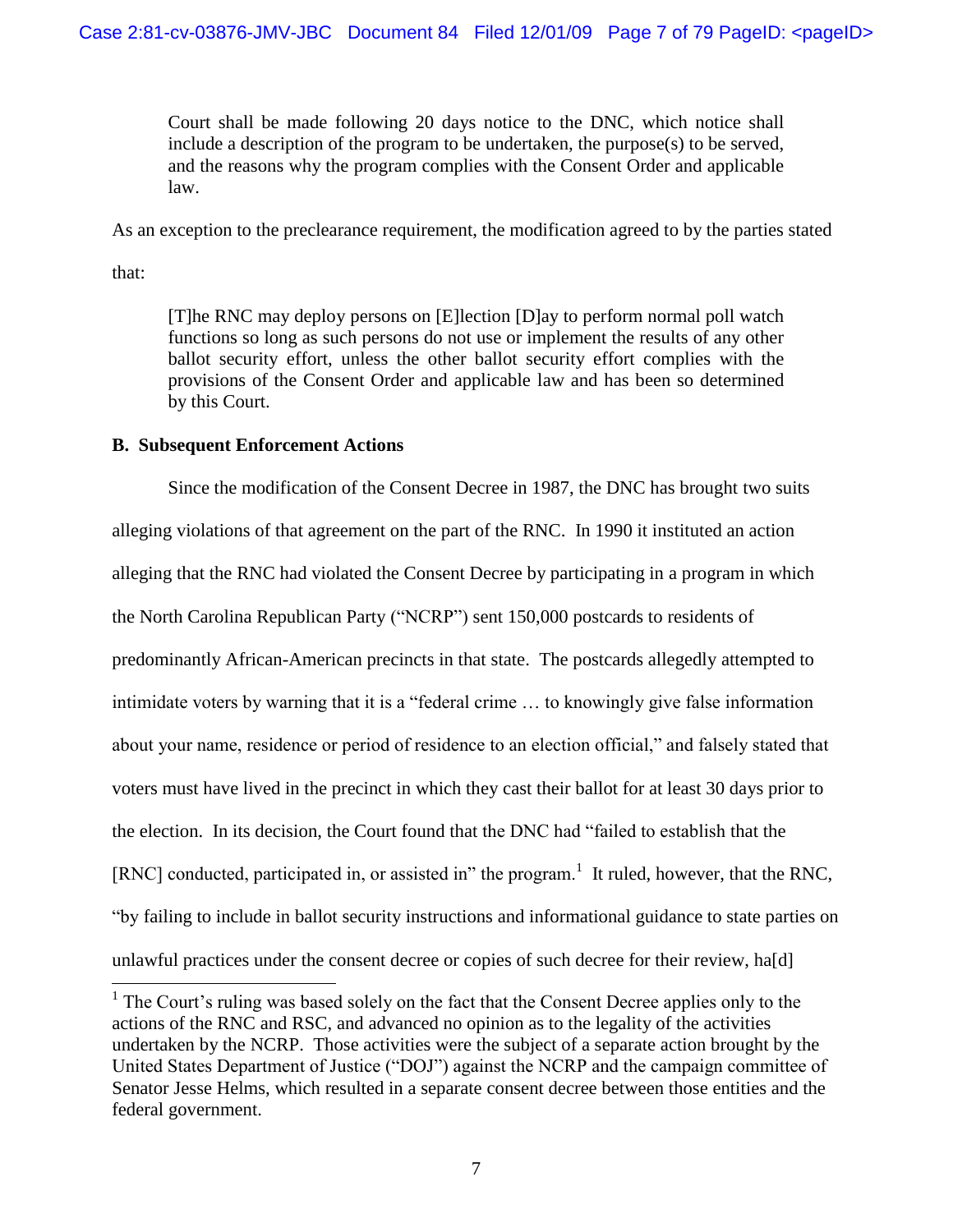violated said decree and shall in all such materials include such guidance or copy of the decree" in the future.

On November 3, 2008, the DNC brought a second action, in which it alleged that the RNC had violated the Consent Decree by hiring private investigators to examine the backgrounds of various New Mexico voters in preparation for challenging those individuals" right to cast a ballot in that year's election. As redress for that purported violation, the DNC requested a preliminary injunction ordering the RNC to refrain from using any information gathered by the investigators or carry out any ballot security initiatives in New Mexico during the election, which was scheduled to take place the following day. The Court held oral arguments on the petition, at which the RNC produced a sworn affidavit from the vendor accused of hiring the private investigators testifying that they had not been used for the purposes of gathering information or preparing for ballot security efforts. That testimony led the Court to conclude that, while there may have been misconduct on the part of the New Mexico Republican Party or other political operatives, the RNC did not direct or participate in the ballot security measures at issue, and therefore had not violated the Consent Decree.<sup>2</sup>

## **C. The Malone Suit**

l

A third enforcement action – brought by an intervenor during the week before the 2004 general election – is also relevant to the question of whether the Consent Decree should be

 $2^2$  The RNC attempts to portray the Consent Decree as having led to multiple vexatious litigations. In doing so, it notes two actions that were not brought by the DNC, and did not name the RNC as a defendant: (1) a 2002 suit in which the New Jersey State Democratic Committee ("NJSDC") alleged that the RSC and a Republican Senate candidate had violated the Decree, and (2) a 2004 suit brought in South Dakota by the campaign of that state"s then-Senator, Tom Daschle, alleging that his opponent, John Thune, and various other individuals had carried out ballot security initiatives which violated applicable laws. In the former action, this Court denied the NJSDC"s claim. The United States District Court for the District of South Dakota granted Senator Daschle's request for a temporary restraining order in the latter action. Although Senator Daschle invoked the Consent Decree in that case, the District of South Dakota did not address that agreement in its ruling.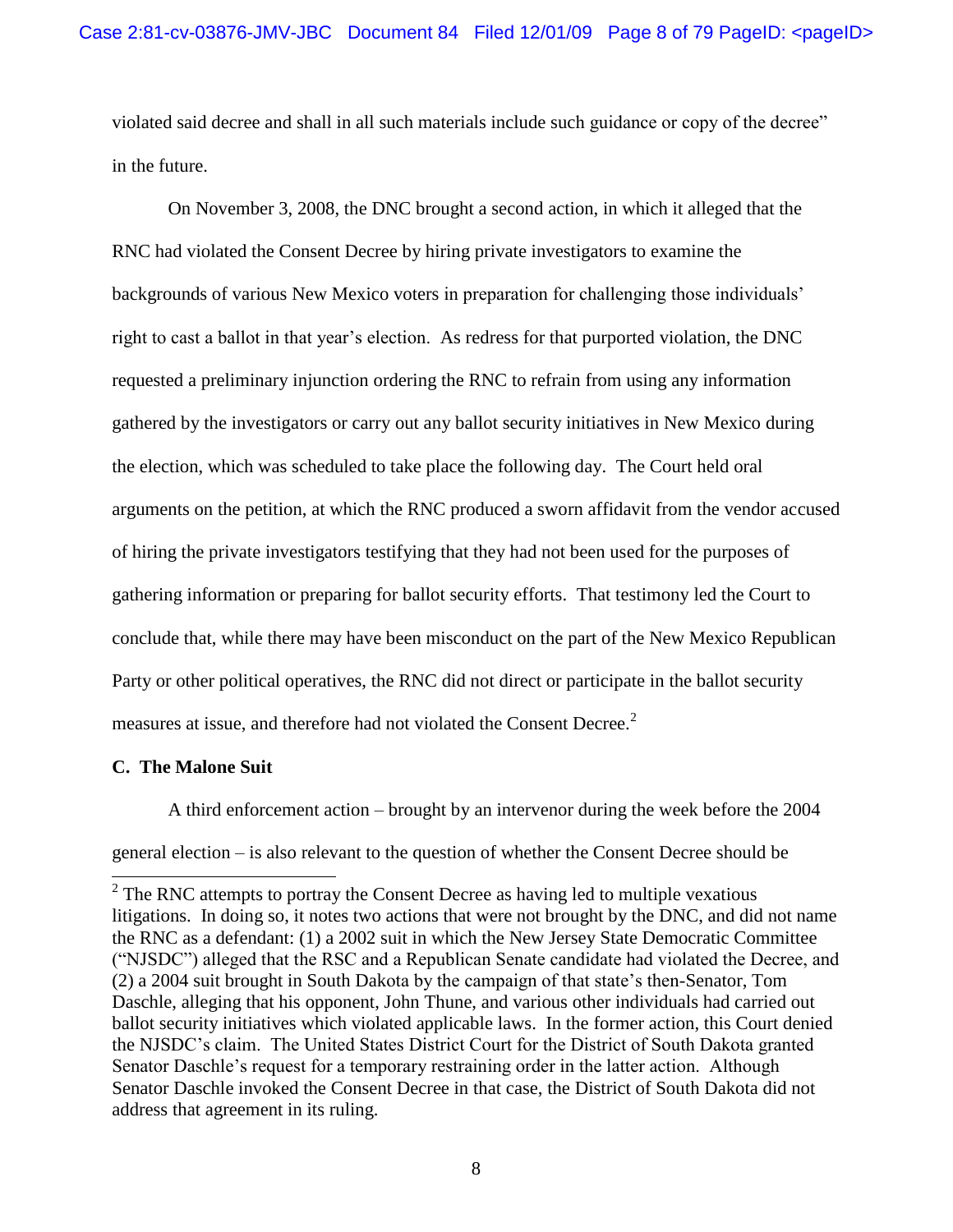modified or vacated. On October 28, 2004, an African-American resident of Cleveland, Ohio named Ebony Malone filed a Complaint alleging that the RNC had violated the Consent Decree by participating in the compilation of a voter challenge list that included 35,000 predominantlyminority individuals from that state. As was the case in the actions that led to the initial Consent Decree and the 1987 modification, the list was assembled by sending letters to registered voters in precincts with a high concentration of minorities, in this case inner-city areas in Cleveland, and recording the names of those voters for whom the letter was returned as undeliverable. An initial letter was sent by the RNC on August 10, 2004, while a second mailing was issued by the Ohio Republican Party ("ORP") on September 9th of that year. Ms. Malone was a recentlyregistered voter and was included on the challenge list.

Ms. Malone contended that the challenge list posed a threat to her right to vote. Moreover, she asserted that any program involving challenges to the individuals on the list on Election Day would result in the disenfranchisement of other minority voters by overwhelming Ohio election officials and clogging the polls. On the basis of those claims, she requested that the Court issue a preliminary injunction barring the RNC and any state organizations with which it was cooperating from carrying out poll challenges using the list.

The Court held an evidentiary hearing on the morning of November 1, 2004, at which it heard arguments relating to whether a preliminary injunction should be issued. At that hearing, the DNC appeared in support of Ms. Malone. The RNC opposed Ms. Malone"s request for a preliminary injunction on several grounds. As a threshold issue, it argued that Ms. Malone"s suit was non-justiciable because irregularities in her registration would render her subject to challenge by the Ohio Board of Elections regardless of whether the RNC or ORP engaged in a separate challenge. The RNC also claimed that it had complied fully with the Consent Decree,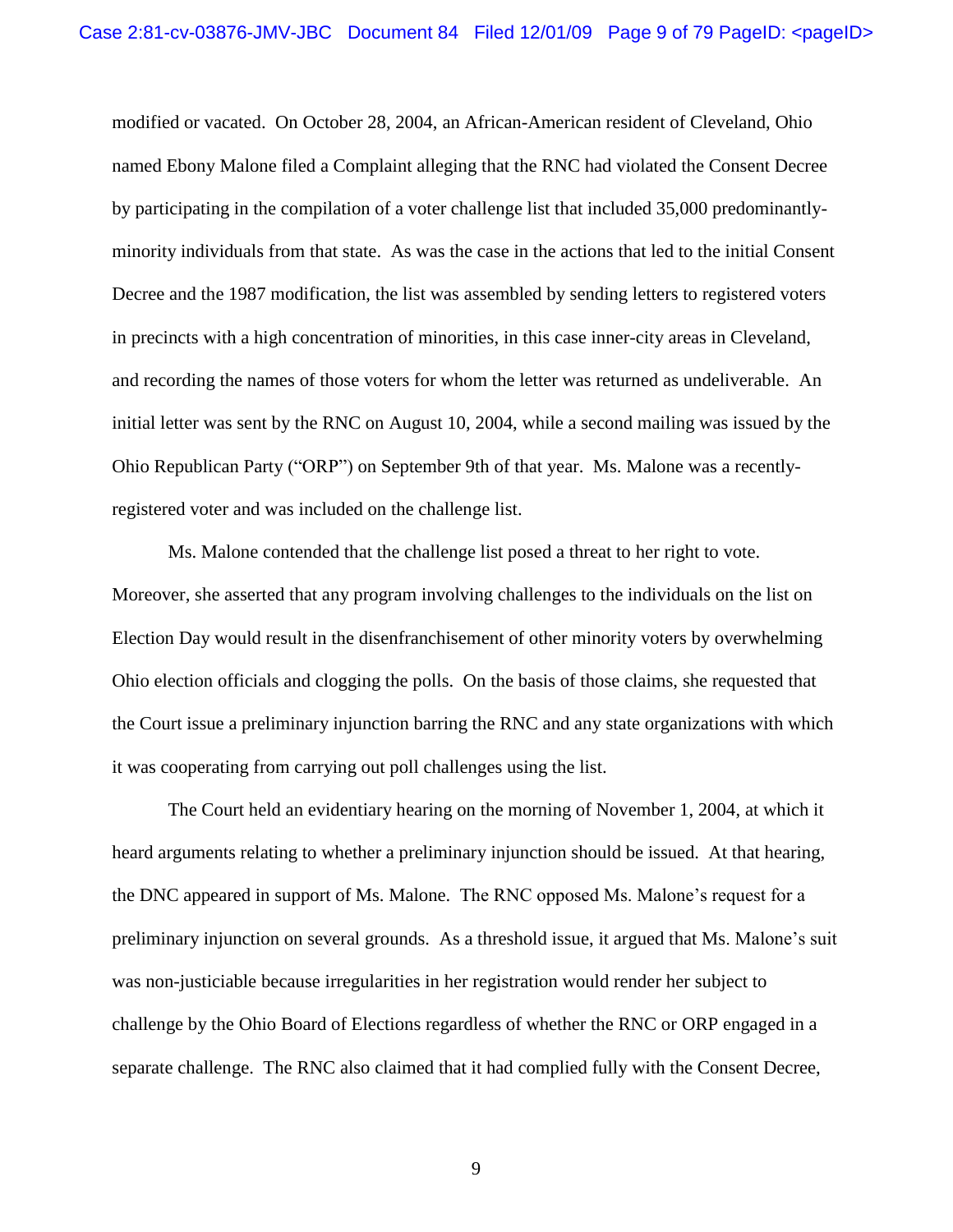asserting that the potential challenge to Ms. Malone fell within the "normal poll watch functions" allowed by that agreement. Finally, it contended that any challenge would be carried out by the ORP – which was not subject to the Decree – and an injunction issued by this Court would therefore be ineffective in redressing Ms. Malone"s claims.

At the conclusion of the hearing, the Court rejected the RNC"s arguments and issued an Order in which it (1) barred the RNC from using the list to carry out voter challenges and (2) directed the RNC to instruct its agents in Ohio not to use the list for such purposes. In doing so, the Court found that the RNC had violated both the procedural and substantive provisions of the Consent Decree. In its Opinion, which was read into the record at the conclusion of the hearing, the Court first rejected the RNC"s argument that Ms. Malone"s claims were non-justiciable by ruling that she would suffer irreparable harm if forced to endure multiple challenges to her eligibility, as such challenges may delay her efforts to cast a ballot or result in congestion at the polling place that would prevent other voters from doing so. It then held that:

[T]he RNC violated the Consent Decree. It engaged in a ballot security effort. … [F]rom at least the time of the RNC"s August 10, 2004 letter until recent days the RNC participated with the Ohio Republican Committee in the devising and implementation of the program.

Procedurally, the RNC is in clear violation inasmuch as it failed to obtain [a] determination that the ballot security program complies with the provisions of the Consent Decree. Further, the program violates the substantive provisions of the Decree. It undertook ballot security activities in polling places or election districts where the racial composition in such districts [factored] in the decision to conduct … such activities there, and where the purpose or significant effect of such activities is to deter qualified voters from voting. The RNC's original mailing and the Ohio State Committee"s September 9th mailing were directed to the counties having the State"s major cities and largest concentration of minority voters.

Immediately after this Court issued its ruling, the RNC filed an emergent application to

the Court of Appeals for the Third Circuit requesting a stay of the Order. A panel of the Court of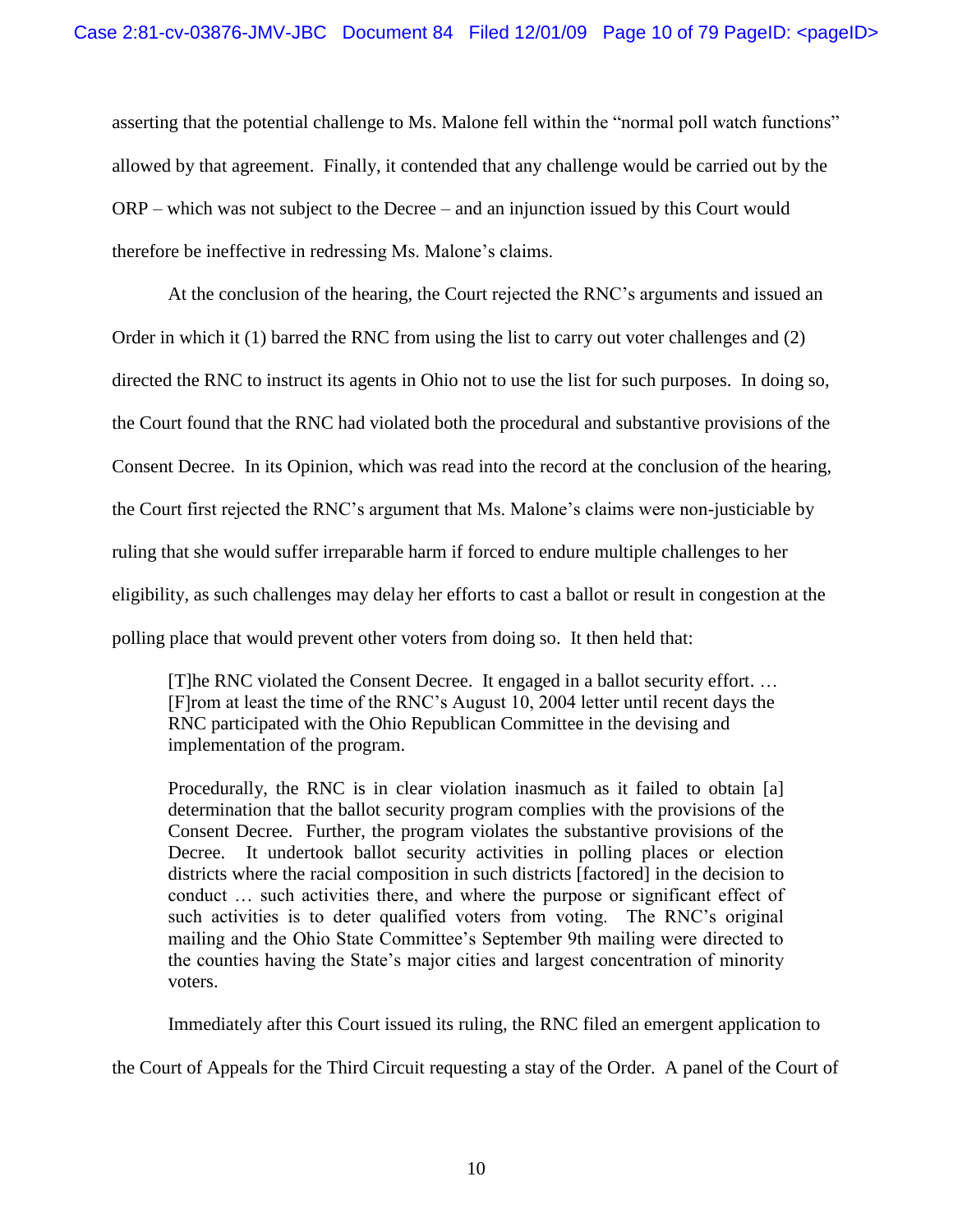Appeals met that afternoon and worked into the evening to address the application. With fewer than eight hours remaining before the polls opened in Ohio, the panel issued an Opinion and Order denying the RNC's application for a stay and affirming this Court's decision. In doing so, it stated that "we believe there is ample support for the factual findings of the District Court," and noted that "emails between the RNC and … Ohio Republican Party show collaboration and cooperation between the RNC and ORP."

Following that ruling, the RNC petitioned for rehearing en banc. On the morning of Election Day, November 2, 2004, the Court of Appeals granted that petition, vacated its earlier ruling, and stayed this Court"s judgment pending a decision on rehearing. Before the case could be reheard, though, Ms. Malone cast her ballot without being challenged. Based on that development, the Court of Appeals dismissed the appeal as moot. In doing so, it did not address the merits of this Court"s determination that the RNC had violated the Consent Order. Thus, the substantive merits of the Court's ruling have never been refuted, and its factual determination that the RNC engaged in conduct prohibited by the Consent Order remains undisturbed.

#### **D. Motion to Vacate or Modify the Consent Decree**

On November 3, 2008, shortly after the Court denied the DNC"s Motion for a Preliminary Injunction based on the alleged violations in New Mexico, the RNC submitted the pending Motion to Vacate the Consent Decree. In its opening and reply briefs, the RNC argued that it should be allowed to conduct ballot security initiatives without complying with the Decree because the enactment of various statutes since the Decree was last modified in 1987 – including (1) the National Voter Registration Act of 1993 (the "Motor Voter Law"), 42 U.S.C. §§ 1973gg, et seq., (2) the Bipartisan Campaign Reform Act of 2002 ("BCRA"), 2 U.S.C. §§ 431, et seq., and (3) the Help America Vote Act of 2002 ("HAVA"), 42 U.S.C. §§ 15301, et seq. – has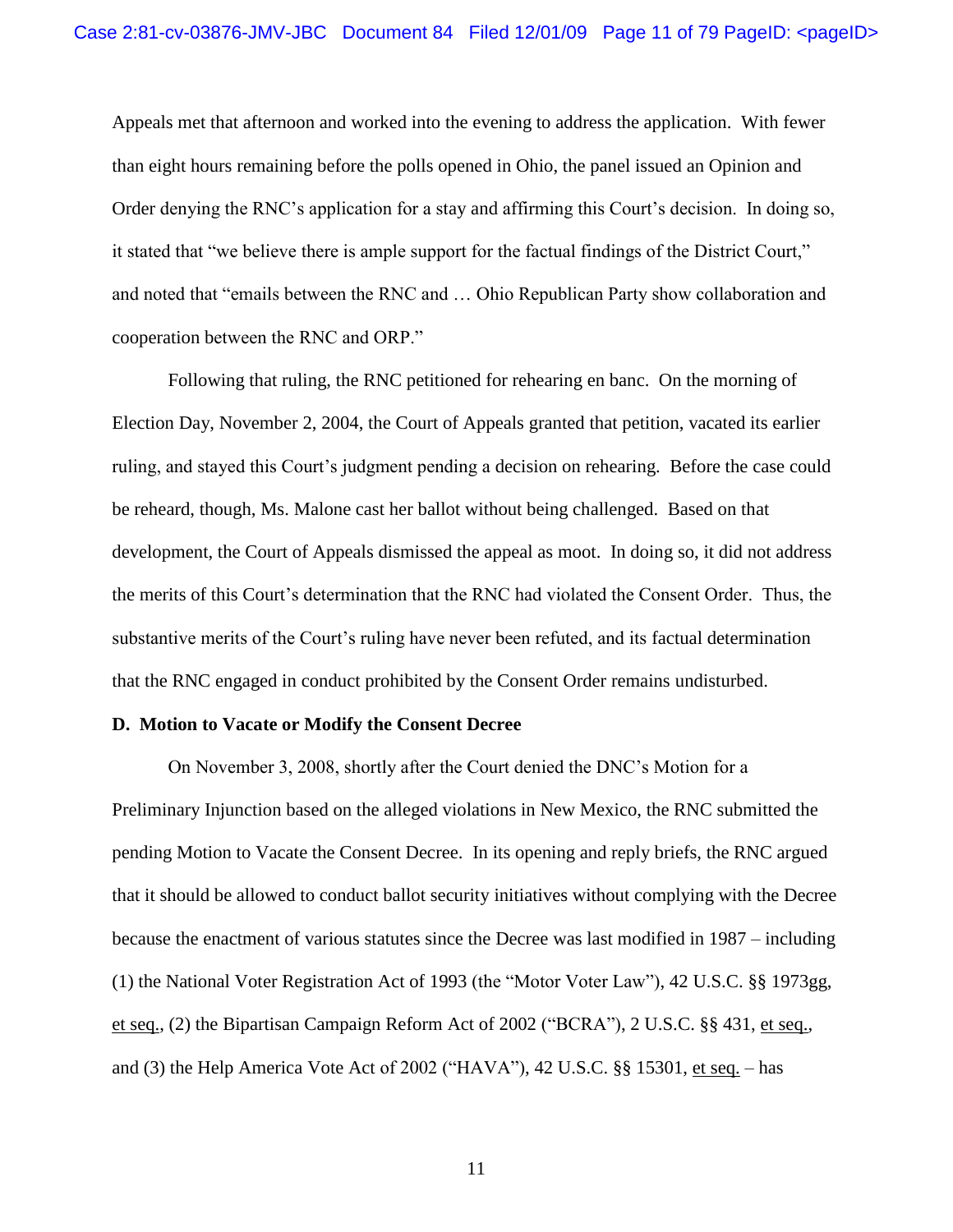increased the danger of voter fraud and decreased the risk of voter intimidation. Additionally, it contended that the Consent Decree (1) improperly extends to conduct that was outside the scope of the Complaints in the actions which led to its enactment, (2) has been interpreted in a broad manner that undermined the expectations of the parties at the time the 1982 and 1987 settlements were entered, and (3) violates the First Amendment by restricting communications between the RNC and state parties relating to ballot security initiatives.

In its brief in opposition to the Motion to Vacate, the DNC argued that, despite the statutes pointed out by the RNC, the danger of voter intimidation remains greater than that of voter fraud. In doing so, it noted several recent incidents in which minority voters were reportedly subjected to illegal and abusive ballot security initiatives by Republican operatives, and pointed to several occasions during the past 15 years in which Republicans made allegations of voter fraud that were later revealed to be false. Additionally, the DNC argued that the conduct prohibited by the Consent Decree – the implementation of ballot security initiatives in minority precincts as a means of deterring qualified voters from casting their ballots – remains illegal, and any action modifying or vacating the Consent Decree would give the RNC an opportunity to return to the very practices that agreement is meant to prevent. With respect to the RNC"s argument that the Consent Decree extends to conduct that was not at issue in the suits that led to its adoption and modification, the DNC set forth several precedents – including a case from the Supreme Court – holding that a party may enter into a settlement in which it consents to broader relief than the court may have granted if the case had been tried.

#### **E. Evidentiary Hearing**

In keeping with the requirement that a district court hold an evidentiary hearing before modifying a consent decree in such a manner as to remove requirements previously imposed,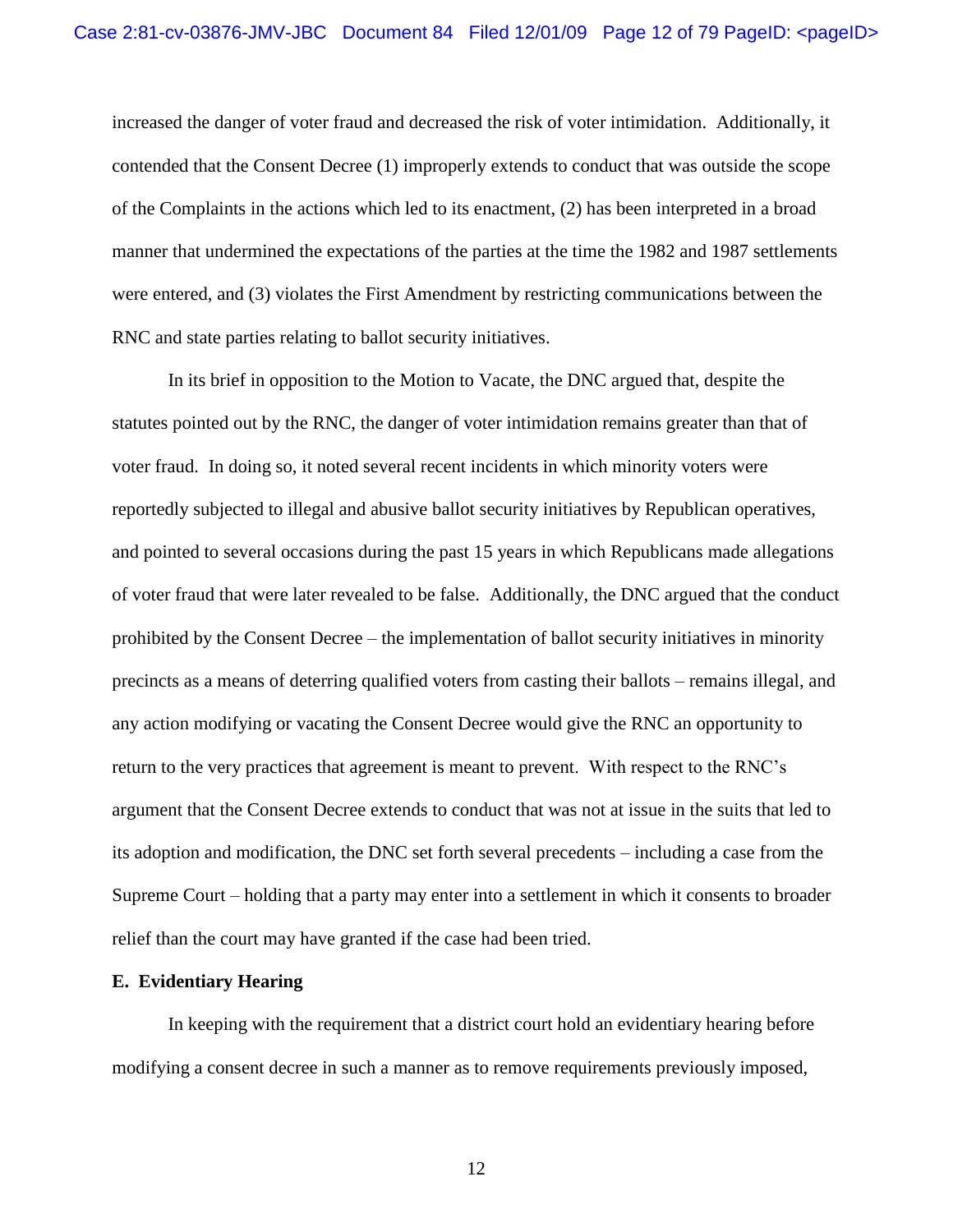Mayberry v. Maroney, 529 F.2d 332, 336 (3d Cir. 1976), the Court heard two days of oral arguments on May 5 and 6, 2009. During that hearing, both parties were allotted time for opening and closing statements and were allowed to call witnesses in support of their respective arguments. The arguments articulated by the parties largely restated those in their briefs, and will not be repeated here. The relevant testimony of the witnesses is summarized below. For the sake of brevity, the Court will not revisit the portions of that testimony in which witnesses simply restated arguments laid out in the parties' briefs or opined on matters not directly pertinent to today"s decision.

### *i. Thomas Josefiak*

The only witness called by the RNC in support of its Motion was Thomas Josefiak, an expert in election law who served from 1985 until 1992 as a Commissioner of the Federal Election Commission ("FEC") after being appointed to that post by President Ronald Reagan. On leaving the FEC, Mr. Josefiak worked as Special Counsel to the RNC until 1995, at which time he assumed the duties of General Counsel to the Committee. He served in that capacity from 1995 until 2004 and again from 2005 until 2008, taking a brief interlude to work as General Counsel to the Committee to Re-Elect President George W. Bush from 2004-2005.

Mr. Josefiak"s testimony largely echoed the arguments set forth in the RNC"s briefs. He first stated as a general matter that he was familiar with the Consent Decree and that the RNC had made efforts throughout his tenure to inform state parties of that agreement's contents and requirements. In outlining the RNC"s efforts to comply with the Decree, Mr. Josefiak focused particularly on the preclearance requirement added pursuant to the 1987 modification. He argued that the Consent Decree"s requirement that the RNC serve 20 days notice and obtain the approval of this Court before engaging in any ballot security initiatives is inequitable and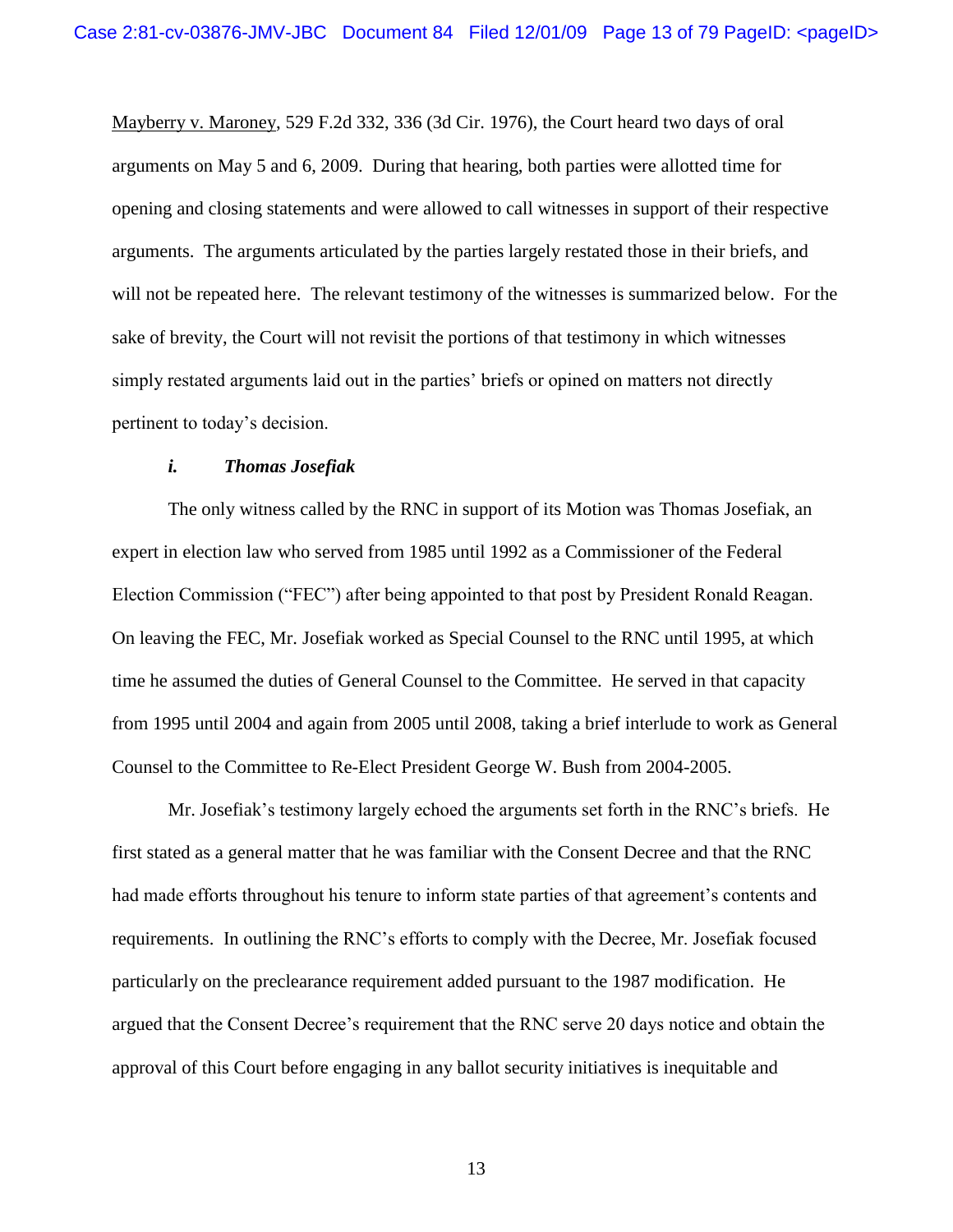disadvantages the RNC. First, Mr. Josefiak stated that, due to the preclearance requirement and other provisions in the Consent Decree, the RNC does not coordinate with state and local party committees on Election Day efforts such as voter turnout drives or poll watching activities. (1 Hr"g Tr. 94:7-95:17, May 5, 2009.) Although he admitted that the Consent Decree allows the RNC to engage in "normal poll watch functions," Mr. Josefiak claimed that, since those functions are not defined by the Decree, it is difficult to determine when poll watching crosses into the realm of ballot security. Therefore, the RNC chooses to refrain entirely from participating in Election Day efforts. (Id.)

Even if the RNC tried to engage in poll watching or ballot security initiatives, Mr. Josefiak contended that it would in all practical terms be unable to do so because the Consent Decree's requirement that it serve this Court with 20 days notice of such initiatives makes it impossible for the Committee to effectively allocate its resources on Election Day. In a Presidential election, for example, the RNC may believe at the time it seeks preclearance that Missouri will be a hotly-contested state, only to find based on polls completed in the days just before the election that the margin separating the two candidates has widened, and the poll watchers that were to have been deployed in that state could be put to better use elsewhere. See (Id. at 96:15-97:14.)

In addition to testifying about the RNC"s efforts to comply with the Consent Order, Mr. Josefiak opined as an expert on the danger of voter fraud. He argued that voter fraud remains a serious issue, especially in light of the close margins by which many elections have been decided over the past 15 years. In support of that claim, he noted a report issued in 2005 by the Carter-Baker Commission on Federal Election Reform, a bipartisan panel headed by former President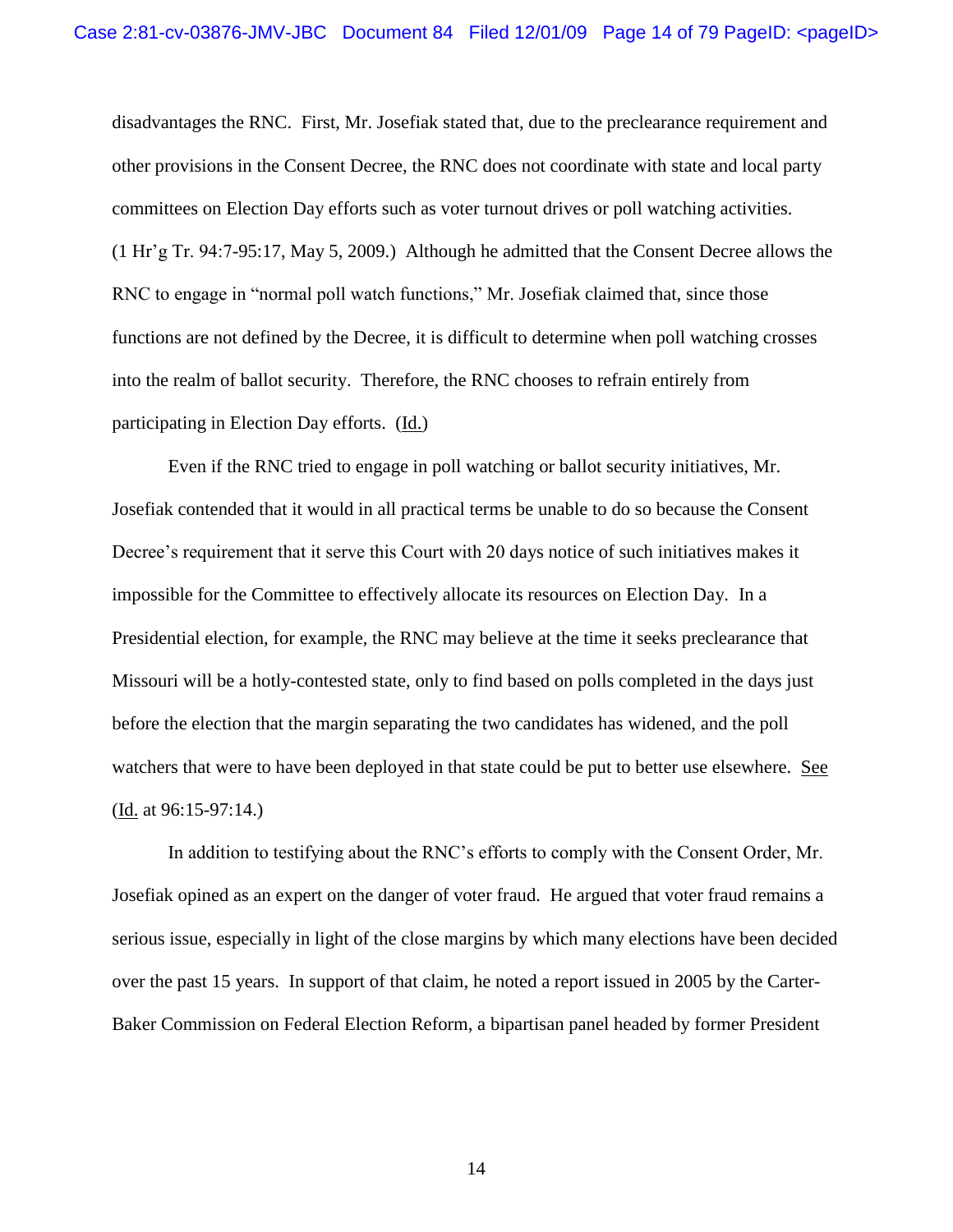Jimmy Carter and former Secretary of State James Baker. In that report, which was titled

"Building Confidence in U.S. Elections," the Commission stated:

While fraud is difficult to measure, it occurs. The U.S. Department of Justice has launched more than 180 investigations into election fraud since October 2002. These investigations have resulted in charges for multiple voting, providing false information on their felon status, and other offenses against 89 individuals and in convictions of 52 individuals. The convictions related to a variety of election fraud offenses, from vote buying to submitting false voter registration information and voting-related offenses by non-citizens.

 $(RNC Hr'g Ex. 26 at 45.)$ 

Additionally, Mr. Josefiak cited the report of a Federal Bureau of Investigation ("FBI") task force investigating allegations of voter fraud in Wisconsin during the 2004 election. In its preliminary findings, the task force found over 100 individuals had voted more than once in the election, and more than 200 ineligible felons had voted. (RNC Hr"g Ex. 29 at 2.) Additionally, the report stated that approximately 65 non-existent voters were registered by individuals participating in registration drives that were paid based on the number of voters they signed up, but specifically stated that those fictitious identities were not used to cast a ballot. (Id. at 3.) Mr. Josefiak noted in his testimony that the number of individuals convicted of such offenses is often a poor measure of the extent of voter fraud because prosecutors must prove that each defendant knew that his or her activities were illegal and, despite that knowledge, willfully violated the law. (1 Hr"g Tr. 91:21-92:6.) He then went on to discuss other incidents in which voter fraud allegedly took place, most notably in Florida and Missouri during the 2004 Presidential election. (Id. at 92:8-93:19.) After doing so, he again stated that the practical effect of the Consent Decree has been to preclude the RNC from engaging in initiatives aimed at combating voter fraud. (Id. at 93:20-22.)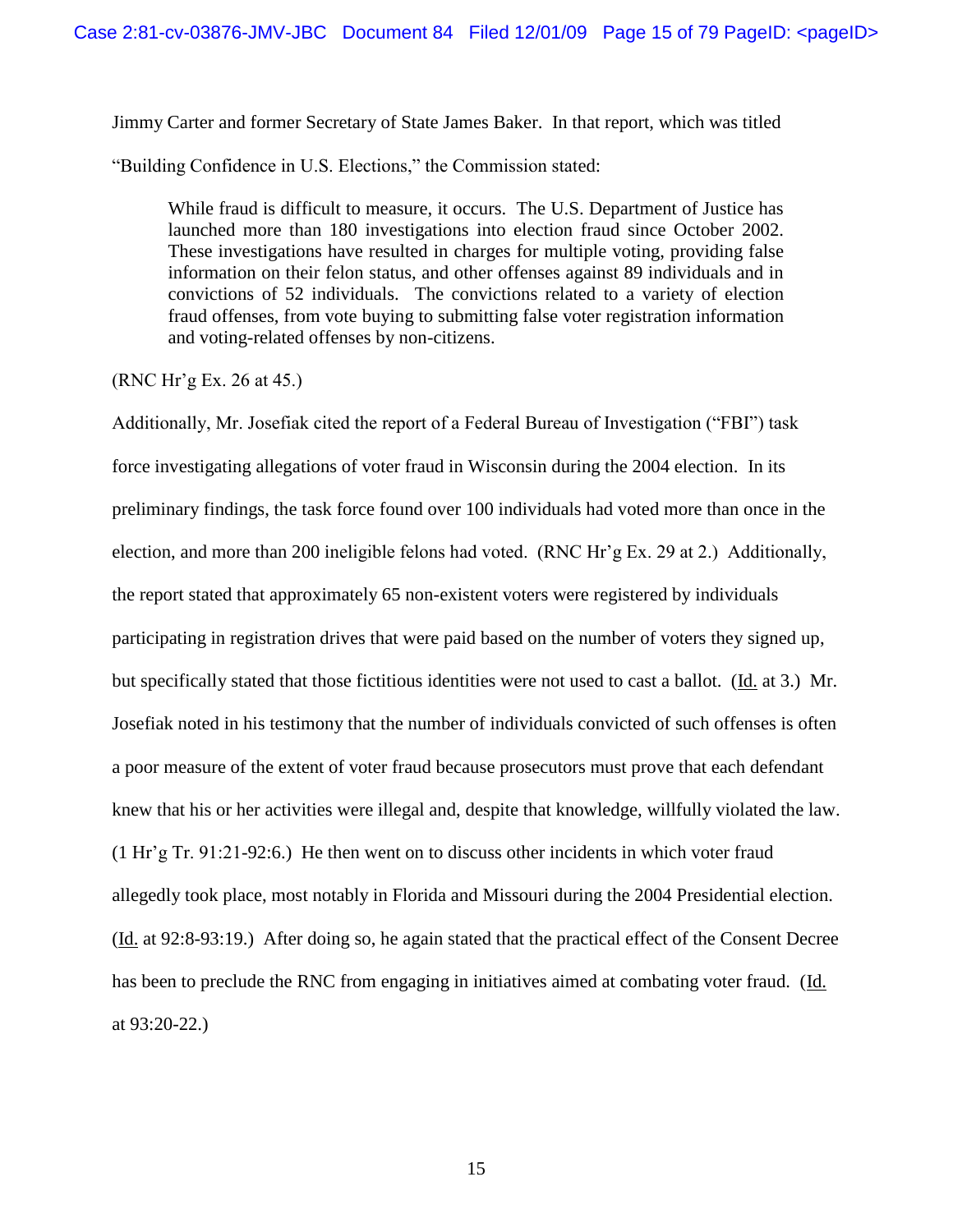In his capacity as an expert witness, Mr. Josefiak also gave testimony on voter registration trends and changes to voting laws since the Consent Decree was enacted in 1982. In doing so, he noted two charts created using data compiled by the United States Census Bureau. The first showed that, while there was a 28.1 percent increase in the total number of registered voters between 1982 and 2006, there was an increase of only 13.2 percent in the number of new voters that were classified as "white." In contrast, there was a 41.6 percent increase in "black" voters, and a 201 percent increase in those categorized as "hispanic."<sup>3</sup> (RNC Hr'g Ex. 6.) The second chart, which included information on the number of individuals from each ethnic category that actually voted in the 1982 and 2006 elections, showed a similar trend: the number of "white" voters increased by 7.8 percent, while the number of "black" and "hispanic" voters went up 31.1 and 152 percent, respectively. (RNC Hr'g Ex. 7.)

According to Mr. Josefiak, the relatively-greater increases in "black" and "hispanic" registration between 1982 and 2006 were significant insofar as the RNC was aware of the trend, and sought to ingratiate itself with those communities in an effort to garner their votes. Moreover, the increase in minority registration and voter turnout during those periods, according to Mr. Josefiak, gave the RNC a strong incentive to refrain from engaging in any form of voter intimidation aimed at members of those communities. He testified that doing so "would be political suicide," and asked rhetorically, "[w]hy would the RNC make concerted efforts to reach

 $\overline{a}$ 

 $3$  The Court is aware that, given the fluid nature of ethnicity, the categories used by the Census Bureau are outdated and may at times result in confusion. For instance, an individual's family tree may include persons of several different ethnicities, thus resulting in a unique heritage that does not lend itself well to classification in any one category. Moreover, the very separation of individuals into ethnic categories is unhelpful; it serves only to foster the mistaken assumption that a person"s ethnic heritage, rather than individual experience, can be used as a proxy for determining his or her values, beliefs, and political views. Therefore, the Court uses the labels outlined above only in an effort to summarize the evidence presented, and does not endorse the use of such partially outmoded categories.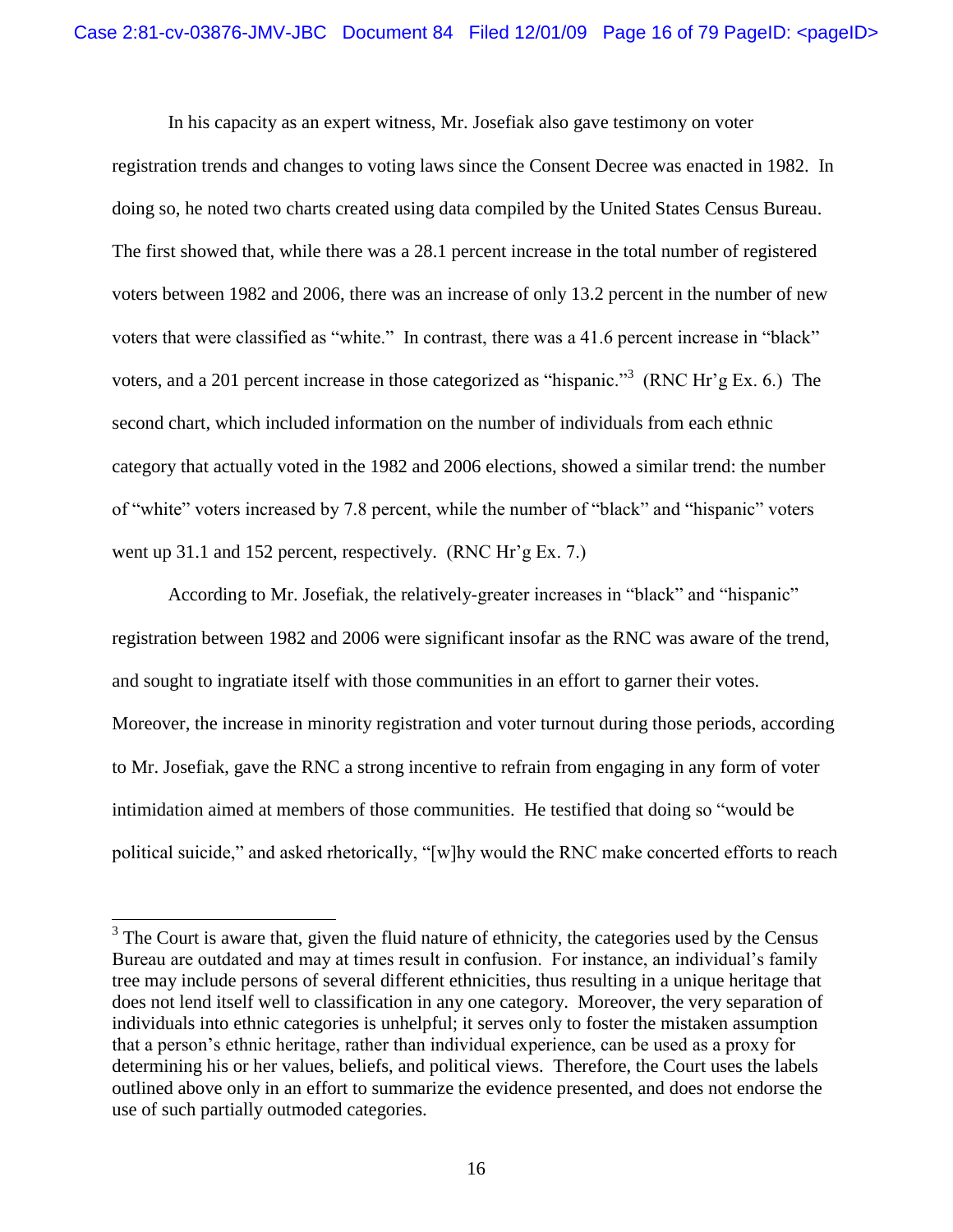out to the minority communities and then at the same time prevent those minority communities from voting?" (1 Hr"g Tr. 58:14, 58:21-23.)

As further evidence that the RNC has no incentive to violate the Consent Decree by engaging in ballot security initiatives meant to intimidate minority voters, Mr. Josefiak pointed to the changing composition of both that Committee and the Federal Government. In doing so, he pointed out that at least two members of the RNC"s leadership – Chairman Michael Steele and Chief Administrative Officer Boyd Rutherford – are African-American, and are the first minority holders of their respective offices. Additionally, he noted that two of the highest officials responsible for enforcing the VRA and other election laws prohibiting discrimination are themselves minorities, stating that "I find it very difficult to believe that with an African American President, and an African American Attorney General, that the laws that are already on the books regarding voter fraud, voter intimidation, and voter suppression are  $[n^{\dagger}]$  going to be actively pursued by this Justice Department." (Id. at 65:22-66:2.)

In discussing changes to both federal and state election laws during the period since the Consent Decree was last modified in 1987, Mr. Josefiak noted that the Motor Voter Law has made it easier for individuals to register to vote and has contributed to a major increase in minority voting. The main thrust of his testimony regarding changes to election laws, however, focused on the effects of the BCRA, the HAVA, and state laws relating to early voting. With respect to the first, he noted that the BCRA prohibited the use of so-called "soft money" by both the DNC and RNC. See 2 U.S.C. § 441 $i(a)(1)$  ("[N]ational committee[s] of a political party ... may not solicit, receive, or direct to another person a contribution, donation, or transfer of funds or any other thing of value, or spend any funds, that are not subject to the limitations, prohibitions, and reporting requirements of this Act."). Prior to the enactment of that section, the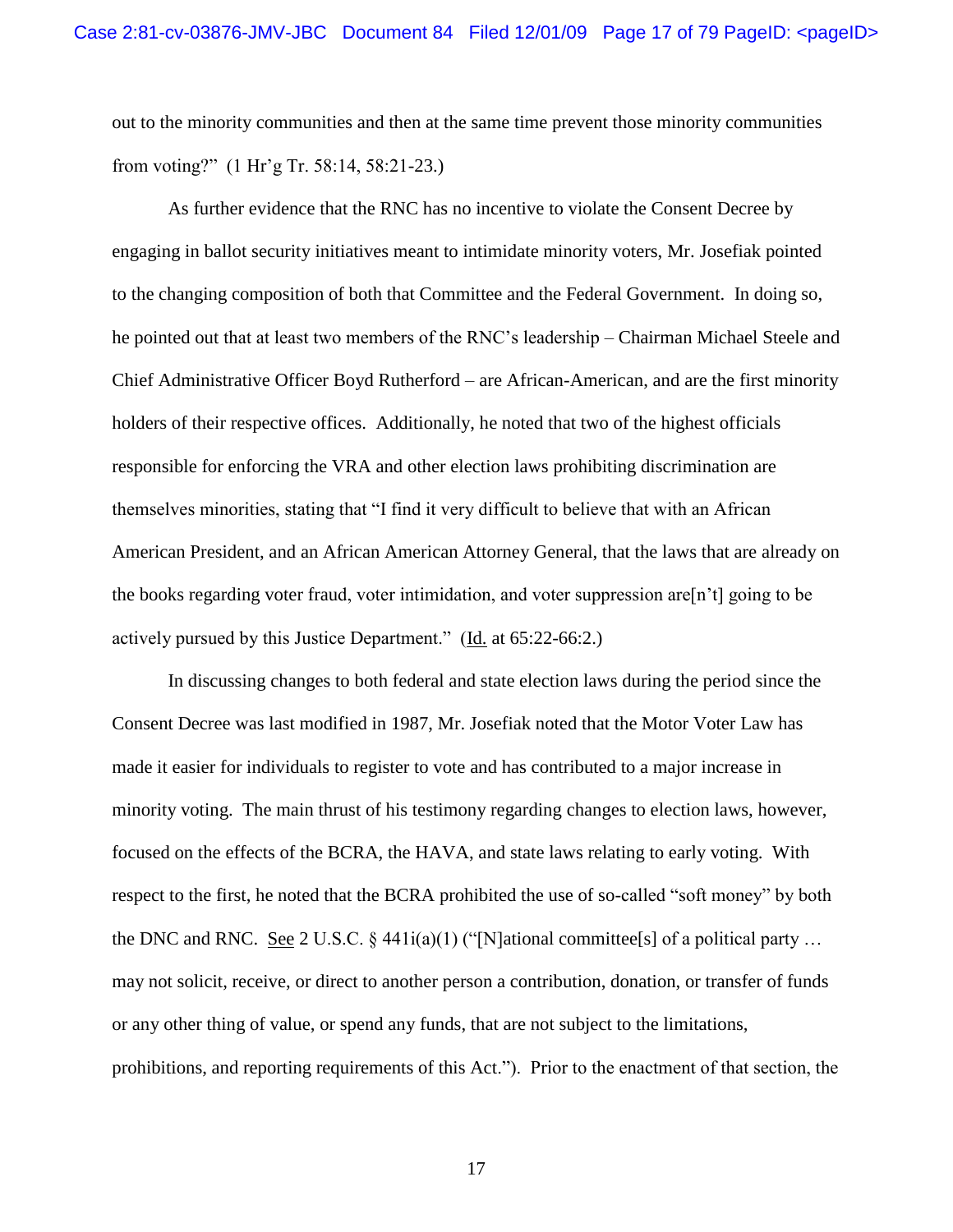party committees were allowed to raise "soft money" – a term used to describe donations that could be made in unlimited amounts – from various sources and then use those donations to fund the campaigns of candidates, voter registration drives, or any other initiatives they saw fit. Since the BCRA, however, the parties have been limited to funding their activities using "hard money" – individual contributions with varying limits depending on whether they are given directly to a candidate or political committee. See 2 U.S.C. § 441a(a)(1) (limiting direct contributions to candidates to \$2,000 per person and contributions to national committees to \$25,000 per year).

Mr. Josefiak claimed that the BCRA"s ban on the use of "soft money" by national committees, when combined with the restrictions in the Consent Decree, led to several developments that heightened the danger of voter fraud and gave the DNC a competitive advantage in both its voter registration and ballot security efforts. First, he contended that the DNC had increasingly relied on various non-profit and community organizations to implement voter registration drives and get-out-the-vote efforts, noting as an example the Association of Community Organizations for Reform Now ("ACORN"). (1 Hr"g Tr. 75:5-12.) Because the BCRA prohibits the national political committees from directly supervising or participating in voter registration drives funded by such entities, Mr. Josefiak contended that the "outsourcing" of those efforts had heightened the danger of voter fraud by creating a situation in which the number of organizations conducting registration drives proliferated to the point that it was impossible for the RNC to track their activities and hold them accountable for potential instances of voter fraud. Additionally, he contended that the Court"s interpretation of the Consent Decree – in allowing private individuals or groups (such as Ms. Malone during the 2004 election) to bring intervenor actions to enforce its restrictions – created an uneven playing field between the DNC and RNC. In the event of such suits, the RNC would be forced to expend its limited "hard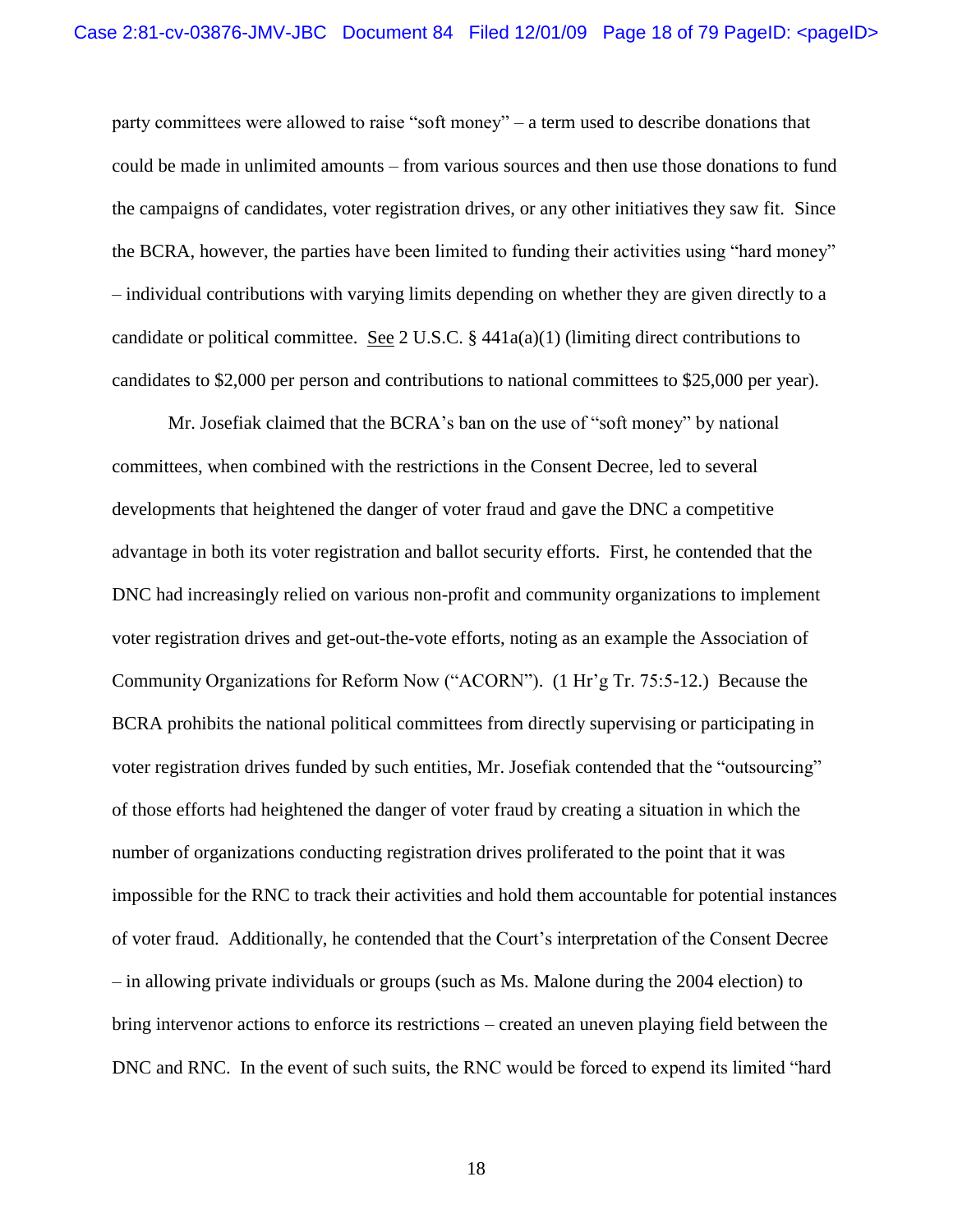money" resources defending against claims brought by groups that are not bound by the fundraising restrictions contained in the BCRA, while the DNC would not be subject to similar litigations because it is not bound by the Decree. (Id. at 75:12-17.) Moreover, Mr. Josefiak claimed that past actions such as the Malone suit had required the RNC to divert high-level officials in the critical days just before an election so that they could be deposed or otherwise involved in the litigation, whereas the DNC – which is not subject to such suits under the Consent Decree – is able to put such officials to better use in focusing on specific races. (Id. at 99:4-25.)

In addition to contending that the restrictions contained in the BCRA might create an uneven playing field between the DNC and RNC by requiring the latter to use campaign funds to defend lawsuits brought by third parties pursuant to the Consent Decree, Mr. Josefiak also argued that changes to state and federal election laws had decreased the danger of voter intimidation. His testimony to that effect focused on two developments: (1) the HAVA"s requirement that individuals be allowed to cast a provisional ballot (which is later examined by election officials to determine its validity), see 42 U.S.C. § 15482(a), and (2) the adoption of alternative voting procedures by an increasing number of states. According to Mr. Josefiak, the ability of individuals to cast a provisional ballot largely eviscerates the danger that voter suppression programs like the ones that led to the enactment and modification of the Consent Decree or the voter challenge list at issue in the Malone matter will result in the disenfranchisement of qualified voters. He claimed that – since anyone can cast a provisional ballot regardless of whether their name appears on the voter rolls – the use of challenge lists and other ballot security provisions will not preclude a qualified individual from voting even in cases of egregious voter suppression such as an individual being wrongfully accused by an RNC poll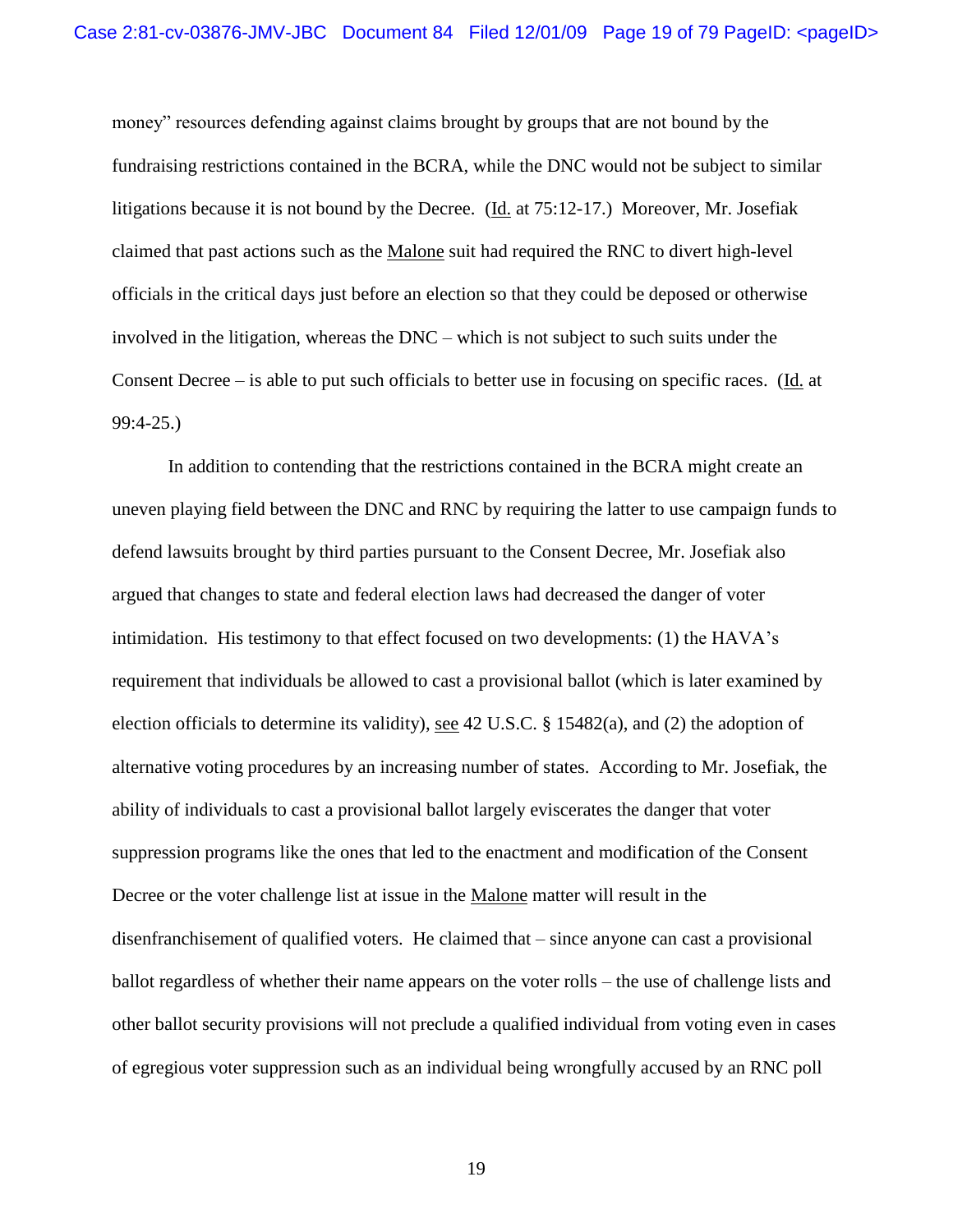watcher of possessing some disqualifying characteristic, such as having committed a felony. See  $(1 Hr'g Tr. 79:16-24.)$ 

Similarly, Mr. Josefiak testified that the adoption of alternative voting procedures by an increasing number of states has largely alleviated the danger of voter suppression that led to the enactment and modification of the Consent Decree. In doing so, he specifically noted the spread of two alternatives to the traditional model in which voters were required to visit the polls on Election Day: early voting and no-excuse absentee voting. Under the former, a voter may visit one of several early voting polling places during a designated time period prior to Election Day. The latter procedure allows voters to submit their ballots by mail without being required to show that they will be out of the state or otherwise unable to vote in person on Election Day. As of 2008, 31 states allowed early voting, while 28 permitted absentee voting. See (RNC Hr"g Ex. 21.) Mr. Josefiak testified that such procedures inject an element of "flexibility" into the voting process that was not present at the time the Consent Decree was enacted in 1982 or modified in 1987. (1 Hr"g Tr. 82:1-9.) He claimed that taking advantage of early voting would allow minorities who suspected that they might be subject to intimidation on Election Day to avoid harassment or delays by avoiding poll watchers deployed on Election Day or, if subjected to suppression tactics during their first attempt to vote, making repeated trips to the polls. (Id. at 82:7-9.) Moreover, Mr. Josefiak testified that "if it were rumored in the minority community that there was going to be an effort to suppress the minority vote," individuals who wished to avoid potential abuse at the polls could exercise their right to cast a mail-in ballot through absentee voting. (Id. at 82:22-83:14.) He admitted on cross-examination, however, that most states require voters to apply for an absentee ballot in advance of the election, and that requirement might preclude a voter from deciding to avoid the polls based on rumors of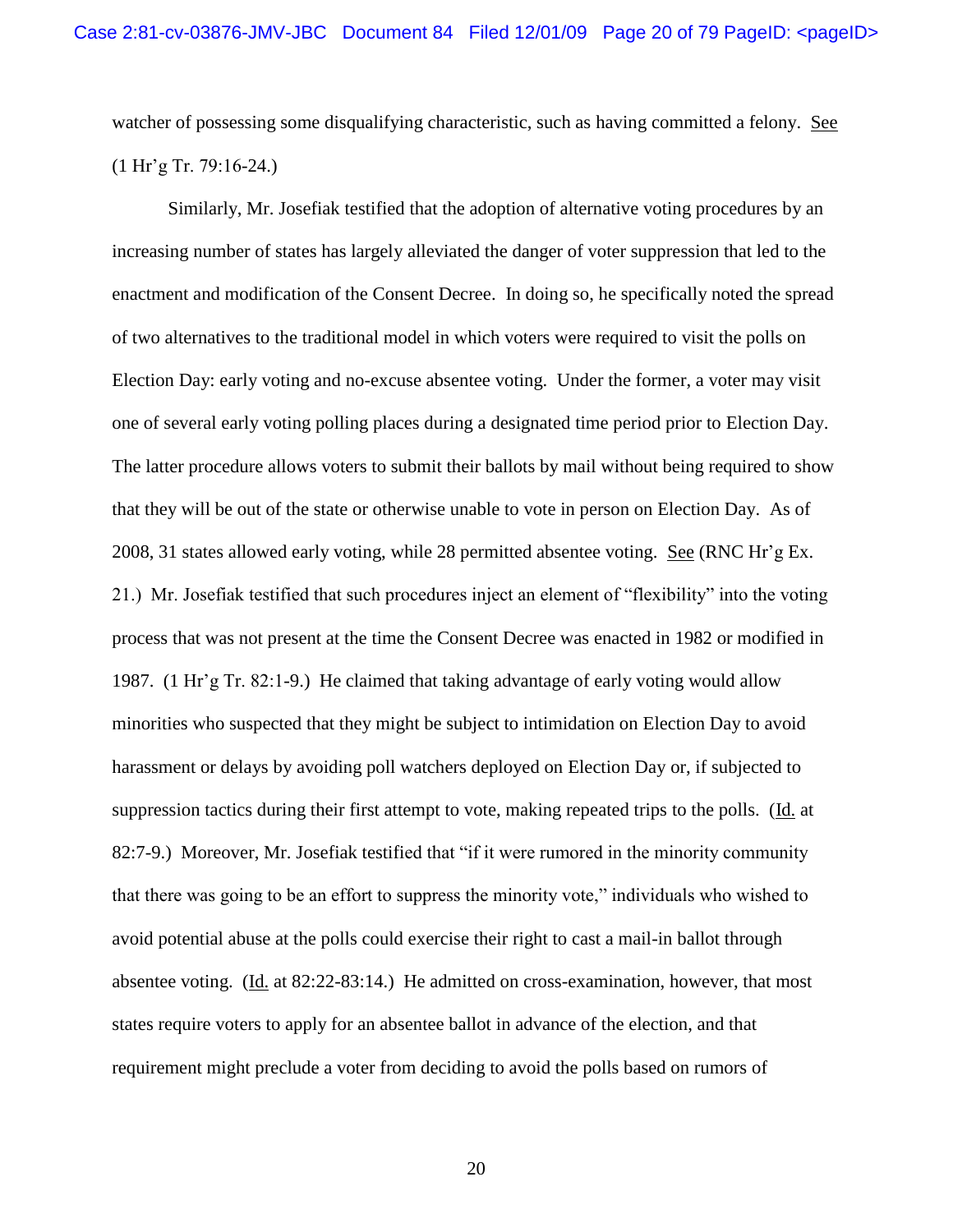intimidation that may not come to light until just prior to Election Day. (Id. at 144:2-10) (discussing requirement in New Jersey that a voter apply for an absentee ballot at least seven days prior to the election). Additionally, Mr. Josefiak noted that, as of 2006, almost 80 percent of people still voted in person by visiting the polls on Election Day, while only 14.3 percent voted by absentee ballot and 5.6 percent took advantage of early voting. See (RNC Hr"g Ex. 24.)

## *ii. Chandler Davidson*

 $\overline{a}$ 

The DNC called three expert witnesses. The first was Dr. Chandler Davidson, a retired Professor from Rice University and expert on the history of race relations, including the VRA and voter suppression. Much of Dr. Davidson's testimony was drawn from the manuscript of a book he recently authored, titled "Republican Ballot Security Programs: Vote Protection or Minority Vote Suppression – Or Both?" See (DNC Hr'g Ex. 2.) That book, which Dr. Davidson initially began in the late 1980s, was completed in 2004 at the request of Bob Bauer, a prominent Democratic election lawyer who served as General Counsel to the 2008 Presidential Campaign of Barack Obama and was recently named White House Counsel. The book details 14 ballot security programs undertaken by the Republican Party between 1982 and 2003 in which minority voters were allegedly intimidated. In doing so, the book includes chapters on the 1982 program instituted in Newark, New Jersey that resulted in the Consent Decree and the 1986 initiative in Louisiana that led to its modification. $4$ 

Dr. Davidson testified that voter suppression efforts remain widespread, especially cases of what he referred to as "vote caging" – the process used in the Malone case – in which nonforwardable letters are sent to individuals at the address under which they registered to vote, and

 $4^4$  Dr. Davidson specifically noted in his testimony that his book is not a comprehensive account of Republican ballot security efforts. To the contrary, he stated that the book only covered "the very worst cases," and that he did not mean to "suggest[] that all or most ballot security programs that are run by the Republican Party go askew in the way that [the programs detailed in the book] did." (1 Hr"g Tr. 157:25-158:1-7.)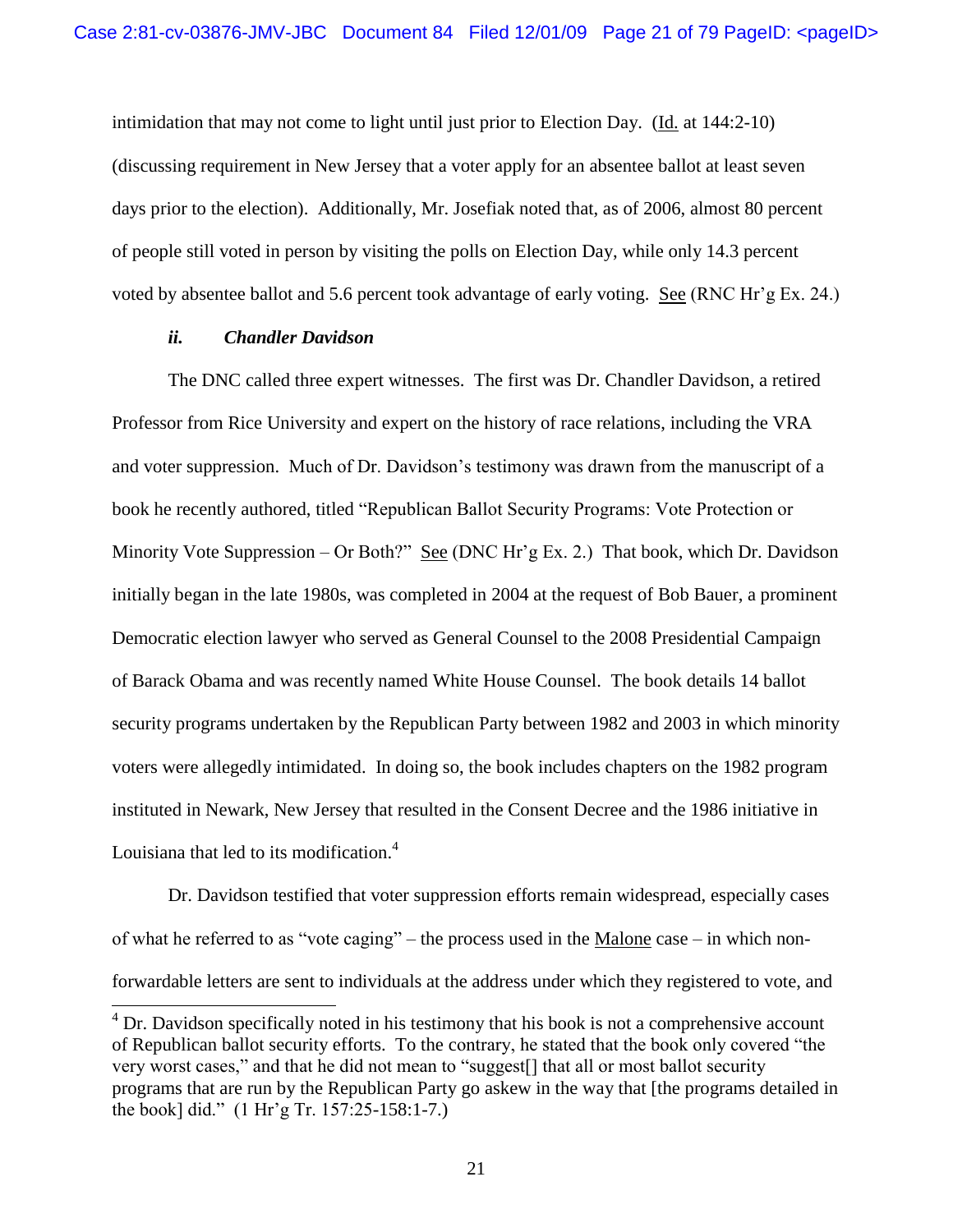those whose letters are returned as undeliverable are added to a list of voters to be challenged at the polls on Election Day. (1 Hr"g Tr. 159:7-161:21.) He then noted that vote caging and other methods of voter suppression – such as disseminating misinformation on the time and place individuals should vote or posting challengers at the polls to harass potential voters – are overwhelmingly directed at minorities, and are usually perpetrated by Republican operatives. (Id. at 164:24-165:5.) Dr. Davidson opined that the reason such programs are usually carried out by Republicans rather than Democrats may simply be a matter of statistics: minority voters – who are far more likely to be added to a challenge list because of irregularities in registration attributable to language barriers, lack of photo identification cards ("ID"), or changes of address – have historically tended to vote for Democratic candidates. (Id. at 165:7-24.)

Additionally, Dr. Davidson testified on the efficacy of the Consent Decree in combating voter intimidation. In doing so, he argued that existing federal statutes prohibiting voter suppression, most notably the VRA, do not sufficiently address the ongoing incentives for Republican operatives to intimidate minority voters. He stated that actions under the VRA and other statutes are generally filed after individuals have already been disenfranchised through suppression efforts that frighten them away from the polls.  $(2 \text{ Hr}^2 \text{ g Tr. } 9:25{\text -}10:22)$ . In contrast, the Consent Decree creates a prophylactic solution in which individuals who suspect that they may be subjected to suppression efforts can obtain injunctive relief from this Court in order to stop those efforts before they begin. ( $\underline{Id}$ , at 11:1-6.) Dr. Davidson noted, however, that he is not a legal expert, and stated that he is not aware of whether similar injunctive relief would be available under the section of the VRA prohibiting voter intimidation, 42 U.S.C.  $\S$  1973i(d).<sup>5</sup>

 $\overline{a}$ 

 $<sup>5</sup>$  It is unclear whether a private individual may bring suit against another private individual to</sup> redress violations of the prohibitions on voter suppression contained in 42 U.S.C. § 1973i. Another section of the statute, 42 U.S.C. § 1973j, grants the Attorney General of the United States the power to bring such actions, stating: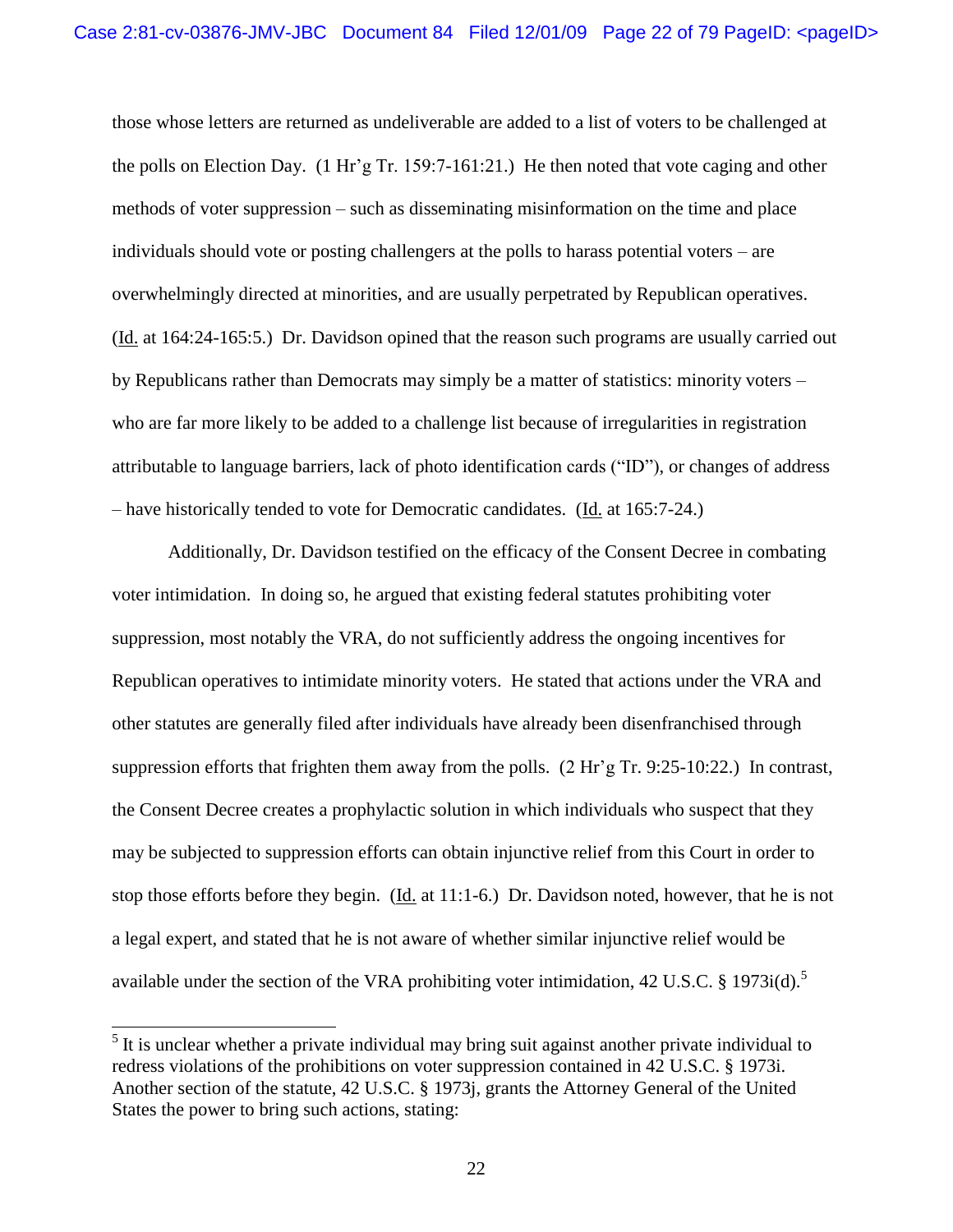On cross-examination, Dr. Davidson admitted that, of the 14 incidents of voter

intimidation discussed in his book, the RNC was involved in only two: the program in Newark, New Jersey that led to the enactment of the Consent Decree in 1982 and the initiative in Louisiana that resulted in its 1987 modification. (2 Hr'g Tr. 25:1-26:17.) Additionally, he stated that his report was compiled without speaking to any of the individuals who allegedly participated in suppression efforts. (Id. at 19:13-24.) In fact, the entirety of his book was based on press accounts. (Id. at 26:3-13.)

### *iii. Lorraine Minnite*

 $\overline{a}$ 

The second of the DNC"s three expert witnesses was Dr. Lorraine Minnite, an Assistant

Professor of Political Science at Barnard College who specializes in the study of voter fraud. At

the request of Project Vote – a non-partisan organization that works to mobilize low-income and

minority voters – Dr. Minnite in 2007 completed a report titled "The Politics of Voter Fraud."

See (DNC Hr'g Ex. 22.) Over the next two years, she expanded that report into a book, which at

Whenever any person has engaged or there are reasonable grounds to believe that any person is about to engage in any act or practice prohibited by section … 1973i … of this section, the Attorney General may institute for the United States, or in the name of the United States, an action for preventive relief, including an application for a temporary or permanent injunction, restraining order, or other order.

However, the Supreme Court has held that private individuals may sue state or municipal entities under the preclearance provisions of § 5, Allen v. State Bd. of Elections, 393 U.S. 544, 554-55 (1969), and the provisions of § 10 prohibiting the use of poll taxes as a prerequisite for voting. Morse v. Republican Party of Va., 517 U.S. 186, 234-35 (1996). In doing so, it noted that another portion of the VRA, added in 1975, allows attorney fees to be granted to "the prevailing party, other than the United States," in any action "to enforce the voting guarantees of the fourteenth or fifteenth amendment." 42 U.S.C. § 1973l(e) (emphasis added).

The motion currently before the Court poses only the narrow question of whether the Consent Decree should be vacated or modified. The DNC has conceded that it should be altered to limit enforcement actions to those brought by the parties to that agreement. Therefore, the Court will refrain from wading into the interpretive briar patch and will advance no opinion on whether such suits can be brought directly pursuant to the VRA.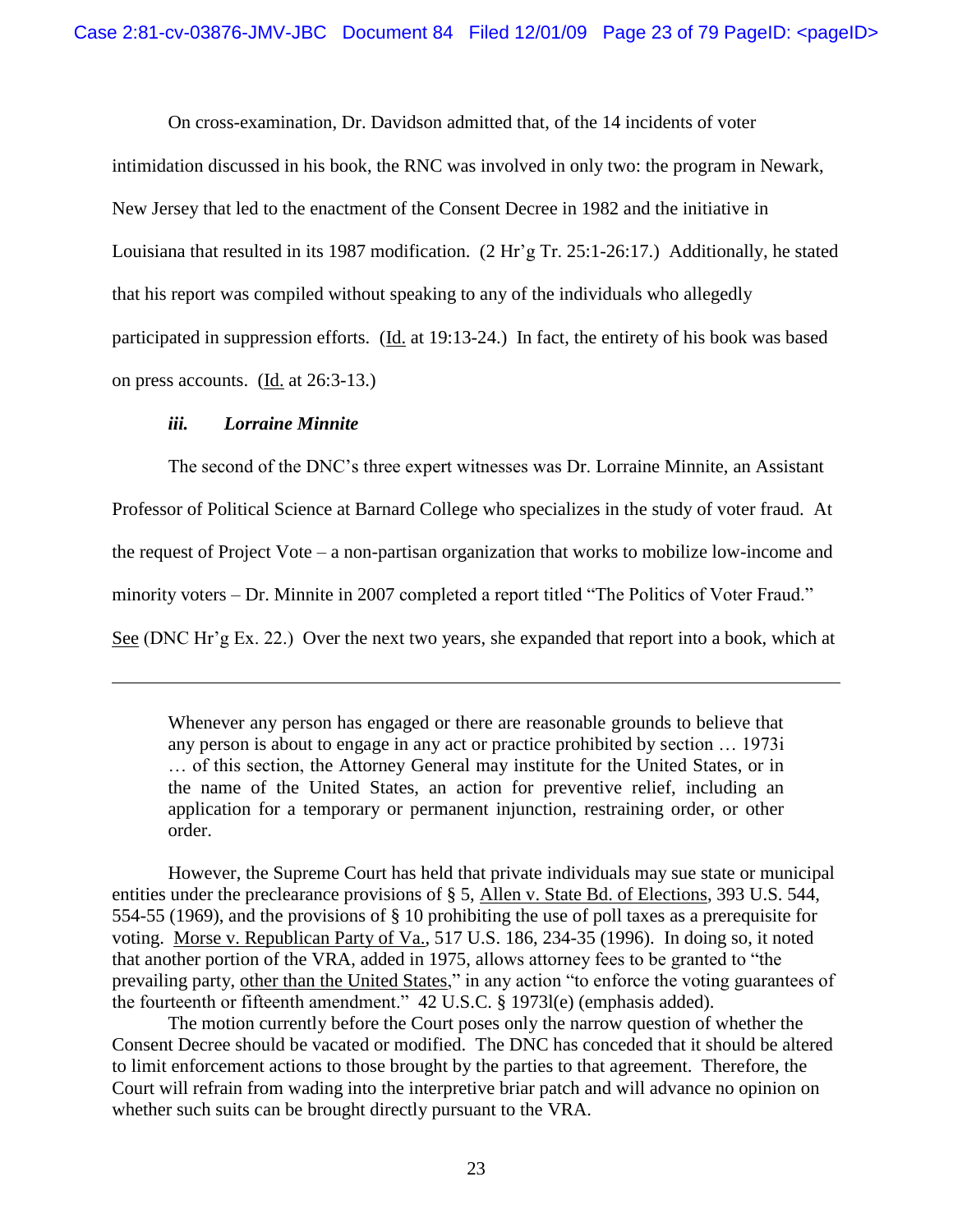the time of the hearing had been peer-reviewed and accepted for publication by the Cornell University Press.

The central thesis of Dr. Minnite"s testimony was that the actual incidence of voter fraud in US elections is quite rare, and the disproportionate amount of attention paid to voter fraud by political parties and the media is generally due to the use of fraud allegations by Republicans in order to place increased scrutiny on minority voters and make it harder for them to cast a ballot. (2 Hr"g Tr. 47:9-17.) In a March 2008 Senate Rules and Administration Committee hearing titled "In-Person Voter Fraud: Myth and Trigger for Disenfranchisement?" she testified to that effect, stating:

It is my view based on my record of academic research on the subject that inperson voter fraud is rare in contemporary American elections. As a problem or threat, it cannot compare in seriousness or magnitude to other resource, technology, or personnel problems currently facing state and local election officials.

(DNC Hr"g Ex. 25.)

According to Dr. Minnite, most media reports of voter fraud are attributable not to intentional attempts by individuals to cast illegitimate ballots, but rather minor errors or irregularities in the registration and voting process. As an example, she noted that the misspelling of an individual"s name by elections officials at the time he or she registered to vote might be reported as "voter fraud" in media accounts.  $(2 \text{ Hr's Tr. } 52:18-53:10.)$ 

In support of her general assertion that the problem of voter fraud is generally exaggerated, Dr. Minnite noted a portion of her book in which she completed a case study on the alleged fraud that took place in Wisconsin during the 2004 election. By cross-referencing press releases issued by the DOJ with court records and interviewing the majority of the attorneys and individuals accused of wrongdoing in that case, Dr. Minnite ascertained that only 14 of the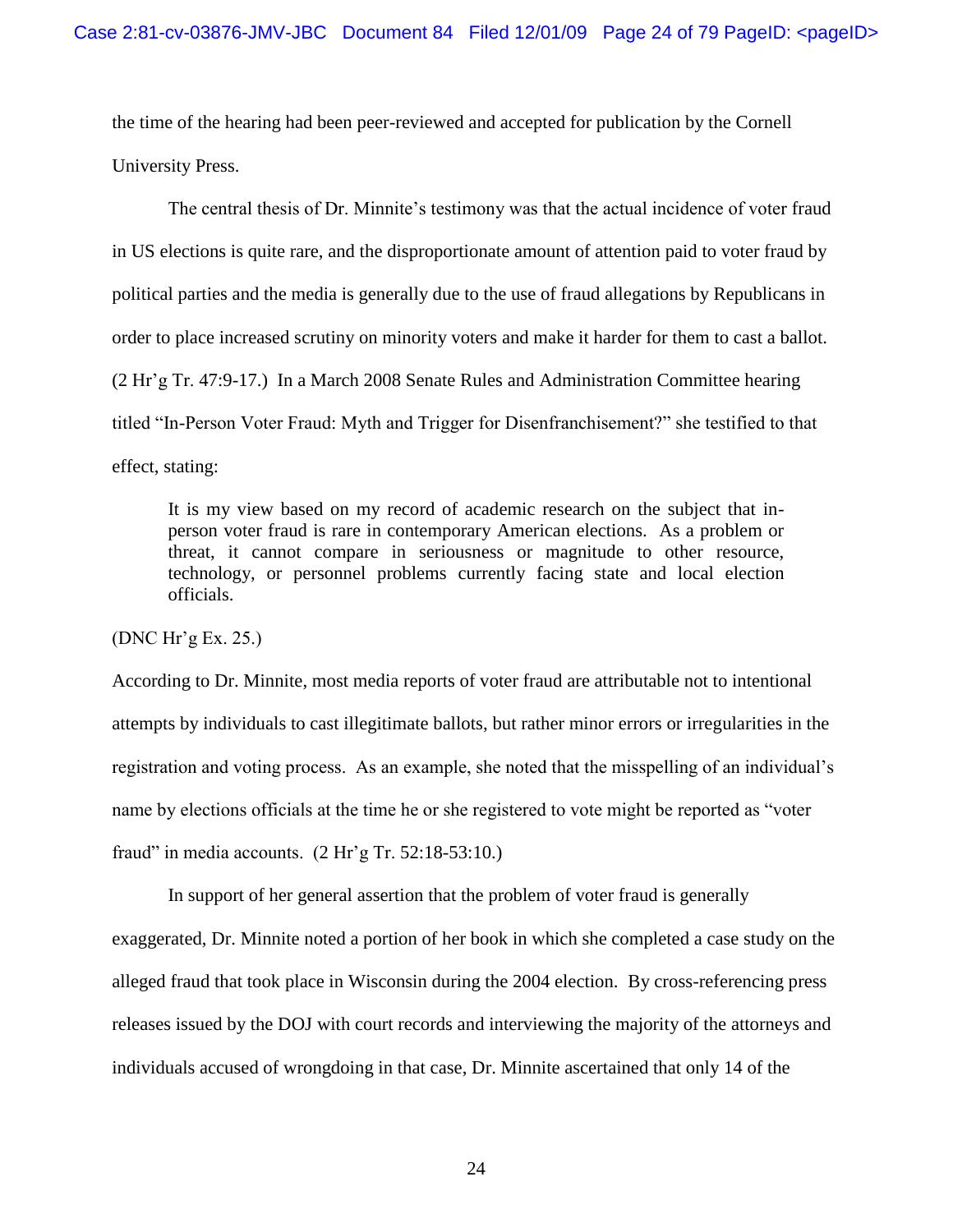individuals who were prosecuted as a result of that incident – which Mr. Josefiak referred to in his testimony and which was specifically cited by the Carter-Baker Commission in its report – were voters, and of those, only 5 were convicted or pled guilty. The others who were indicted were comprised mostly of elected officials engaged in "vote buying" – a practice in which voters are paid to cast their ballot for a particular candidate. A separate incident in Florida during the 2004 elections had similar results: the majority of those indicted were not voters, but elected officials and political operatives, and a relatively low number of the voters who were prosecuted were convicted or pled guilty. (Id. at 59:4-15.)

As a final point, Dr. Minnite testified that she was unaware of any instance of attempted voter fraud discovered by a poll challenger that led to a criminal prosecution. (Id. at 62:23-25.) She noted that the effectiveness of poll watchers is dependent on the information that is given to them – if the challengers use lists that were compiled through dubious methods such as "vote caging," they will be unlikely to discover specific instances of fraud, but may create a disruption that will result in the disenfranchisement of eligible voters. (Id. at 63:2-21.) She acknowledged, however, that ballot security initiatives can play a legitimate role in ensuring the integrity of the voting process as long as they are conducted carefully and do not preclude qualified individuals from voting. (Id. at 64:24-65:1.)

On cross-examination, Dr. Minnite admitted that the definition of "voter fraud" used in her research – which includes only intentional attempts by voters to cast an illegitimate ballot – is narrower than the one used by the DOJ, and may not include some cases that might be detected by the use of poll watchers. (Id. at 50:25-52:6, 69:4-11.) That definition also does not include incidents in which individuals fill out a voter registration under a fraudulent name, or where workers paid to complete voter registrations by private groups such as ACORN register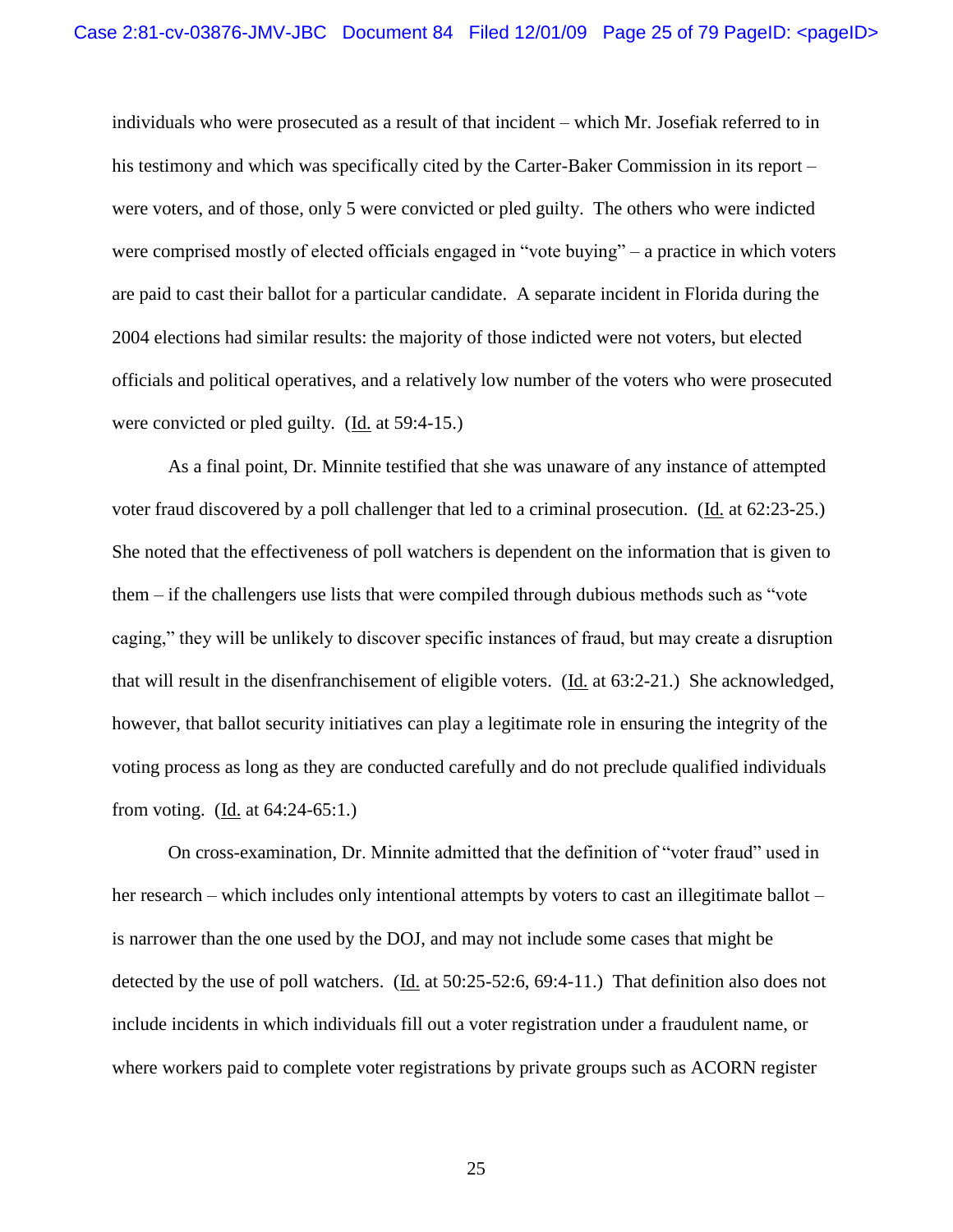individuals who do not exist. (Id. at 73:11-21.) Additionally, Dr. Minnite conceded that poll watchers may serve valuable purposes beyond the detection of fraud, such as detecting broken equipment, overcrowding, and irregularities in the tabulation of votes. (Id. at 69:19-70:8.)

#### *iv. Justin Levitt*

The DNC"s final witness, Justin Levitt, currently serves as counsel to the Brennan Center for Justice<sup>6</sup> and an Associate Professor of Clinical Law at New York University School of Law. His testimony focused on changes to federal election statutes since the Consent Decree was entered in 1982 and modified in 1987 – most notably the enactment of the Motor Voter Law, BCRA, and HAVA. In doing so, he drew material from an article he authored titled "The Truth About Voter Fraud." See (DNC Hr'g Ex. 18.) In addition to that piece, Mr. Levitt's testimony drew on remarks he made before the same March 2008 Senate Rules and Administration Committee hearing at which Dr. Minnite spoke, along with other publications he has completed in the course of his work.

The main theme of Mr. Levitt's testimony was that changes to federal election laws since the Consent Decree was enacted and modified have not heightened the danger of voter fraud. To the contrary, he argued that the Motor Voter Law and HAVA have actually decreased the possibility that voters will be able to corrupt the electoral process through fraud. According to Mr. Levitt, the former law includes three measures that significantly reduce the likelihood of voter fraud. First, it allows the various government agencies with whom potential voters come in contact – such as vehicle licensing services and Medicaid administrators – to verify the identity of individuals in a more standardized way than was previously used. In doing so, those agencies

<sup>&</sup>lt;sup>6</sup> The Brennan Center describes itself as a "non-partisan public policy and law institute that focuses on fundamental issues of democracy and justice." See The Brennan Center for Justice, "About Us," http://www.brennancenter.org/pages/about/. Mr. Levitt's research for the Center focuses on the administration of federal elections, Congressional redistricting, and new developments in both state and federal elections law. (2 Hr"g Tr. 80:4-8.)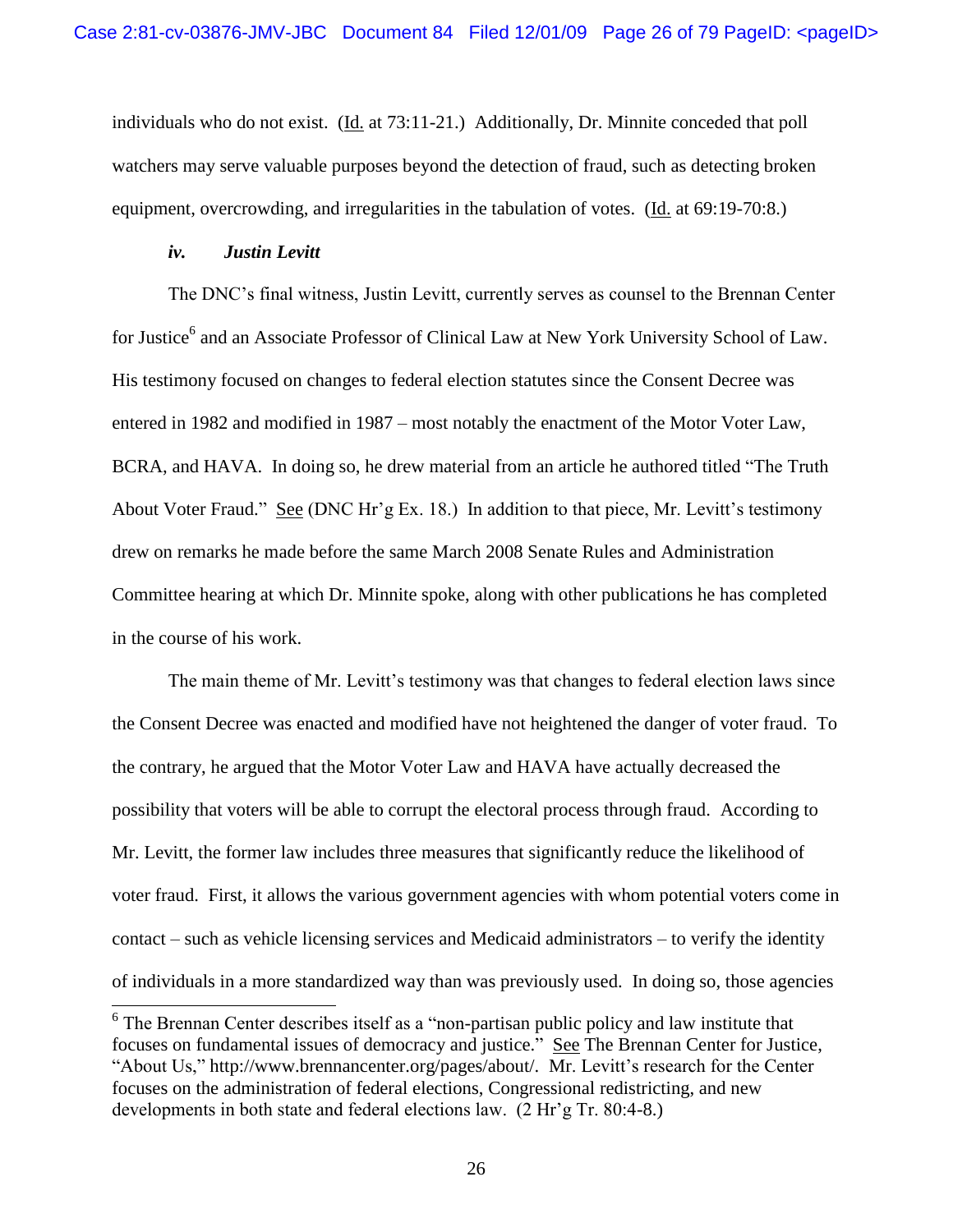must comply with the terms of the REAL I.D. Act of 2005, Pub.L. No. 109-13, which requires individuals to show documentation that they are United States citizens in order to register to vote. (2 Hr"g Tr. 86:14-17.) Thus, Mr. Levitt argued that the requirements for voter registration have actually become more restrictive and more reliable in preventing fraud since the enactment of the Consent Decree.

Mr. Levitt also noted that the Motor Voter Law was the first federal statute to impose uniform regulation on the maintenance and purging of voter rolls by the states. In doing so, the law creates a procedure whereby states may remove voters from the rolls for several reasons, including criminal conviction or mental incapacity, death, or a change in address to a location outside the state"s jurisdiction. 42 U.S.C. § 1973gg-6(a). In order to verify a change in address, the states may send forwardable address verification cards to voters, and may remove from the rolls any individual who returns the card confirming a change of address. 42 U.S.C. § 1973gg- $6(d)(2)$ . According to Mr. Levitt, those provisions have been used by states to maintain their rolls to a degree that was not possibly prior to the Motor Voter Law, and have resulted in increasingly accurate voter lists. (2 Hr'g Tr. 88:10-23.)

Finally, Mr. Levitt pointed out that the Motor Voter imposed criminal penalties on three categories of individuals engaged in voter fraud: (1) those who submit false voter registrations, (2) individuals who knowingly cast a forged ballot, and (3) persons who manipulate the tabulation of votes. <u>See</u> 42 U.S.C. § 1973gg-10(2). In doing so, Mr. Levitt argued that the Motor Voter Law "provided prosecutors with a new tool to confront any alleged instances of voter fraud." (2 Hr'g Tr. 89:1-2.)

According to Mr. Levitt, the HAVA also contains provisions that significantly decrease the likelihood of voter fraud. Most significantly, the statute requires each state to aggregate its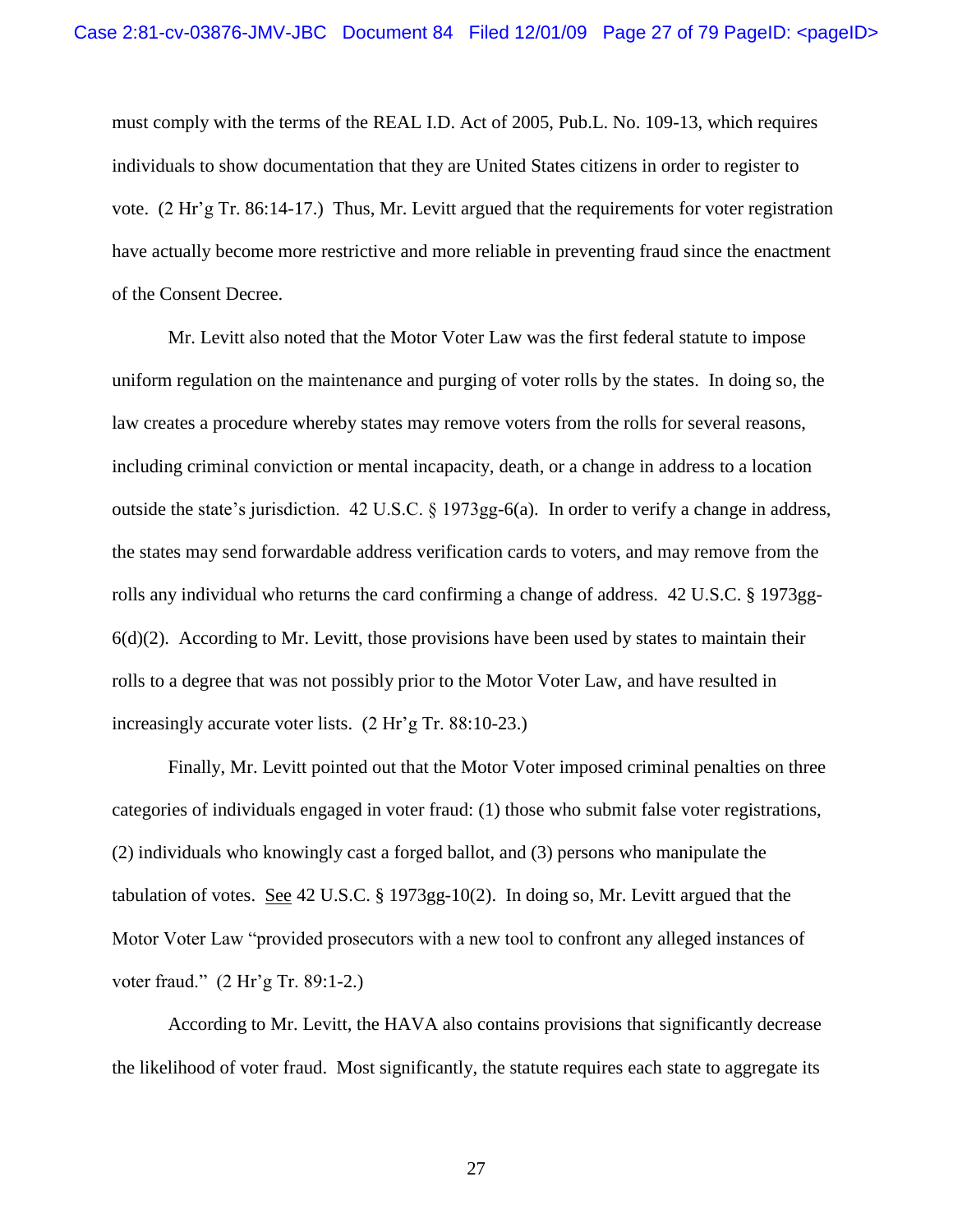voter lists – which were previously kept by disparate local agencies – into a single computerized database. See 42 U.S.C.  $\S$  15483(a)(1). In connection with its requirement that states compile an electronic list of all eligible voters within their borders, the HAVA imposed an obligation on state officials to maintain such lists by periodically removing the names of individuals who had become ineligible to vote due to criminal conviction, mental incapacity, or other factors, along with names that appeared to be duplicates of others on the list.  $42 \text{ U.S.C.}$  §  $15483(a)(2)(\text{A})$ . Mr. Levitt testified that the imposition of HAVA's requirements relating to the maintenance of voter rolls was the first time states had been required to remove such individuals, and claimed that those requirements created a safeguard against voter fraud by making the lists "as clean as [they] could possibly be."  $(2 \text{ Hr} \text{'g Tr. } 91:7-92:5.)$ 

Additionally, Mr. Levitt testified that the HAVA imposes a "check for" provision that safeguards against fraudulent voter registrations. That portion of the statute requires individuals who submit a voter registration to include either their driver's license number or the last four digits of their social security number. 42 U.S.C. § 15483(a)(5)(A)(i). Those without either a driver"s license or social security number may still register, but are automatically subject to a process whereby the state is required to verify their eligibility. 42 U.S.C. §  $15483(a)(5)(A)(ii)$ , (iii). Based on those provisions, Mr. Levitt argued that the HAVA has significantly reduced the likelihood that ineligible voters will be allowed to cast a ballot.<sup>7</sup> (2) Hr"g Tr. 92:17-93:8).

 $\overline{a}$ 

 $<sup>7</sup>$  Mr. Levitt alluded briefly to the safeguards imposed on mail-in and absentee voting by the</sup> HAVA, but did not testify at length about those measures. As stated by the Supreme Court:

HAVA [] imposes new identification requirements for individuals registering to vote for the first time who submit their applications by mail. If the voter is casting his ballot in person, he must present local election officials with written identification, which may be either "a current and valid photo identification" or another form of documentation such as a bank statement or paycheck. §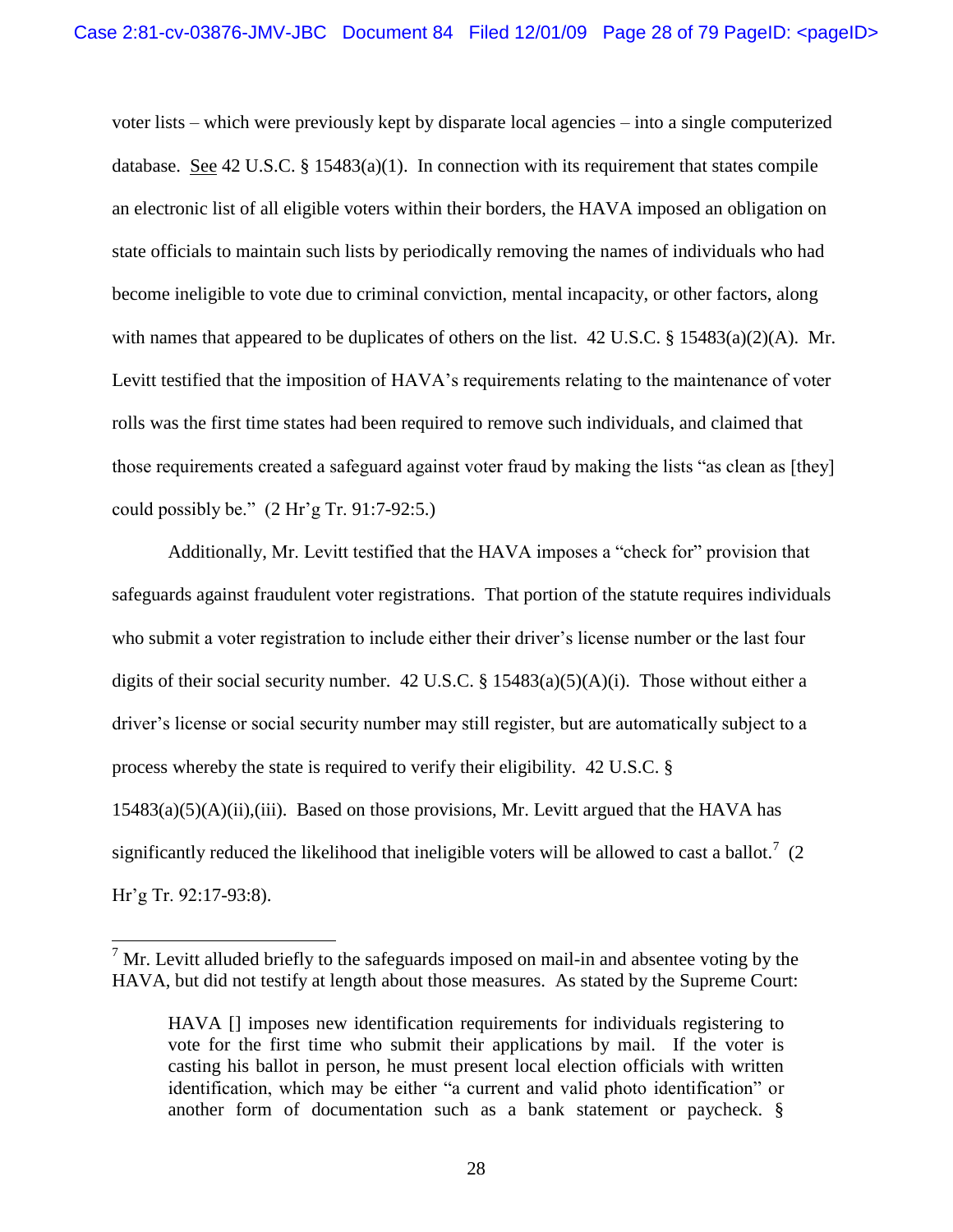Turning to the third statute cited by the RNC in support of its argument that changes in federal election law require the Consent Decree to be vacated or modified, Mr. Levitt argued that the BCRA had not, as contended by Mr. Josefiak, created an incentive for political parties to "outsource" voter registration activities to non-profit organizations. In doing so, he noted community outreach organizations such as ACORN and the League of Women Voters were involved in voter registration drives prior to the BCRA, and the statute does not alter the funding sources that can be used by such organizations. Additionally, he noted that both parties funded voter registration activities during the last several elections, either through their national committees or corresponding state and local entities. In fact, the parties and various political candidates have increased their spending on voter registration activities over the life of the Consent Decree. (2 Hr"g Tr. 96:1-13.) On the basis of those facts, Mr. Levitt contended that the increased voter registration activities of groups such as ACORN were due not to "outsourcing" of such functions by the DNC, but rather to a general increase in such activities. (Id. at 96:21- 97:24.)

In addition to his testimony on changes to federal election laws during the period since the Consent Order was enacted and modified, Mr. Levitt spoke briefly regarding the prevalence of voter fraud. Like Dr. Minnite, he claimed that voter fraud in modern elections is very rare, and allegations of fraud tend to be overstated. (Id. at 99:3-8.) In fact, Mr. Levitt argued that allegations of voter fraud are often indicative of an "attitude of intimidation" and are meant to deter individuals from participating in the electoral process. (Id. at 99:14-100:3); <u>see also</u> (DNC

 $15483(b)(2)(A)$ . If the voter is voting by mail, he must include a copy of the identification with his ballot. A voter may also include a copy of the documentation with his application or provide his driver's license number or Social Security number for verification. § 15483(b)(3).

Crawford v. Marion County Election Bd., 128 S. Ct. 1610, 1617-18 (2008).

l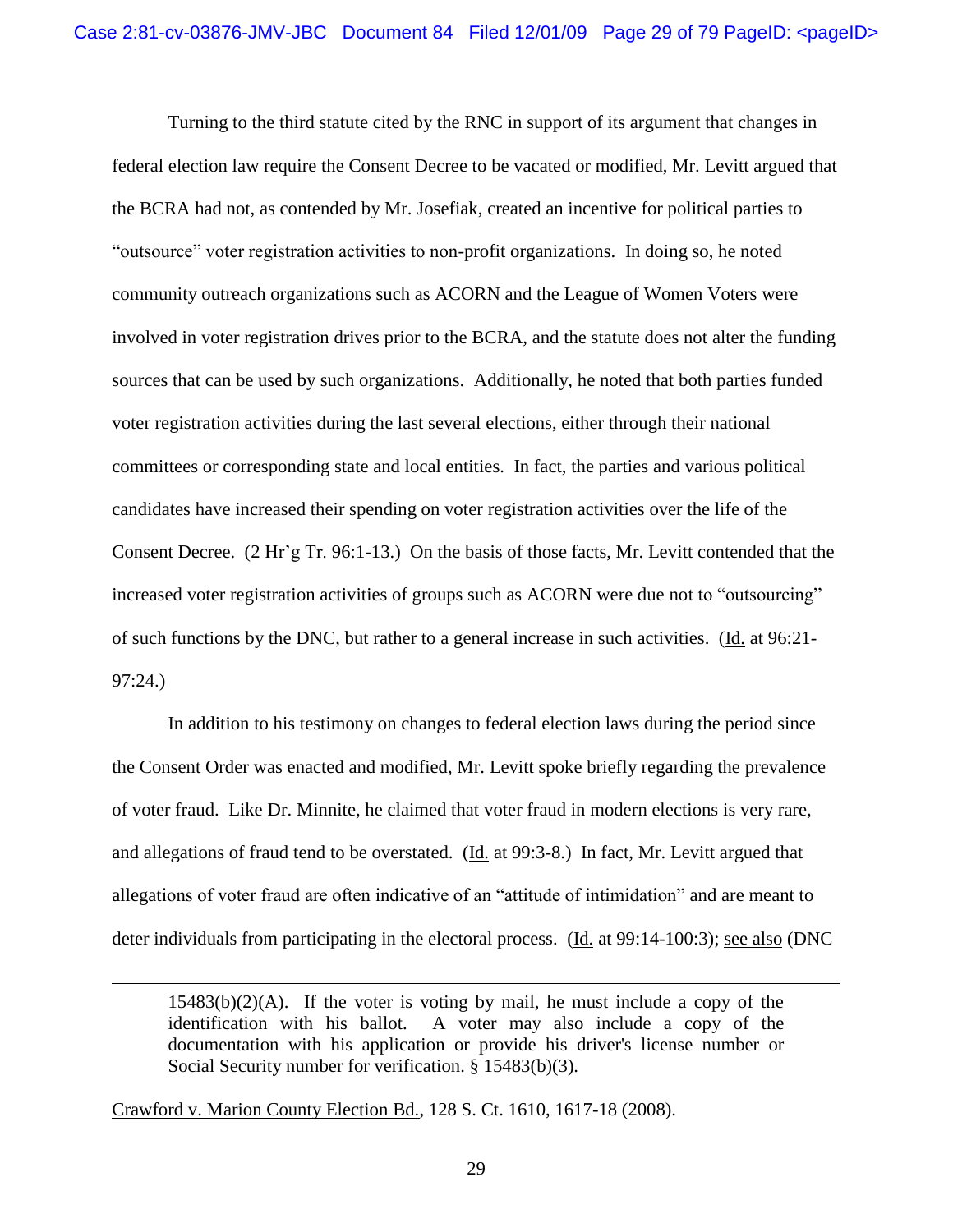Hr"g Ex. 18 at 3) ("[O]n closer examination, many of the claims of voter fraud amount to a great deal of smoke without much fire. … [T]hese claims of voter fraud are frequently used to justify policies that do not solve the alleged wrongs, but that could well disenfranchise legitimate voters."). He also stated that, especially in the case of challenge lists compiled using "vote caging" in which mail is sent to registered voters and those for whom the letter is returned are confronted by poll watchers on Election Day, the very existence of anti-fraud programs may deter eligible voters from going to the polls. (2 Hr'g Tr. 103:9-104:9). Voter who learn of such programs ahead of time may decide that they are unwilling to withstand a barrage of questions from a potentially-hostile challenger before casting their ballot, and may avoid the polls completely. (Id. at 104:1-4.) Others may be prevented from voting due to the delays caused by such challenges. (Id. at 103:23-24.)

#### **F. Post-Hearing Submissions**

Following the evidentiary hearing, both parties were permitted to submit supplemental briefs outlining their arguments. They did so on June 27, 2009.

The parties" arguments in their post-hearing briefs largely tracked those outlined in their prior submissions and developed through the testimony of their witnesses. The RNC made no reference to its initial contention that First Amendment jurisprudence protects the conduct prohibited by the Consent Decree, but emphasized Mr. Josefiak"s testimony relating to the increase in minority voters since 1982 in order to contend that the Consent Decree is no longer necessary. The RNC also added allegations that the Decree is antiquated and unduly burdensome, especially in its requirement that this Court be notified of any proposed ballot security initiatives at least 20 days prior to the election in which those programs are implemented. Finally, it the claimed that the Decree is onerous and contrary to the public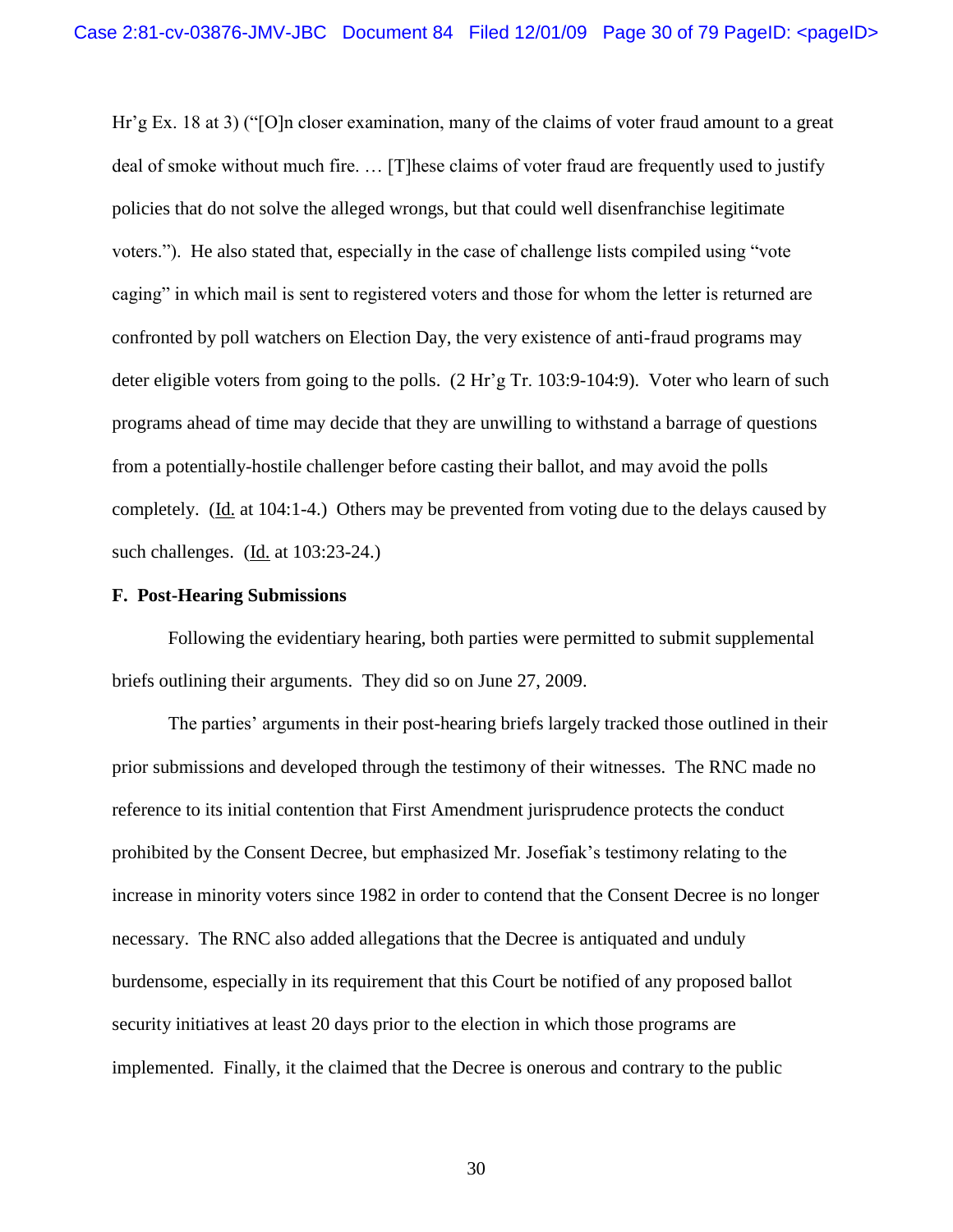interest because it prevents the RNC from undertaking appropriate and necessary poll watch activities.

For its part, the DNC claimed that the RNC had failed to establish that the Consent Decree should be vacated pursuant to Federal Rule of Civil Procedure 60(b). In doing so, the DNC argued that the RNC has not demonstrated changed factual circumstances which would justify vacatur for two reasons. First, the RNC was found as recently as five years ago in the Malone matter to have violated the Consent Decree. Second, the DNC claims that the VRA does not provide sufficient protection against voter suppression, and the Consent Decree remains necessary as a means of quickly redressing voter intimidation claims. With regard to the RNC"s claim that changes in federal election laws justify vacatur, the DNC pointed out that the new laws cited by the RNC – the Motor Voter Act, HAVA, and BCRA – did not alter the prohibition on voter intimidation contained in the VRA. See 42 U.S.C. § 1973i(d). Finally, the DNC contended that the Consent Decree is not contrary to the public interest, and proposed several modifications which it claimed would remedy the RNC"s complaints.

#### **II. DISCUSSION**

As a preliminary matter, the RNC"s argument that the Consent Decree is void because it "improperly extend[s] to … private conduct" and grants prospective relief beyond what the DNC could have achieved if the original 1981 action had been litigated, (Def."s Br. Supp. Mot. Vacate 18), must be rejected. It is well-established that, although "a consent decree must spring from and serve to resolve a dispute within the court's subject-matter jurisdiction, ... a federal court is not necessarily barred from entering a consent decree merely because the decree provides broader relief than the court could have awarded after a trial." Local No. 93, Int'l Ass'n of Firefighters, AFL-CIO v. City of Cleveland, 478 U.S. 501, 525 (1986). To the contrary, parties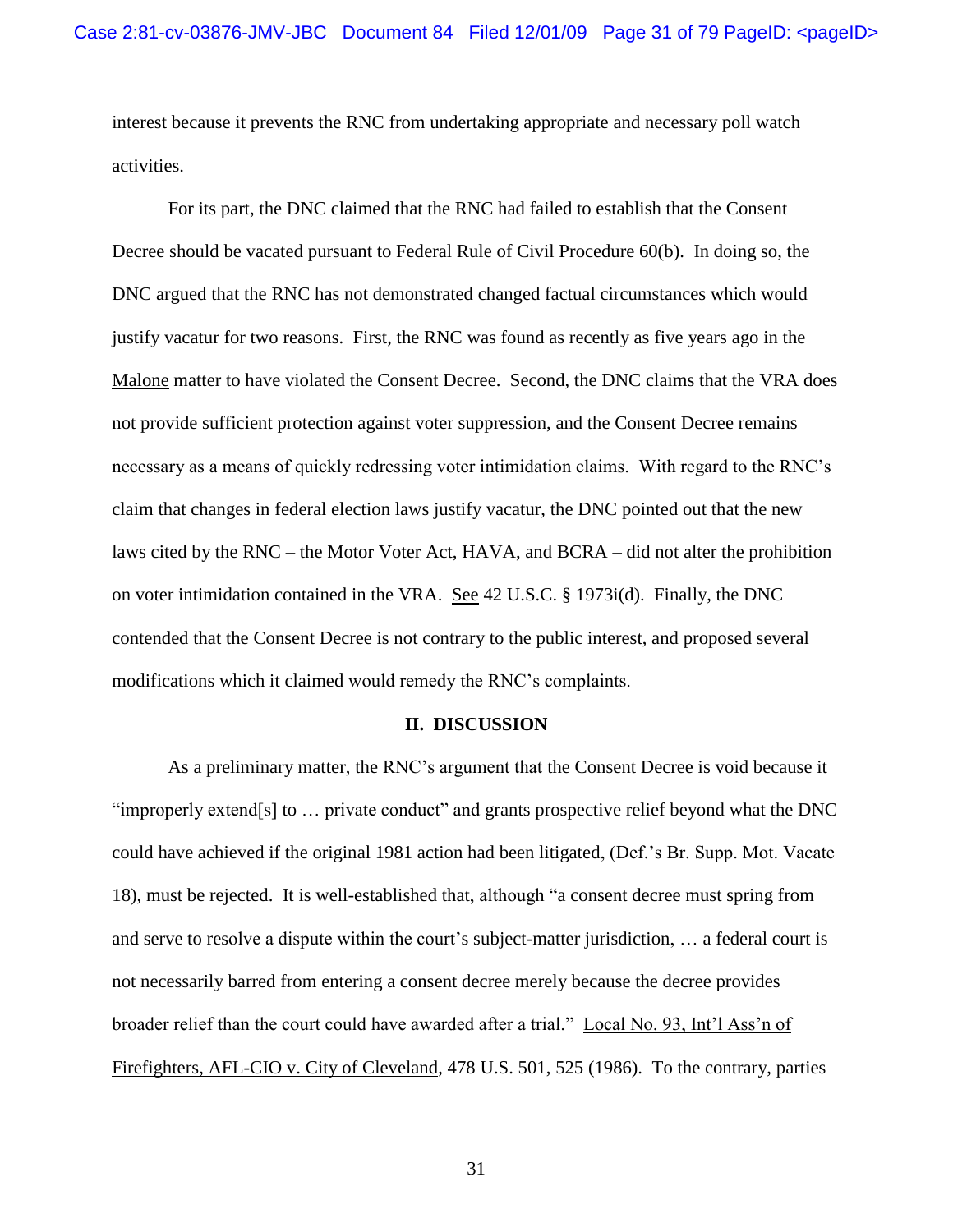may "settle the dispute" over an alleged statutory or constitutional violation by "undertaking to do more than … a court would have ordered absent the settlement." Rufo, 502 U.S. at 389.

The DNC"s Complaint in the original action alleged violations of the VRA and asserted claims under 42 U.S.C. § 1983, and its 1987 claims were premised on the same provisions. The Court had subject matter jurisdiction over both litigations because they arose out of federal law. 28 U.S.C. § 1331. The RNC agreed to the original version of the Consent Decree in exchange for the DNC dismissing its claims in the first suit, and acceded to the 1987 modification – including the imposition of the preclearance provision – as consideration for dismissal of the second. Having done so, it is barred from asserting in the pending Motion that the Consent Decree should be vacated because it provided a greater measure of relief than could have been achieved in those actions. See Local No. 93, 478 U.S. at 525; Rufo, 502 U.S. at 389. "[E]ven if [the RNC"s] decision to settle was improvident in hindsight, the decision has been made and cannot be revisited." Coltec Indus. v. Hobgood, 280 F.3d 262, 275 (3d Cir. 2002). Therefore, the Court rejects the RNC"s argument that the Consent Decree is void.

Similarly, any contention that the Consent Decree infringes on activity protected by the First Amendment is meritless. The RNC claims that this Court's interpretation of the Consent Decree is so broad as to restrict virtually all communications with state and local Republican organizations, and therefore constitutes a prior restraint on the RNC"s rights to free speech and association under the First Amendment. That contention overlooks the fact that the Consent Decree applies only to "ballot security activities." Thus, the RNC is free to communicate with state and local organizations concerning any other subject, including the prospects of any of the party"s candidates, fundraising, voter registration and poll watching activities, etc. Moreover, it is well-established that the First Amendment applies only to state actions. Cent. Hardware Co. v.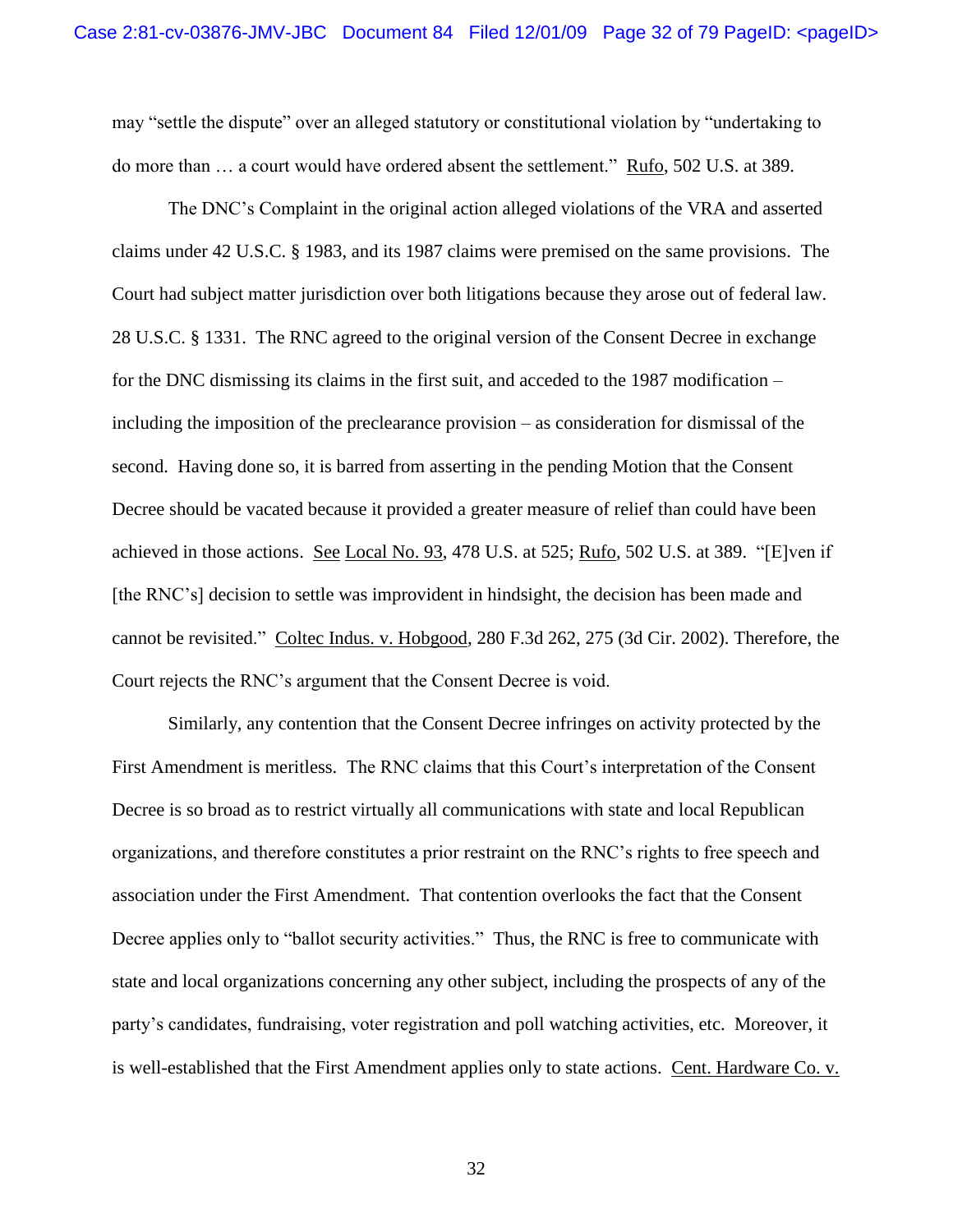NLRB, 407 U.S. 539, 547 (1972) ("The First and Fourteenth Amendments are limitations on state action, not on [private] action … for private purposes."); Green v. Am. Online (AOL), 318 F.3d 465, 472 (3d Cir. 2003) (stating that an internet service provider was not subject to the First Amendment"s free speech guarantees because it was a private company and not a government entity). Thus, nothing in the First Amendment prohibits private parties from agreeing to refrain from engaging in certain types of speech or association pursuant to a settlement or contract between themselves. Ry. Employees' Dep't v. Hanson, 351 U.S. 225, 232 n.4 (1956) (holding that court enforcement of a settlement entered into in a suit arising out of the National Labor Relations Act was not a "state action."). In fact, parties to a dispute routinely enter settlements, such as the one in this case, that include confidentiality or non-disclosure provisions restricting their speech, and such settlements are routinely enforced. See Pansy v. Borough of Stroudsburg, 23 F.3d 772, 788-89 (3d Cir. 1994) (discussing enforcement of such agreements).

As a final matter before turning to the merits of the RNC"s other contentions, the Court notes that the DNC has agreed that the Consent Decree should be modified in order to make clear that its restrictions cannot be enforced by third parties. See, e.g., (Pl."s Br. Opp"n Mot. Vacate 4, 23, 26); (Hr'g Tr. 26:17-27:1.) Thus, there is no need to address the RNC's contentions or Mr. Josefiak"s testimony that allowing third parties a right of action under the Decree leads to an inequitable situation in which it may be forced to expend its resources to defend lawsuits brought by well-funded organizations that are not subject to the BCRA"s restrictions on "soft money" expenditures. The RNC"s remaining arguments in support of its Motion to Vacate or Modify the Consent Decree must be viewed in light of the standard of review applicable to such requests.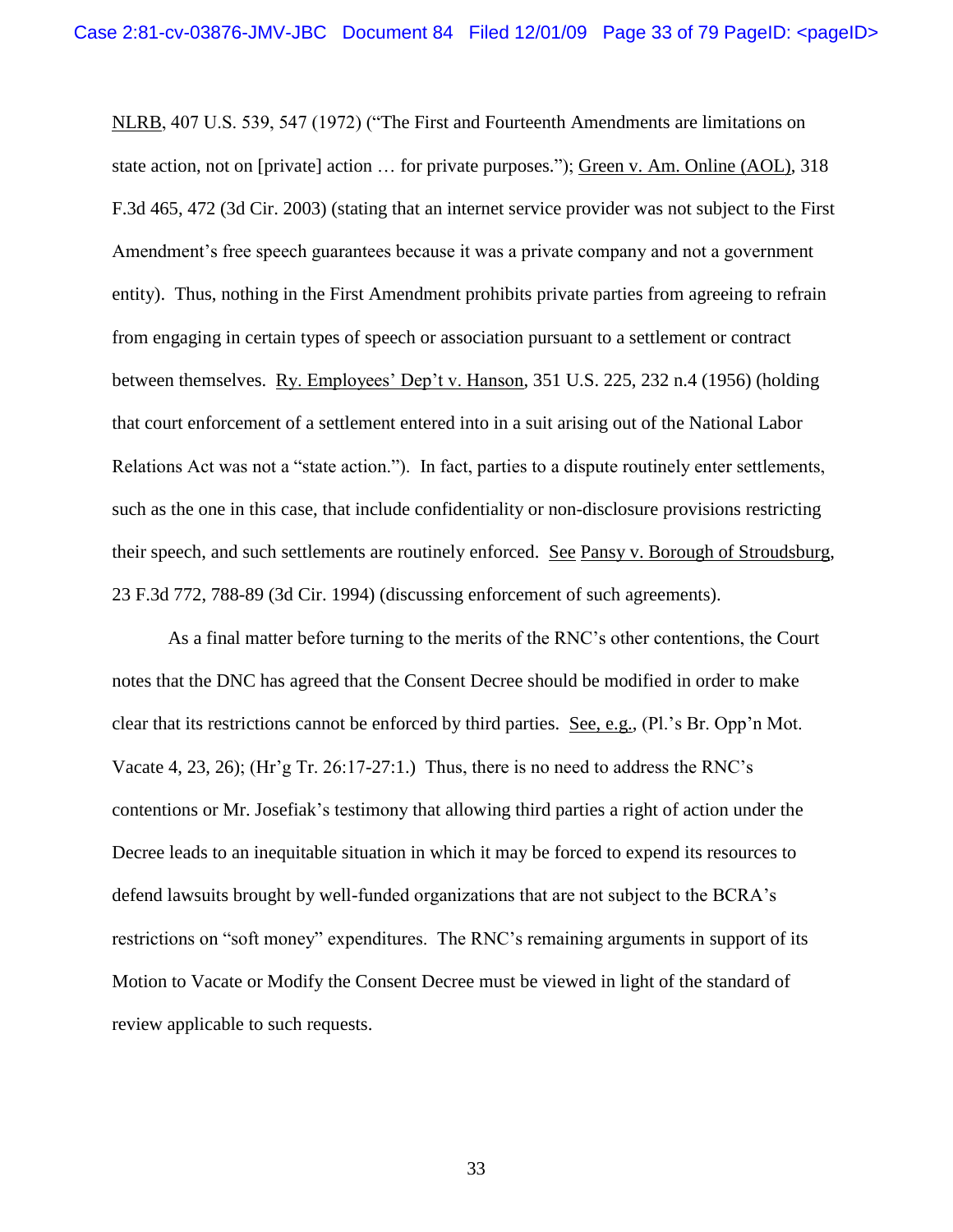### **A. Standard of Review**

Under Federal Rule of Civil Procedure 60(b)(5), a court may modify a consent decree when "applying [the judgment] prospectively is no longer equitable." The Supreme Court has noted, however, that such a judgment may not be rescinded or modified simply because "it is no longer convenient to live with the terms of a consent decree." Rufo v. Inmates of Suffolk County Jail, 502 U.S. 367, 383 (1992). "Accordingly, a party seeking modification of a consent decree bears the burden of establishing that a significant change in circumstances warrants revision of the decree." Id.

The standard of proof necessary to meet that burden varies depending on whether the party requesting modification is the plaintiff or defendant. A plaintiff may obtain modification by showing "that conditions have changed so that the basic purpose of the original consent decree has been thwarted, meaning that time and experience have demonstrated that the decree has failed to accomplish the result that it was specifically designed to achieve." Holland v. N.J. Dep"t of Corr., 246 F.3d 267, 283-84 (3d Cir. 2001) (internal quotations and citations omitted). However, "[t]he Supreme Court has set a more rigorous standard for defendants seeking modification because defendants usually seek modification "not to achieve the purposes of the provisions of the decree, but to escape their impact."" Id. at 284 n.16 (quoting United States v. United Shoe Mach. Corp., 391 U.S. 244, 249, (1968)). Thus, a defendant seeking modification must demonstrate one of four factors by a preponderance of the evidence: (1) "a significant change in … factual conditions," (2) an intervening change in "statutory or decisional law … to make legal what the decree was designed to prevent" or make impermissible "one of the obligations placed upon the parties," (3) "unforeseen circumstances" that render the decree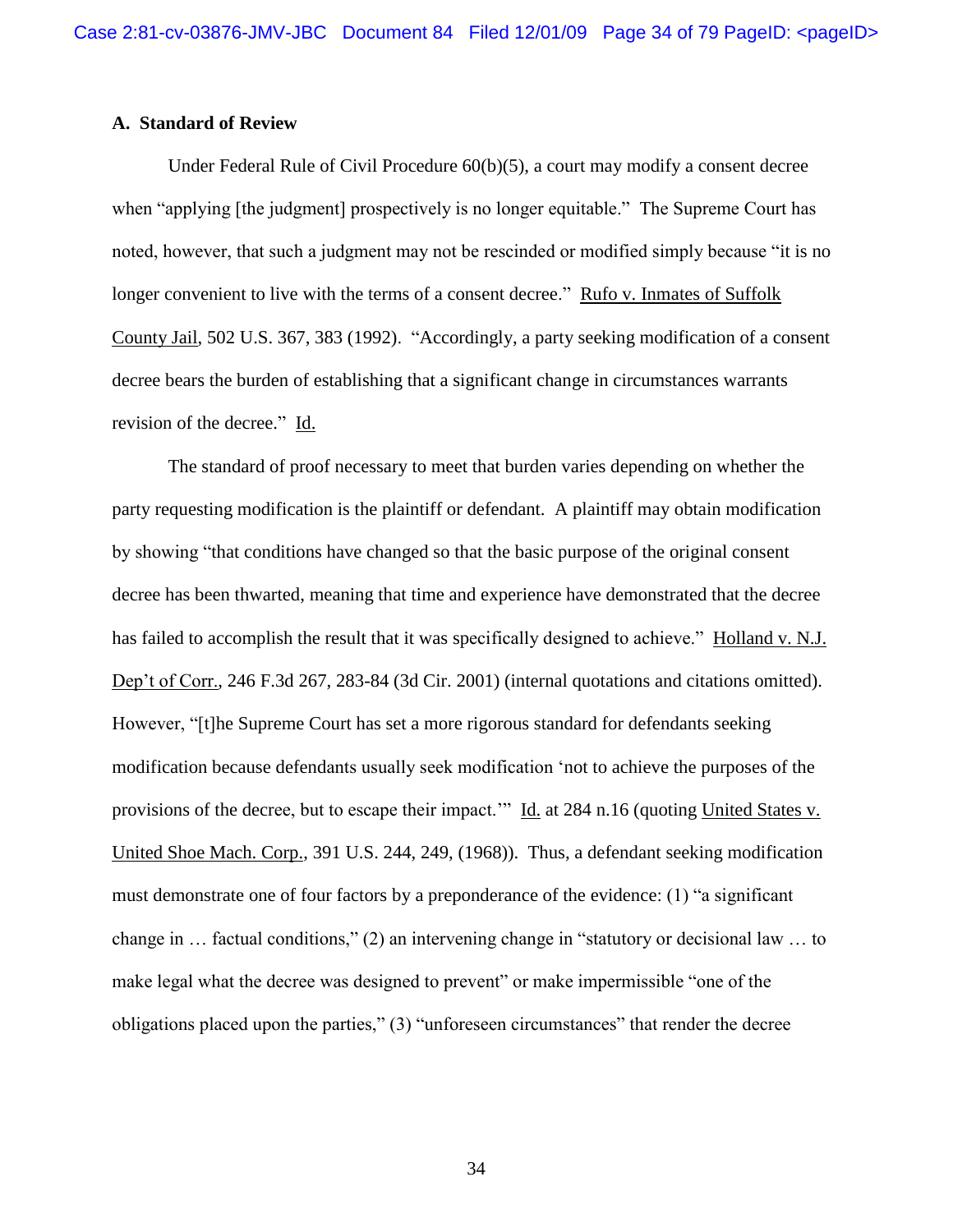"unworkable," or (4) that "enforcement of the decree without modification would be detrimental to the public interest." $8 \text{ Ruf}_0$ , 502 U.S. at 384, 388.

As discussed above, the RNC asserts three main arguments in favor of its Motion to Vacate or Modify the Consent Decree. First, it claims that its attempts to comply with the Consent Decree, along with the fact that only two actions have been successfully brought against it for violations of the Decree (in 1987 and in the 2004 Malone case), constitute sufficient factual evidence to compel vacatur. Additionally, the RNC contends that changes to federal elections statutes as a result of the enactment of the Motor Voter Law, BCRA, and HAVA, have increased the danger of voter fraud while simultaneously decreasing the risk of the type of voter suppression that originally justified the Decree. As part of that argument, the RNC notes that a number of states have adopted alternative procedures such as early and absentee voting that may alleviate the need for individuals to visit the polls – where they might be subject to intimidation – on Election Day. Finally, the RNC claims that the Consent Decree is contrary to the public interest because its terms preclude the RNC from engaging in several legitimate enterprises that are not aimed at combating voter fraud, including the deployment of poll watchers on Election Day and the coordination of voter registration and "get out the vote" efforts with state and local party organizations.

For the reasons set forth below, the Court finds that the RNC has failed to demonstrate either a change in factual conditions or law that would justify vacating the Consent Decree.

 $\overline{a}$ 

 $8<sup>8</sup>$  The DNC claimed during oral arguments that a defendant must demonstrate one of the four Rufo factors by "clear and convincing" evidence. (1 Hr"g Tr. 31:9-15); (2 Hr"g Tr. 168:6-10.) The Supreme Court does not appear to have used that heightened standard in Rufo, and the DNC has not submitted any caselaw from this circuit to support its claim. See (Pl.'s Post-Hr'g Br. Opp"n Mot. Vacate 18-19) (citing cases from other circuits utilizing the "clear and convincing" standard in dealing with motions for reconsideration under Rule 60(b), none of which involved a request to vacate or modify a consent decree.) Therefore, the Court will follow the "preponderance of the evidence" standard that is normally used in civil proceedings.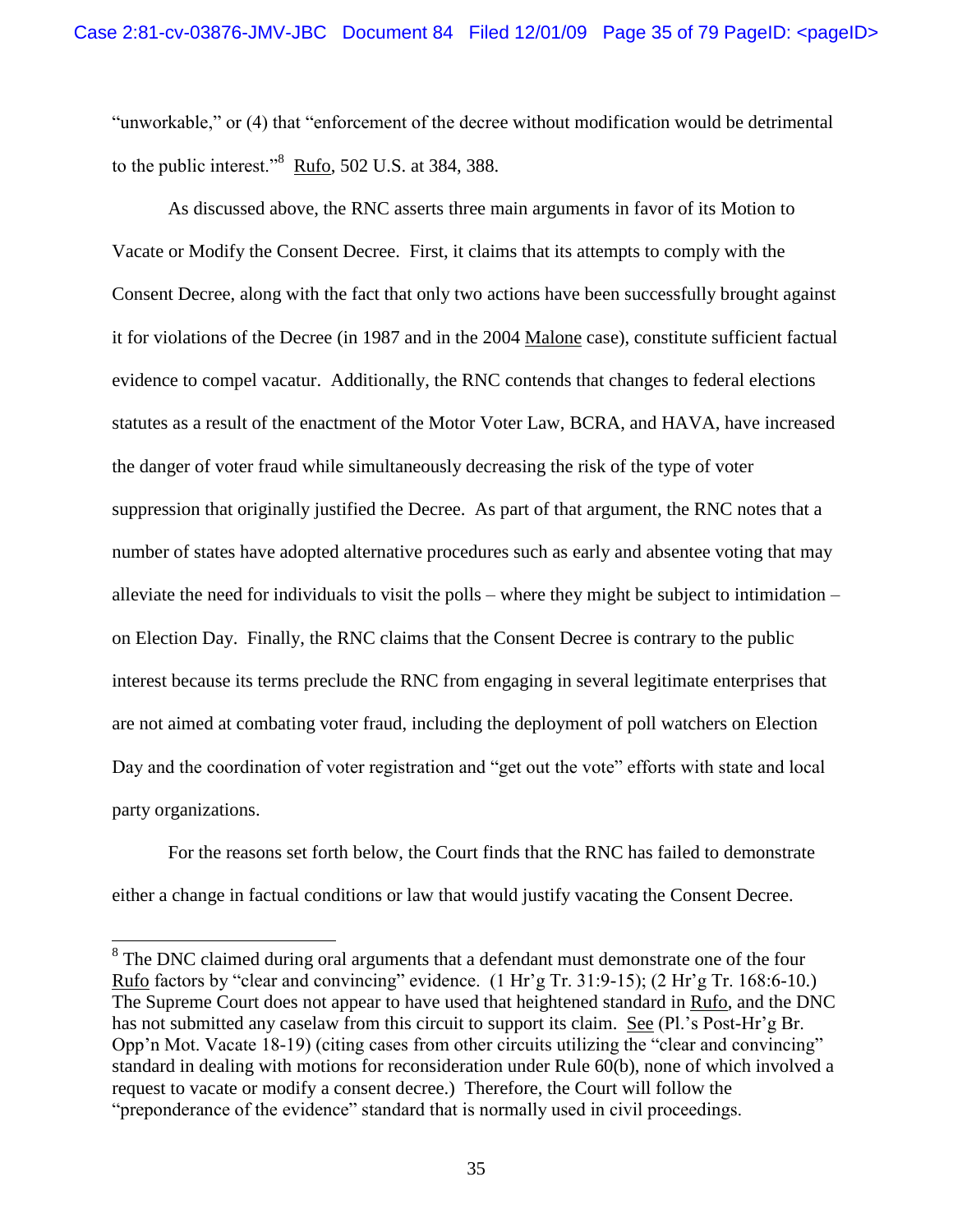However, the Court agrees that the Decree has become "unworkable" and detrimental to the public interest insofar as (1) the RNC interprets that settlement as prohibiting a variety of legal activities that are unrelated to voter fraud and do not have a disparate impact on minority voters and (2) the 20-day preclearance provision contained in the current version of the Consent Decree does not allow the RNC to address voter registration fraud in states that impose a registration deadline of only 10 days. Moreover, the Court finds that the failure of the parties to include an expiration date in the Consent Decree may impose an inequitable burden on the RNC by forcing it to comply with requirements that exceed those which Congress, in its good judgment, has seen fit to impose in the form of federal law. Therefore, the Court will modify the Consent Decree in five ways: (1) it will be altered to make it clear that, as agreed to by the DNC, only the parties to the original agreement may bring actions to enforce it, (2) the preclearance deadline by which the RNC must give this Court notice of any proposed ballot security initiatives will be shortened from 20 to 10 days, (3) the term "ballot security program" will be clarified to include only efforts that are aimed at preventing potential voters from casting a ballot, (4) "normal poll watch function" will be defined in order to clearly demarcate the various actions in which the RNC may engage without subjecting itself to the requirements of the Decree, and (5) the Court will add a provision stating that the Decree will expire eight years after the date of this ruling – the amount of time used by the Department of Justice in its settlements arising out of voter suppression actions and cited by the RNC as a reasonable period.

### **B. Changed Factual Circumstances**

The RNC cites three developments as evidence that factual conditions have changed in such a way that the Consent Decree is no longer necessary. First, it contends that increases in minority registration and voter turnout have rendered the Decree unnecessary. That argument is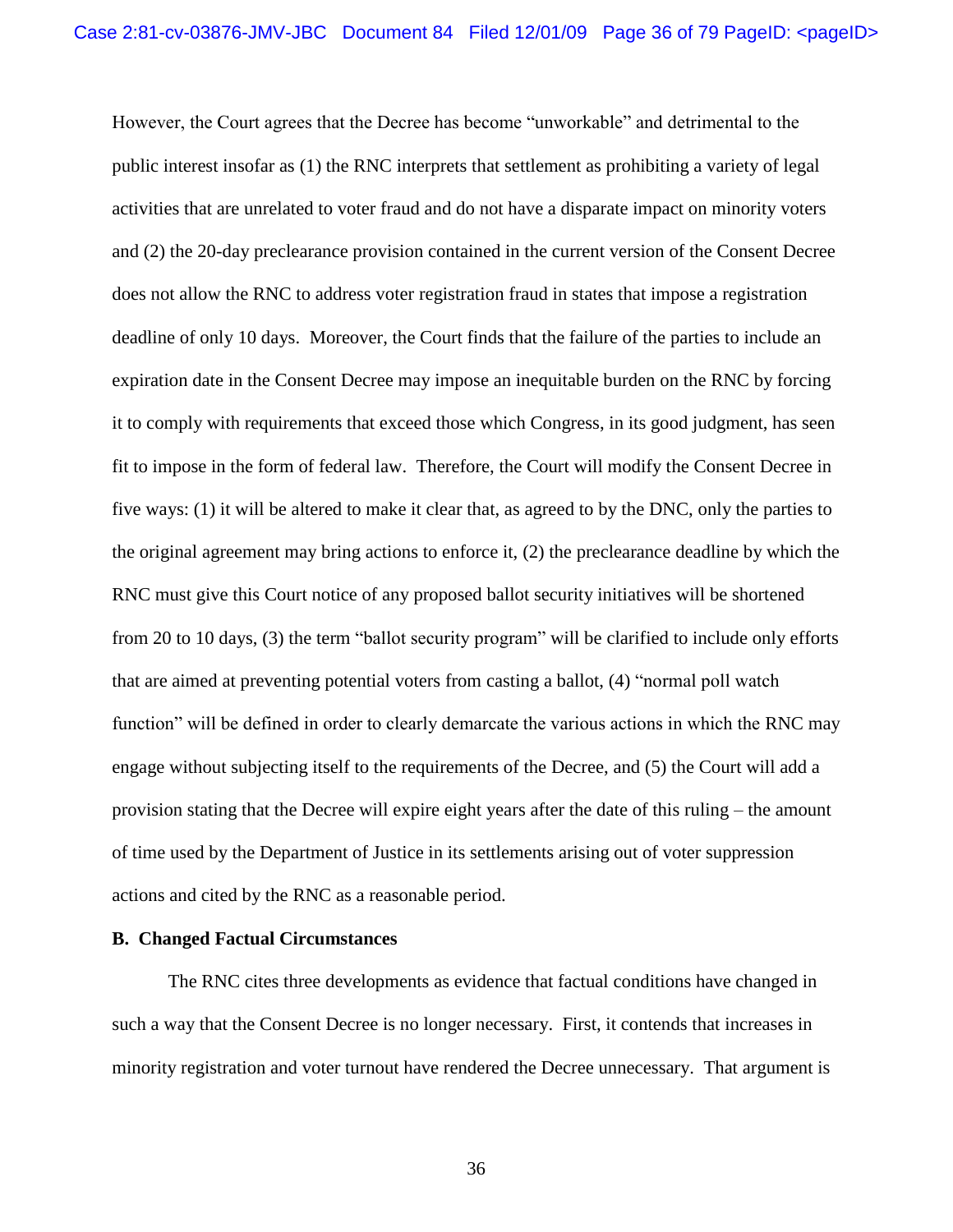based partially on Mr. Josefiak"s testimony, in which he noted that there has been a 41.6 percent increase in the number of registered voters classified as "black" by the United States Census Bureau since 1982, and a 201 percent increase in those categorized as "hispanic." See (RNC Hr"g Ex. 6.) Mr. Josefiak also pointed out that the actual number of voters in each category has increased by 31.1 percent and 152 percent, respectively. See (RNC Hr'g Ex. 7.) According to the RNC, that data "belies any notion that the RNC or state Republican parties are suppressing or intimidating minority voters," and "statistically demonstrates the absence of an objective need for the Decree, [as] it shows that the RNC"s incentive is to attract rather than repel minority voters." (Def."s Post-Hr"g Br. Supp. Mot. Vacate 16.)

The RNC"s argument that the increased participation of minority voters in the electoral process since 1982 alleviates the need for the Consent Decree is inapposite for several reasons. To begin with, the statistical evidence included on the RNC"s charts and in Mr. Josefiak"s testimony ignores the fact that there was a marked increase in both "black" and "hispanic" population during the period between 1982 and 2006. In fact, a closer examination of the Census Reports submitted by the RNC reveals that the voting-age "black" population increased from approximately 17,624,000 in 1982 to 25,722,000 in 2006 – a gain of 45.9 percent. See (RNC Hr"g Exs. 4 at Table 2, 5 at 5.) During the same period, the total number of "hispanics" eligible to vote grew from  $8,765,000$  to  $28,945,000$  – an increase of 229.9 percent. See (RNC Hr'g Exs. 4 at Table 2, 5 at 5.) Thus, it appears that the increases in voter registration and actual voting in both communities were outpaced by their total population growth. Put differently, the increases pointed out by the RNC are attributable not to increased participation in the political process, but simply to the fact that both ethnic groups grew during the period between 1982 and 2006.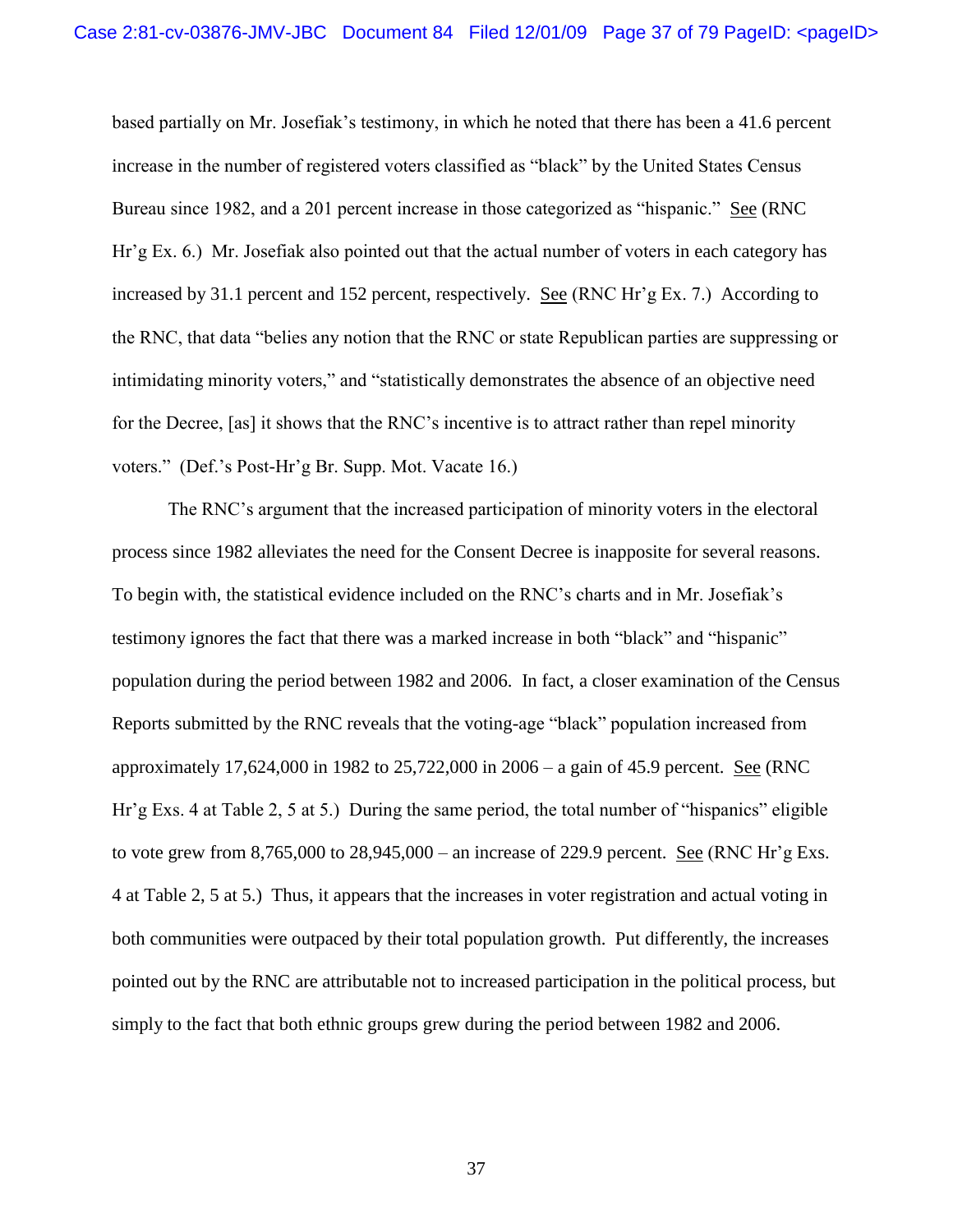Moreover, it does not appear that the RNC"s incentive to suppress minority votes has changed since 1982. According to the Pew Research Center, 76 percent of "hispanics" voted for Democratic candidates during the 2006 election.<sup>9</sup> Scott Keeter, Pew Research Center, "Election "06: Big Changes in Some Key Groups," (Nov. 16, 2006), http://pewresearch.org/ pubs/93/election-06-big-changes-in-some-key-groups. During that same election, 76 percent of "black" voters chose Ted Strickland, a "white" candidate running on the Democratic ticket for Governor of Ohio against an African-American Republican, while a similar percentage voted against Michael Steele (an African-American running against a "white" Democrat) in his attempt to become a Maryland senator. Id. In fact, 77 percent of "non-white" voters cast their ballots in favor of Democrats during the 2006 election. Id. Based on those statistics, it appears that the RNC has been largely unsuccessful in its efforts to attract minority voters. Until it is able to do so, it will have an incentive to engage in the type of voter suppression that it allegedly committed in the actions that led to the enactment and modification of the Consent Decree.

In another portion of his testimony, Mr. Josefiak claimed that changes in the Committee"s leadership – specifically the appointment of African-Americans as both the Chairman and Chief Administrative Officer of that body – make it less likely that the RNC will engage in ballot security initiatives aimed at suppressing minority votes. (Hr'g Tr. 62:19-64:25); see also (Def.'s Post-Hr'g Br. Supp. Mot. Vacate 17) (citing Mr. Josefiak's testimony.) That argument misinterprets the incentives faced by the RNC and other Republican committees; it is less likely that voter suppression is motivated by racial animus than by a simple calculation of who is voting for whom. As demonstrated by the aforementioned statistics, the appointment of minority

<sup>&</sup>lt;sup>9</sup> Mr. Josefiak contended that the candidacy of Barack Obama for President during the 2008 election likely led to an African-American voter turnout significantly higher than normal in that contest. In order to avoid using anomalous statistics that may have resulted from that phenomenon, the Court will limit its discussion of minority voter trends to previous elections.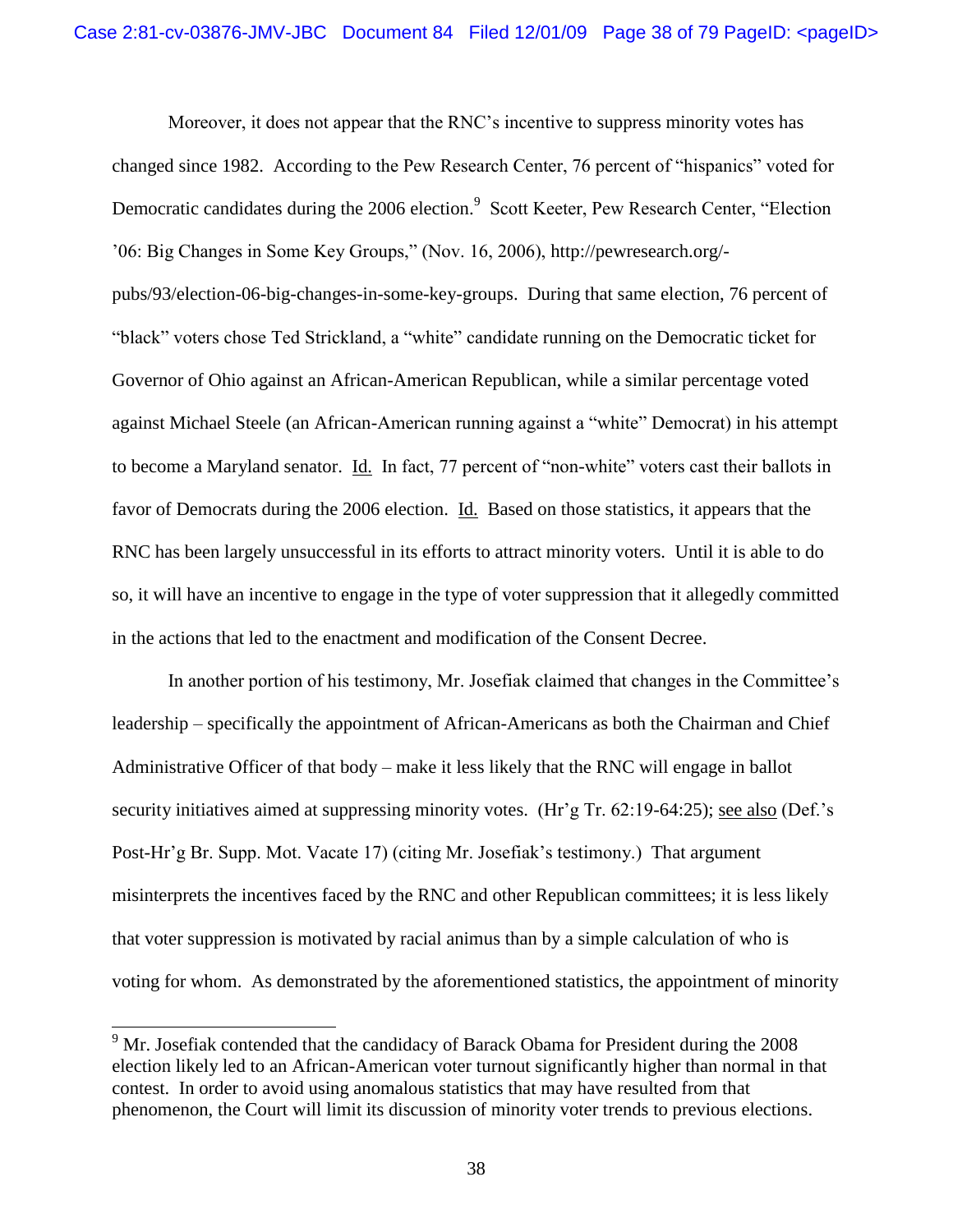officials within the RNC has not coincided with an end to racially polarized voting. Rather, minority voters continue to overwhelmingly support Democratic candidates. As long as that is the case, the RNC and other Republican groups may be tempted to keep qualified minority voters from casting their ballots, especially in light of the razor-thin margin of victory by which many elections have been decided in recent years. As Mr. Josefiak stated, the RNC is "all about … winning elections," (Hr'g Tr. 99:5-6), and given current voting trends, the intimidation of minorities at the polls would advance that goal.

Nor does the fact that the current President and Attorney General of the United States are African-American represent a change in factual circumstances that would alleviate the need for the Consent Decree. In his testimony, Mr. Josefiak claimed that "with an African-American President, and an African-American Attorney General, [] the laws that are already on the books regarding voter fraud, voter intimidation, and voter suppression are going to be actively pursued by this Justice Department." (Id. at 65:22-66:2.) In addressing that argument, the Court as a preliminary matter notes the obvious: the fact that two of the highest officials charged with enforcing the VRA are members of an ethnic minority does not, in and of itself, necessarily mean that law will be executed more vigorously under this administration than in the past. The RNC presented no evidence that the faithful enforcement of the law by the executive branch is somehow dependent on the race of the individuals that form its upper echelons, and the Court is aware of no support for that proposition beyond an unsubstantiated and offensive assumption that each ethnic group gives special priority to protecting the interests of its own members.

Even if true, the fact that the current administration may enforce the VRA more vigorously than previous ones would not justify releasing the RNC from the requirements it agreed to in negotiating the Consent Decree. "Modification of a consent decree may be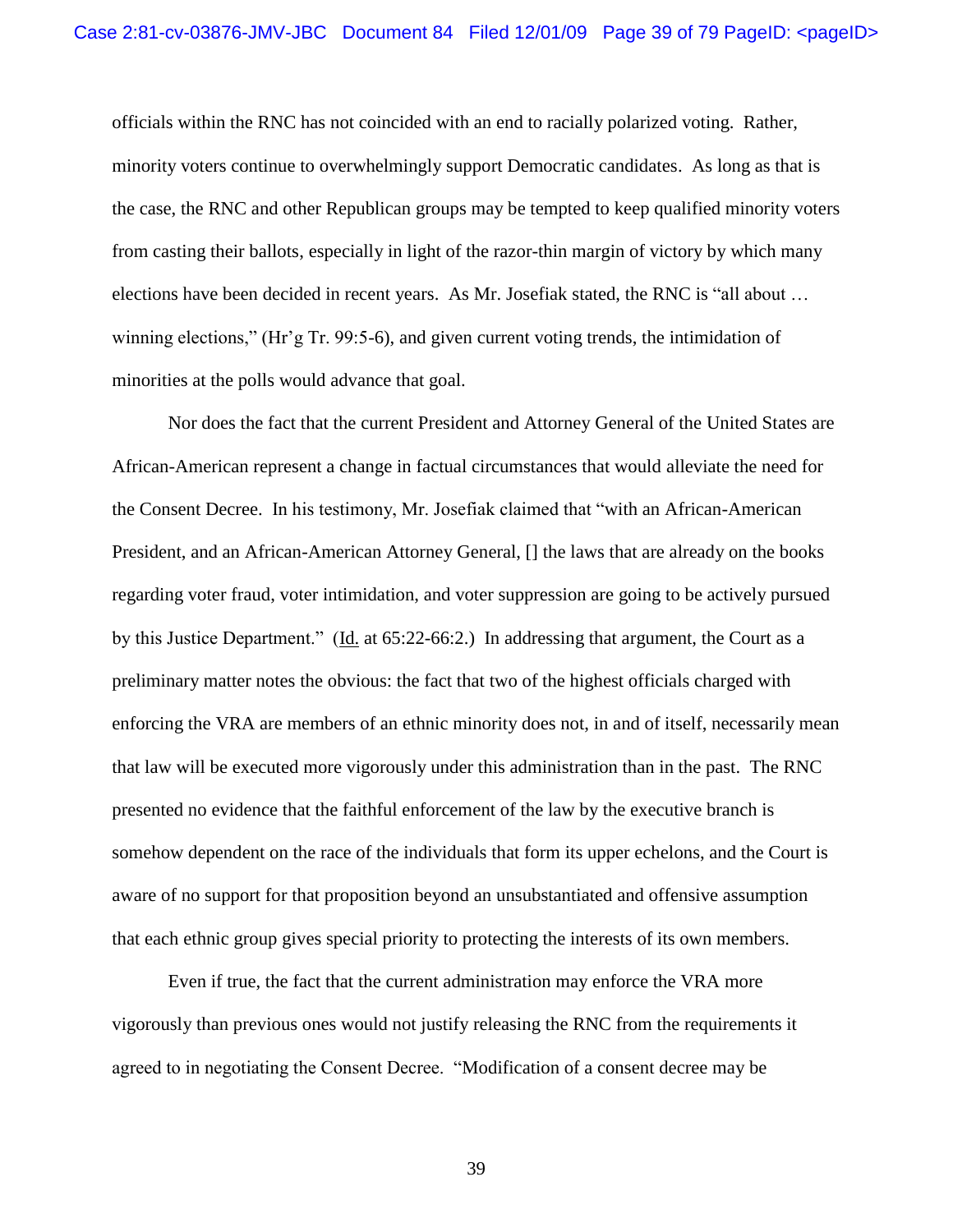warranted when changed factual conditions make compliance with the decree substantially more onerous." Rufo, 502 U.S. at 384. Although the terms of the Consent Decree partially overlap with the portion of the VRA that prohibits voter intimidation, the RNC cannot argue that more active enforcement of that statute by the government will make the Consent Decree more onerous. The RNC has no legally-cognizable interest in suppressing minority votes, and has repeatedly disavowed any such purpose. Having done so, it may not argue that it would be harmed by the DOJ's actions in enforcing the anti-intimidation provisions of the VRA. Such enforcement would simply be an effort to assure that all eligible individuals are allowed to vote – an objective that is compelled by both moral imperative and the public interest as determined by Congress in passing the VRA.

The fact that it was eminently foreseeable at the time that the RNC entered into the Consent Decree in 1982 and modified that agreement in 1987 that future administrations might take a more energetic approach in using the VRA to combat voter suppression forms a secondary basis for rejecting the RNC"s argument that it should be released from the requirements of the Decree. Although "[l]itigants are not required to anticipate every exigency that could conceivably arise during the life of a consent decree … modification should not be granted where a party relies upon events that actually were anticipated at the time it entered into a decree." Id. Many commentators complained that the Reagan Administration, which was in power at the time the Consent Decree was enacted and modified, was too passive in enforcing the VRA. See, e.g., Lani Guinier, Keeping the Faith: Black Voters in the Post-Reagan Era, 24 Harv. C.R.-C.L. L. Rev. 393, 402-403 (1995) (arguing that political appointees to the DOJ"s Civil Rights Division under President Reagan "encouraged conservative policymakers of the Reagan Justice Department to launch a profound assault on Division policies and goals, and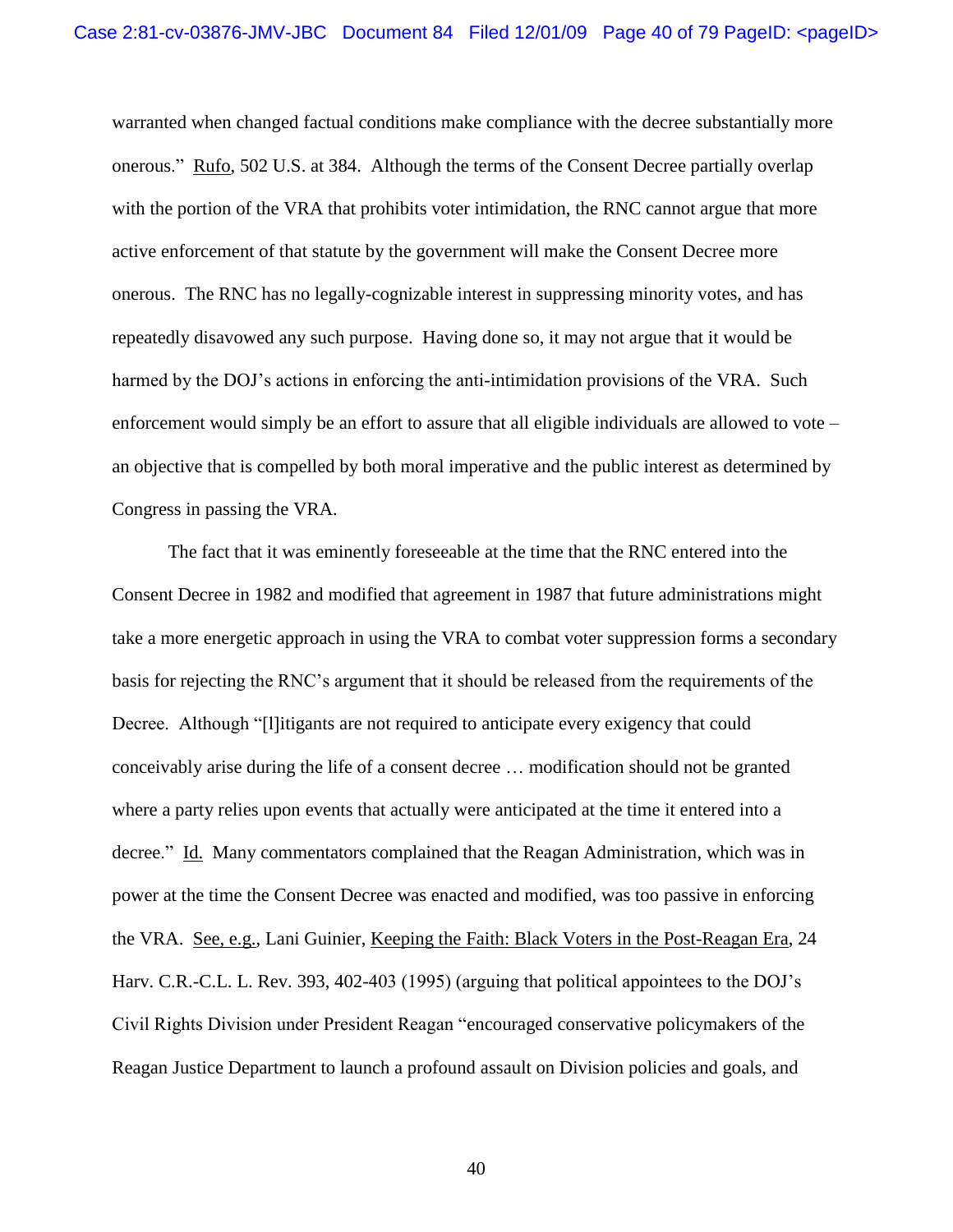upon those whom the Act was intended to protect"); Bernard Goffman, Criteria for Redistricting: A Social Science Perspective, 33 UCLA L. Rev. 77, 172-73 (1985) ("[I]n President Reagan"s second term, voting rights enforcement under section 5 of the Voting Rights Act has come to a virtual standstill, with many changes precleared after only cursory review, in some instances over the objections of career staff in the Department of Justice."). Regardless of the veracity of those complaints, the RNC should have anticipated that some future administration would take a more active approach in pursuing voter intimidation claims.

As a final point in support of its contention that changed factual circumstances justify vacatur, the RNC claims that "it has strictly complied with the Consent Decree since 1987, and there is no evidence to suggest that its behavior will change if the Decree is vacated." (Def"s Post-Hr'g Br. Supp. Mot. Vacate 16.); see also (Def's Br. Supp. Mot. Vacate 8) (stating that the RNC has made "extraordinary efforts" to comply with the Decree.) That claim is belied by the fact that this Court found a mere five years ago in the Malone matter that the RNC had engaged in conduct that violated both the substantive and procedural provisions of the Decree.<sup>10</sup> Moreover, there is no way of knowing whether the fact that the RNC has rarely engaged in conduct prohibited by the Consent Decree – the Court has found violations of that agreement only twice since it was enacted, in 1987 and 2004 – because it "does not and will not tolerate voter suppression," (Def."s Post-Hr"g Br. Supp. Mot. Vacate 17), or because the Decree itself has deterred such behavior. The DNC submitted evidence of widespread voter suppression efforts

 $10$  As discussed above, that ruling was affirmed by a three-judge panel of the Court of Appeals, but later vacated as moot by the Court of Appeals sitting en banc. The en banc decision did not address the merits of this Court's ruling that the RNC had violated the Consent Decree. Rather, vacatur was based on the fact that the intervenor in that case, Ms. Malone, had been allowed to vote without incident, and therefore no longer had standing. Thus, this Court's factual determination that the RNC violated the Consent Decree was never refuted and remains significant insofar as it rebuts the RNC"s claims in connection with the pending Motion that it has not engaged in such activity since 1987.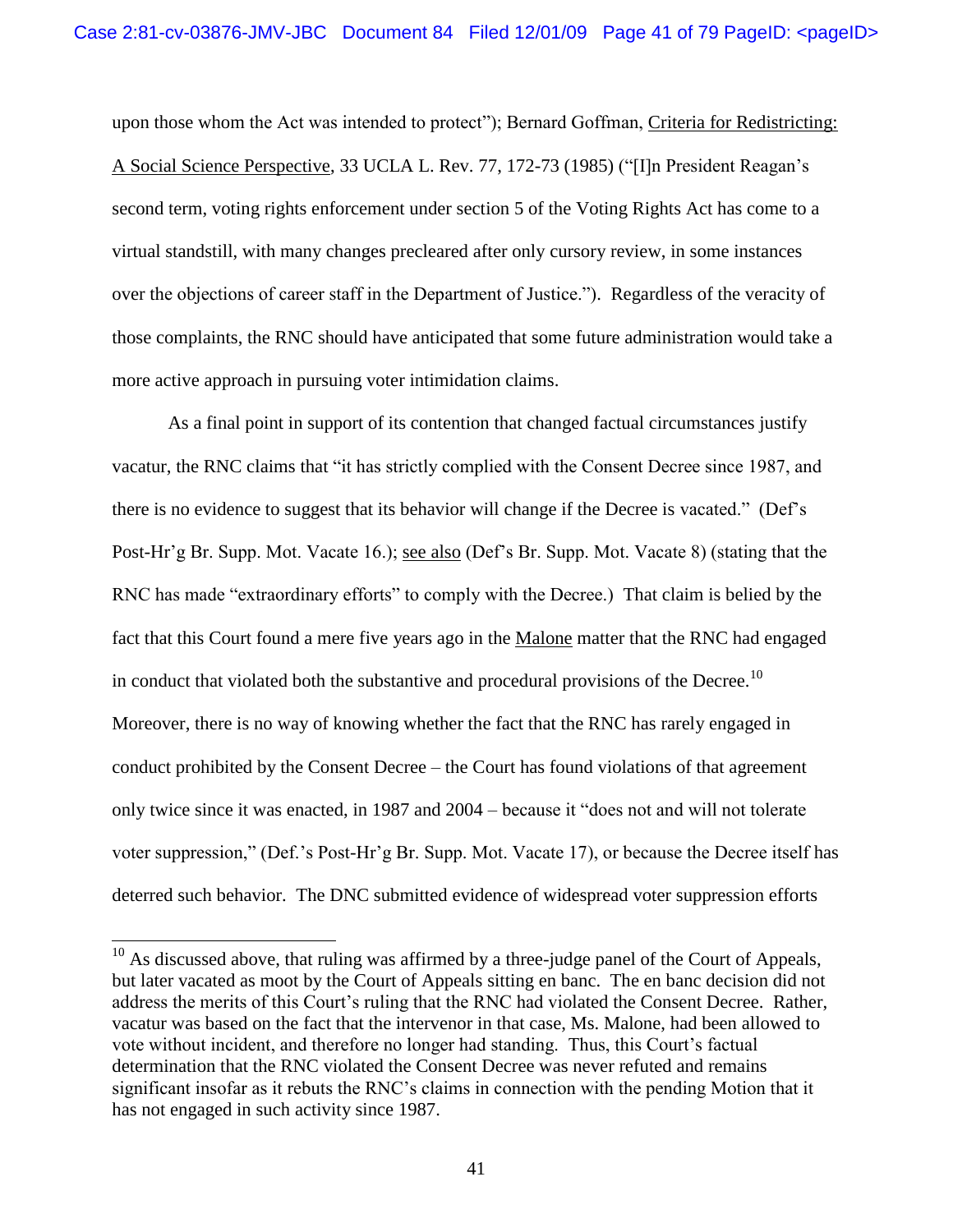undertaken by state and local Republican organizations. See (Pl."s Br. Opp"n Mot. Vacate 10- 15.) Although those initiatives are not attributable to the RNC, they are indicative of the fact that minority voters still face the prospect of widespread intimidation due to the incentives discussed above. The Supreme Court has acknowledged that danger, stating that "racial discrimination and racially polarized voting are not ancient history. Much remains to be done to ensure that citizens of all races have equal opportunity to share and participate in our democratic processes and traditions." Bartlett v. Strickland, 129 S. Ct. 1231, 1249 (2009). Therefore, in light of the continued incentive for the RNC to engage in voter suppression and the fact that it violated the Consent Decree as recently as five years ago, the Court finds that changed factual circumstances do not justify vacating that agreement.

#### **C. Changes in Election Laws**

As a second argument in support of its Motion, the RNC contends that it should be relieved of its obligations under the Consent Decree due to changes in election laws. Such agreements must be vacated if "one or more of the obligations placed upon the parties has become impermissible under federal law," and may be modified or vacated if "statutory or decisional law has changed to make legal what the decree was designed to prevent." Rufo, 502 U.S. at 388. The RNC does not contend that any change to state or federal election laws since the Consent Decree was enacted in 1982 and modified in 1987 renders its obligations under that agreement illegal. Nor does it argue that there has been any change in law that would make legal the activities the Decree is meant to prevent – attempts to prevent qualified voters from casting their ballots through intimidation or screening mechanisms based in whole or in part on their ethnicity. To the contrary, Mr. Josefiak admitted in his testimony that the section of the VRA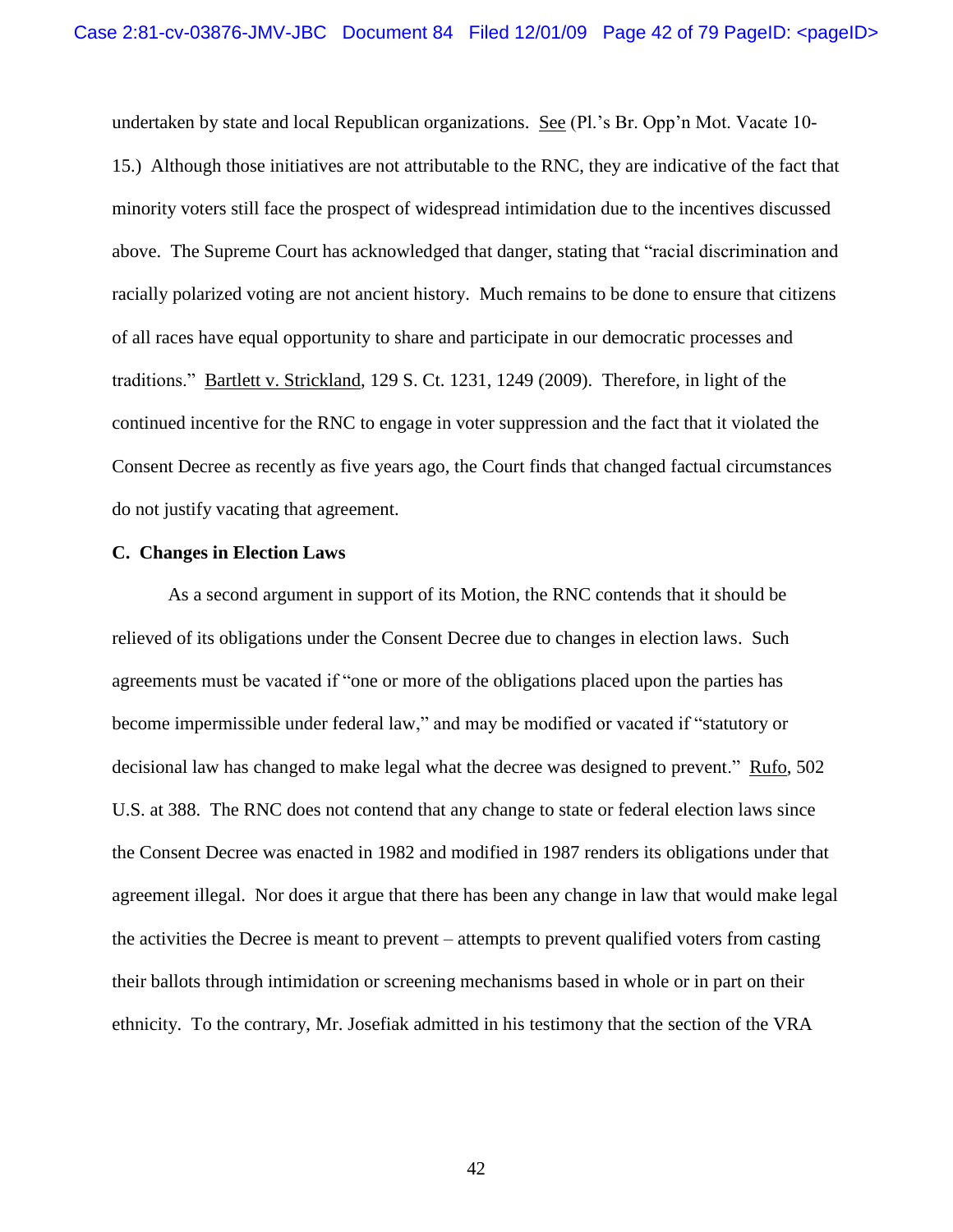prohibiting such activities, 42 U.S.C. § 1973i(b), has not been amended or modified since the Consent Decree was enacted in 1982. (Hr"g Tr. 111:16-22.)

Rather than any change to the statute on which the Consent Decree is based, the RNC"s argument is based on its contention that the enactment of other federal statutes regulating the registration and voting process have increased the danger of fraud while decreasing the likelihood that suppression programs will result in the disenfranchisement of qualified individuals. In doing so, it points to three statutes in particular: the Motor Voter Law, BCRA, and HAVA. Additionally, the RNC asserts that the increased adoption of alternative voting procedures – such as early and absentee voting – by the states has alleviated the need for the Consent Decree.

As a preliminary matter, the RNC"s arguments relating to voter fraud must be put in proper context. Under the Supreme Court"s holding in Rufo, 502 U.S. at 384, 388, there are four circumstances in which vacating or modifying the Consent Decree would be justified: (1) "a significant change in … factual conditions," (2) an intervening change in "statutory or decisional law … to make legal what the decree was designed to prevent" or make impermissible "one of the obligations placed upon the parties," (3) "unforeseen circumstances" that render the decree "unworkable," or (4) that "enforcement of the decree without modification would be detrimental to the public interest." As set forth above, the first and second factors do not apply to this case. Thus, in order to show that the changes in state and federal election laws that have taken place since the Consent Decree was enacted in 1982 and modified in 1987 justify vacating or modifying that agreement, the RNC must demonstrate either (1) that those changes were "unforeseeable" and render the Decree "unworkable," or (2) that the continued enforcement of the Decree would be detrimental to the public interest. Id. at 384.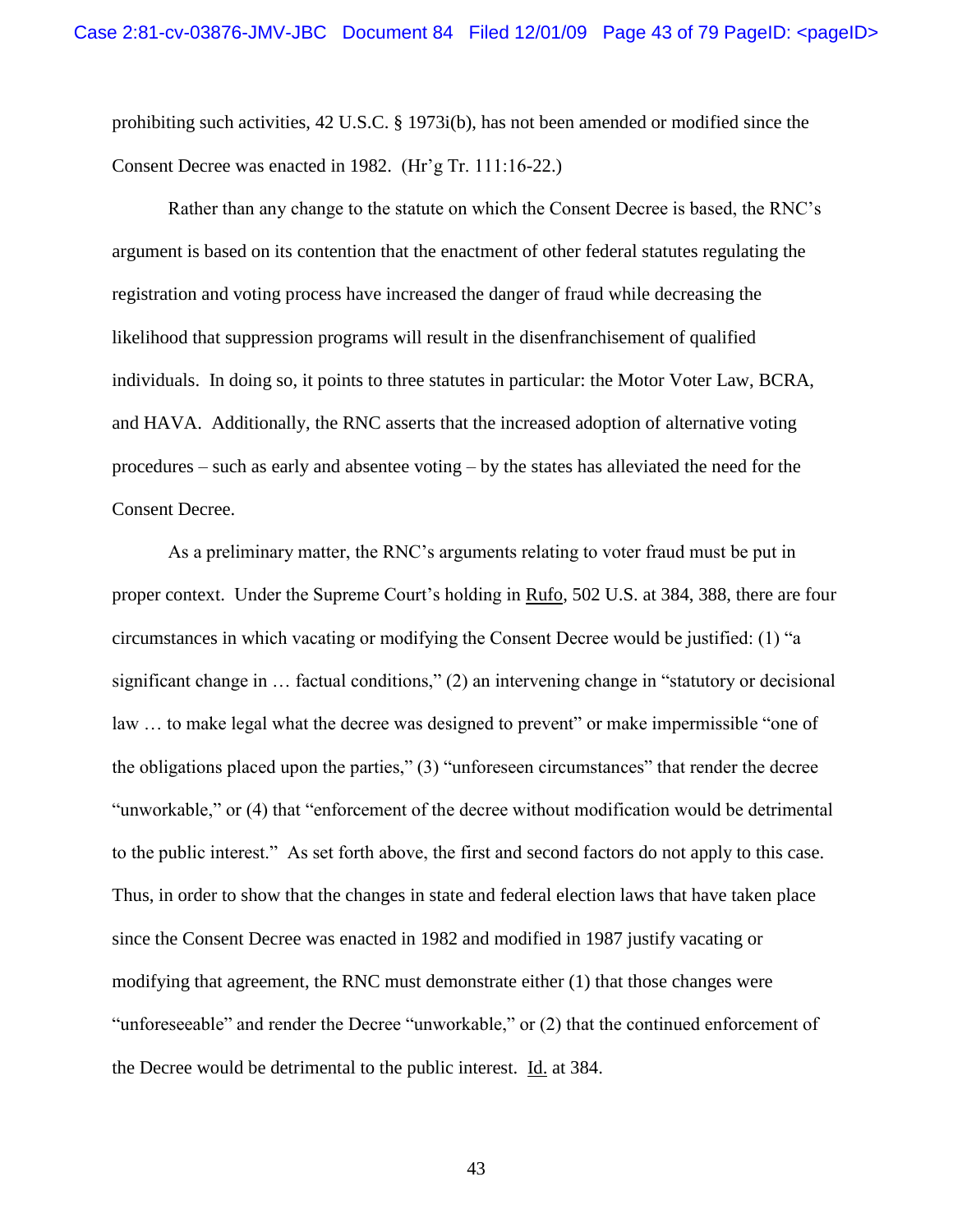## *i. Public Interest*

Any claim that changes to election laws have increased the danger of voter fraud such that continued enforcement of the Consent Decree would be contrary to the public interest must be rejected. To the extent that the RNC asserts such an argument, it asks this Court to perform a function for which it is ill-equipped: weigh the danger that the electoral process will be corrupted through voter fraud against the possibility that individual voters will suffer the irreparable harm of disenfranchisement as the result of efforts to prevent such fraud. Such determinations – which require a broad inquiry into how the law should be structured in order to best serve the public interest – must be left to Congress, which has considered and balanced those concerns through the promulgation of the very statutes on which the RNC premises its claims. See Bartlett, 129 S. Ct. at 1245 ("Though courts are capable of making refined and exacting factual inquiries, they are inherently ill-equipped to make decisions based on highly political judgments.") (internal quotations omitted). Thus, the RNC"s contention that the laws passed by Congress do not sufficiently address the danger of voter fraud asks this Court to review policy choices made by another branch of government, and must be rejected. Japan Whaling Ass"n v. Am. Cetacean Soc"y, 478 U.S. 221, 230 (1986) ("The political question doctrine excludes from judicial review those controversies which revolve around policy choices and value determinations constitutionally committed for resolution to the halls of Congress or the confines of the Executive Branch.").

Even if the Court were to consider the RNC"s allegations that changes in federal elections laws have increased the danger of voter fraud those contentions would not justify vacating the Consent Decree. The RNC"s claimed interest in "deterring and detecting voter fraud" in order to "protect[] the integrity and reliability of the electoral process" is a valid one. Crawford, 128 S.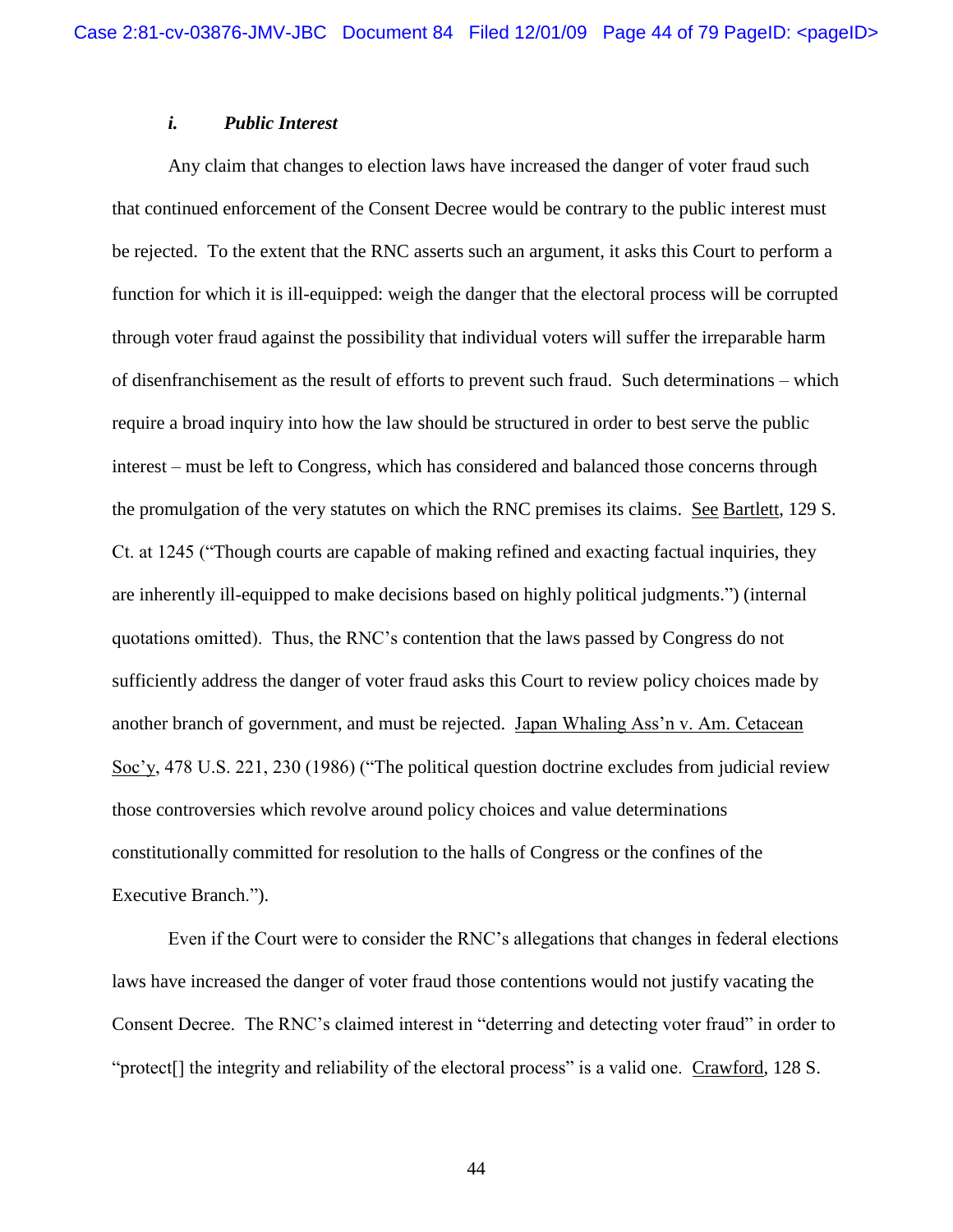Ct. at 1617. In determining whether complying with the Consent Decree unnecessarily burdens that interest, however, it is important to distinguish between the different types of voter fraud. In the first type, which the Court shall refer to as "voter registration fraud," an individual either registers under a false or fictitious name, thereby adding an unqualified voter to the rolls. A second category of fraud, hereinafter designated "in-person fraud," involves individuals actually casting ballots in cases where they are not legally permitted to do so, including multiple-voting in various jurisdictions by otherwise-qualified individuals and voting by felons disenfranchised under state law, non-citizens, and individuals registered under fictitious identities. A final grouping, "absentee ballot fraud," involves the submission of absentee or mail-in ballots in the name of qualified voters by individuals other than those voters. See Id. at 1637 (Souter, J., dissenting) (distinguishing between the various categories of voter fraud). Nothing in the Consent Decree prevents the RNC from effectively combating absentee ballot and voter registration fraud. The former would exist in the absence of the Decree, while the latter can be addressed while complying with the terms of that agreement.

Absentee ballot fraud is an intractable problem that is not susceptible to pre-election remedies. Short of personally observing absentee voters in order to assure that their ballots are not filled out by an individual other than themselves – an absurd proposition that would compromise the privacy of voting by requiring voters to allow political operatives into their private residences, vehicles, or any other location where they choose to complete their ballot – there is no way the RNC or any other political party can prevent individuals from submitting fraudulent absentee ballots. Such fraud must, therefore, be redressed after the election in the form of criminal penalties imposed on individuals found guilty of having completed an absentee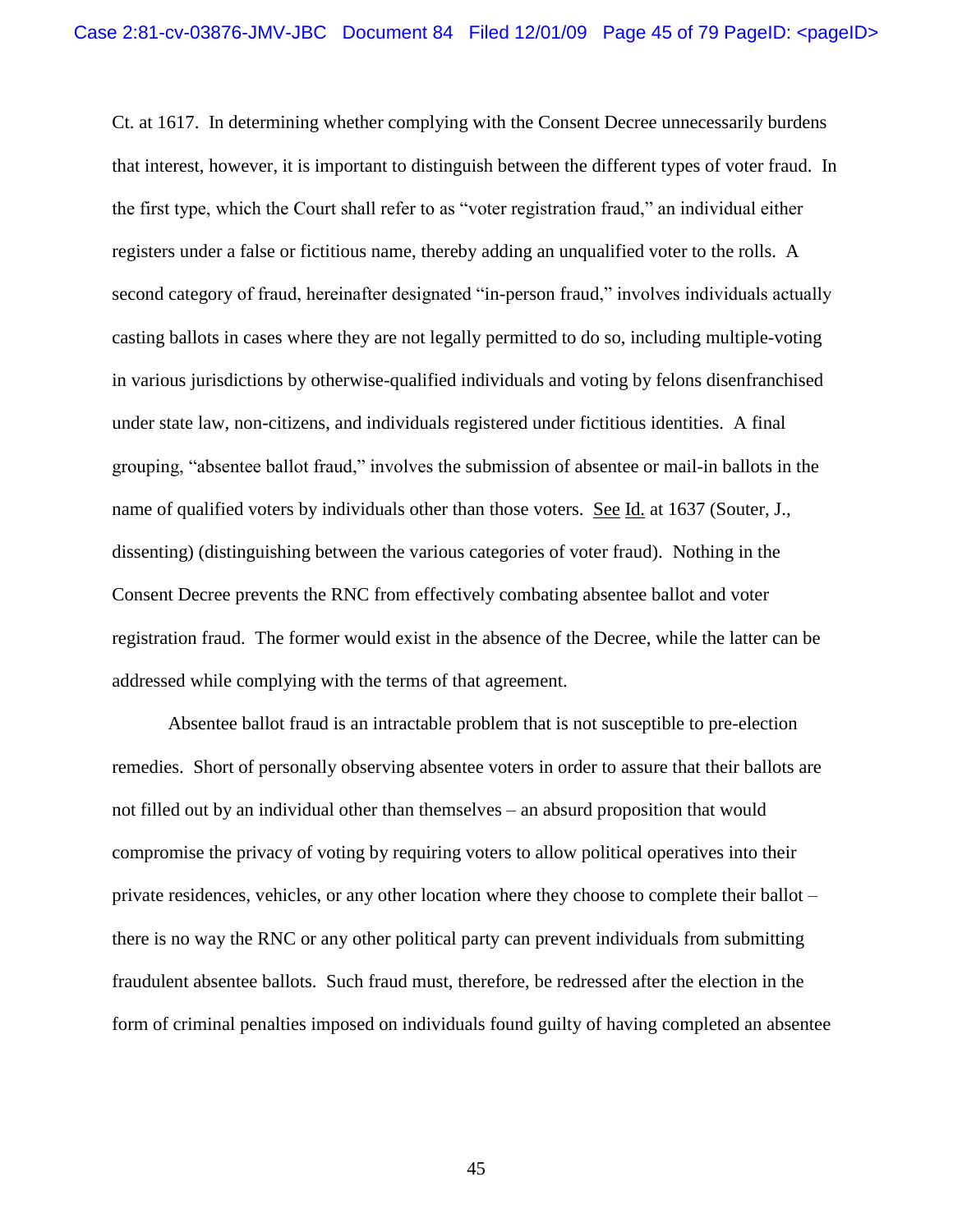ballot on behalf of someone else.<sup>11</sup> As discussed below, the Consent Decree prohibits the RNC from engaging in pre-election ballot security initiatives, but does not prevent the Committee from reporting suspected cases of absentee ballot fraud to state election officials – who may in turn refer those cases to the proper authorities for investigation or prosecution – after an election is complete. Thus, the RNC has the same opportunity to remedy absentee ballot fraud as the DNC or any other political committee, and that opportunity is not infringed by the Consent Decree.

In contrast to the submission of falsified absentee ballots – in which the fraudulent acts at issue occur in a private setting and are not discoverable until after the election, when absentee ballots are reviewed by state officials – voter registration fraud may come to light prior to Election Day. Although the law varies from state to state, there are three primary methods by which an individual may register to vote: (1) by filing a registration card while visiting the Department of Motor Vehicles or some other state office as provided by the Motor Voter Law, 42 U.S.C. § 1973gg-5, (2) by mailing a completed registration card to the proper state agency, usually a subdivision of the office of the Secretary of State, or (3) in-person registration at the polls on Election Day.

 $11$  An individual found guilty of absentee voter fraud faces federal penalties of up to five years in prison and a fine of \$10,000 for each ballot he or she wrongfully submitted. 42 U.S.C. § 1973i(e). Most states impose additional penalties. See, e.g., Ala. Code § 17-17-24(a) (1975) (categorizing absentee ballot fraud as a "class C felony"); Conn. Gen. Stat. § 9-359(a) (1975) (categorizing absentee ballot fraud as a "class D felony"); Ind. Code § 3-14-2-3(1) (2005) (same). Moreover, an individual who submits absentee ballots via mail – the only method by which such ballots are accepted – may be charged with mail fraud under 18 U.S.C. § 1341, an offense which carries a penalty of up to 20 years imprisonment. United States v. Clapp, 732 F.2d 1148, 1152-53 (3d Cir. 1984). The harsh nature of those penalties is an indication that both Congress and state legislatures have attempted to deter absentee voter fraud in order to assure that it does not compromise the integrity of elections.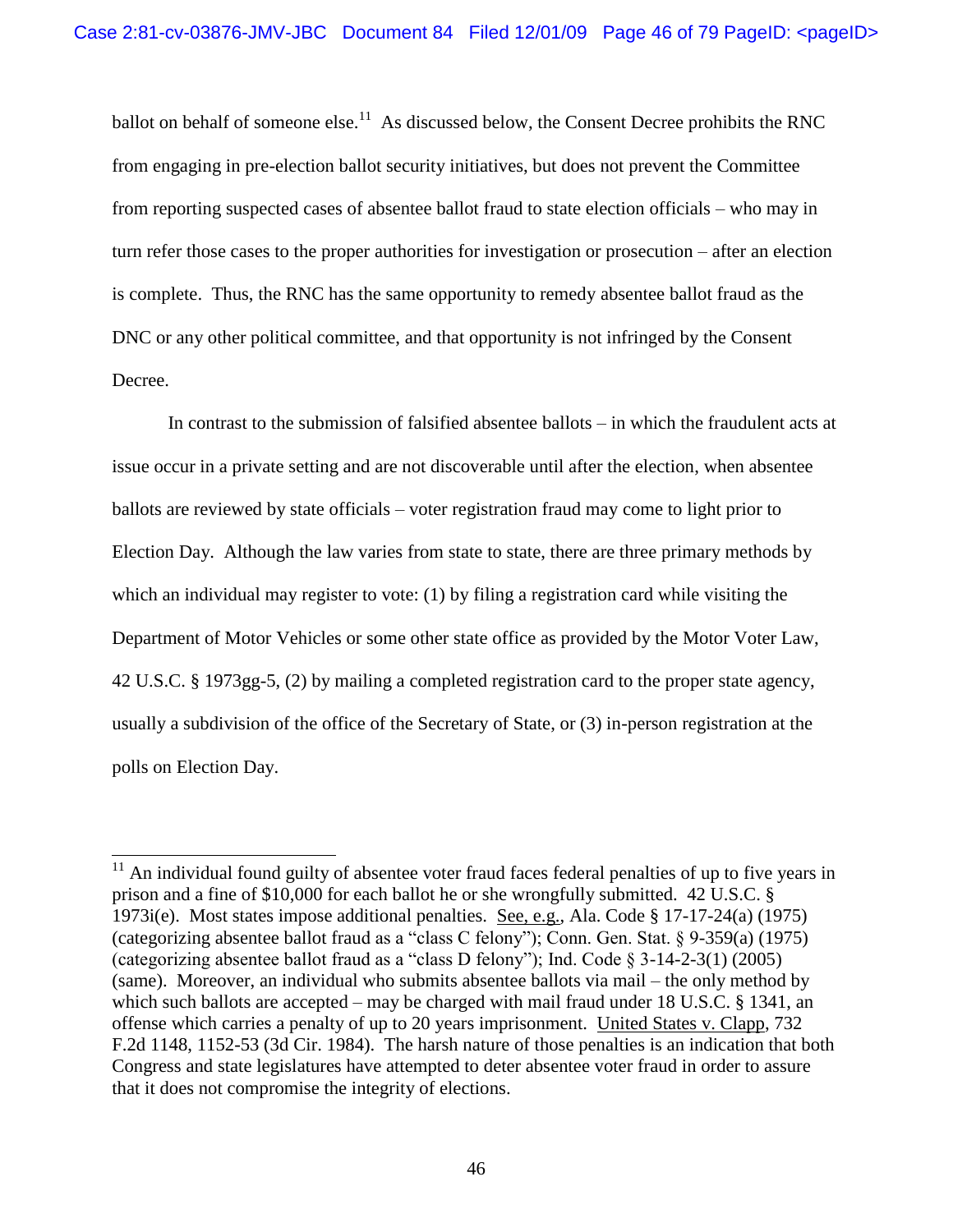From the evidence in the record, it appears that only the second method is conducive to fraud. The RNC submitted evidence of several incidents in which groups such as ACORN engaged in voter registration drives have submitted mail-in registrations that included fictitious names, see (RNC Hr'g Exs. 40, 59 at 64, 70), and the DNC submitted an article authored by one of its witnesses, Mr. Levitt, acknowledging that such fraud occurs. (DNC Hr"g Ex. 18 at 20-22.) There is no indication, however, that such fraud poses a threat to the integrity of modern elections, as the RNC has been unable to point to a single instance in which an individual actually voted using such a fictitious identity. See (DNC Hr'g Ex. 18 at 20) ("[W] e are aware of no recent substantiated case in which registration fraud has resulted in fraudulent votes being cast.") In fact, some of the cases pointed out by the RNC involved the registration of absurd names – such as "Jive Turkey" and "Mickey Mouse" – that no individual would use in an attempt to illegally cast a ballot unless he or she were looking for a speedy and efficient method of going to prison. See (RNC Hr"g Ex. 40 at 2) (noting the conviction of ACORN worker Tyaira L. Williams); Jim Avila and Reynolds Holding, Mickey Mouse is Registered to Vote? Former ACORN Employees Speak Out on Accusations of Fraud, ABC News, Oct. 10, 2008, http://abcnews.go.com/TheLaw/story?id=6074157&page=1 (detailing the case of Ms. Williams, who was convicted for submitting a registration on behalf of "Mickey Mouse.").

The lack of evidence that individuals have actually used the fictitious identities registered by groups such as ACORN using mail-in registration does not vitiate the RNC"s interest in assuring that such registration fraud does not occur. See Crawford, 128 S. Ct. at 1619 ("[T]he interest in orderly administration and accurate recordkeeping provides a sufficient justification for carefully identifying all voters participating in the election process."). The realization of that interest does not, however, require that the Consent Decree be vacated. Every state that allows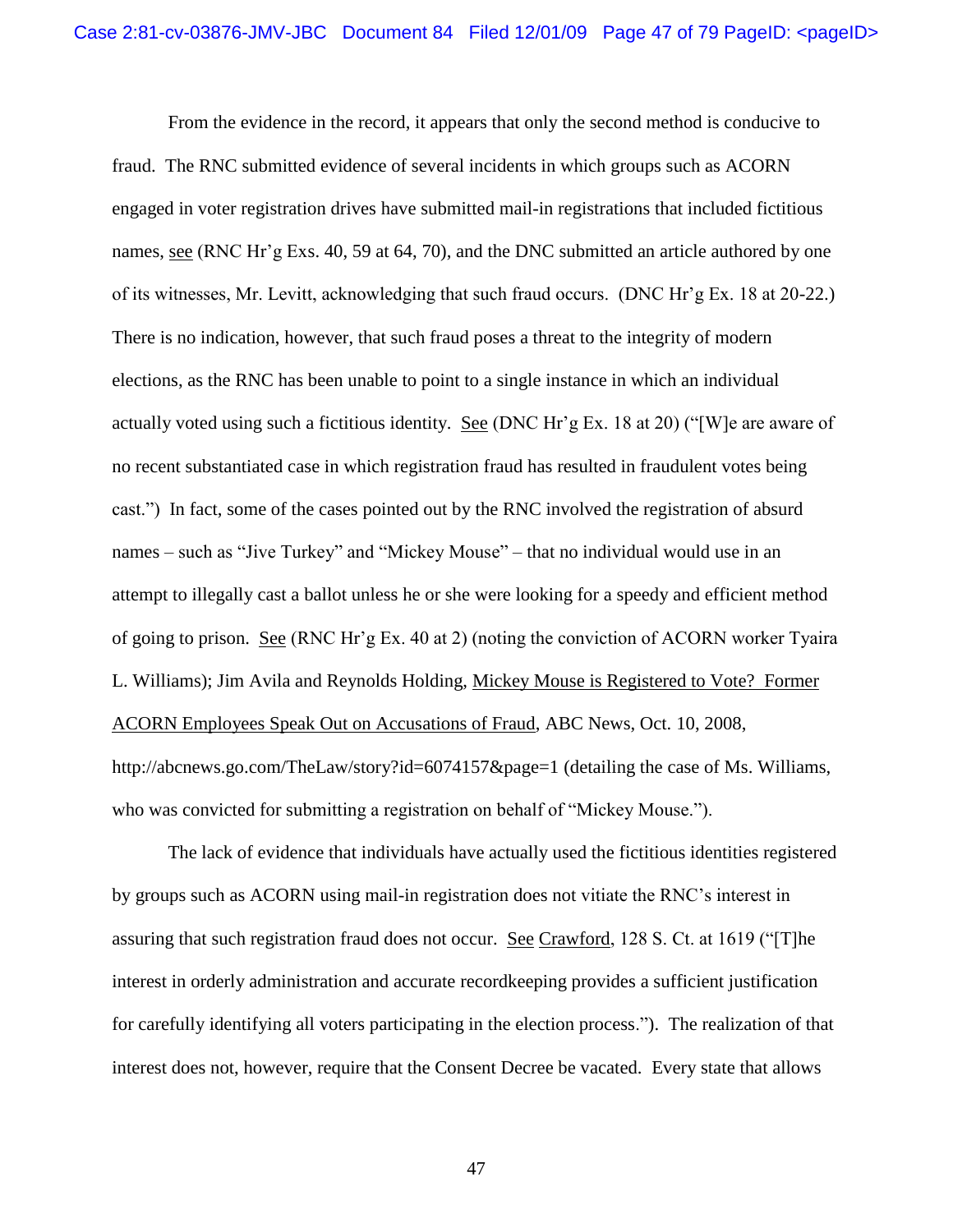registration by mail imposes a deadline after which such registrations will no longer be accepted for an election occurring in that year. The shortest, which is used by Alabama, Iowa, Maine, and New Hampshire, requires that such registrations are received by relevant state authorities at least 10 days prior to an election. See United States Election Assistance Commission, "State Voter Registration Deadlines," http://www.eac.gov/voter/Register%20to%20Vote/deadlines (last visited November 19, 2009) (hereinafter "EAC Voter Registration Deadlines"). Thus, the RNC should be able to effectively address fraudulent registrations submitted by mail while providing some notice of its intent to do so to this Court and the DNC under the Consent Decree's preclearance provision. That provision currently requires 20 days notice. In order to allow for the possibility of fraud in states that allow mail-in registrations to be submitted fewer than 20 days before an election, the Court will modify the Consent Decree's preclearance provision to require that the RNC serve 10 days notice of any ballot security initiatives.<sup>12</sup> Such a notice period will be sufficient to allow this Court time to make a decision regarding the propriety of the RNC"s proposed ballot security measures, even in cases where reports of the allegedly fraudulent mail-in registrations do not come to light until the date after which such registrations will no longer be accepted by any state. In light of that modification, the RNC will also be able to effectively combat fraudulent voter registrations submitted using the first of the three methods outlined above, in-person registration at a state office pursuant to the Motor Voter Law, as long as those registrations occur within 10 days of an election.

 $12$  That modification is not based on a determination that the Consent Decree as it currently stands is contrary to the public interest. As discussed above, such a judgment would involve a review of policy choices made by Congress and the state legislatures in which this Court is powerless to engage. Japan Whaling Ass"n, 478 U.S. at 230. Rather, the Court finds that the 20 day preclearance provision is "unworkable" due to an "unforeseeable" development: the extension of voter registration deadlines in some states to allow mail-in registration as few as 10 days before an election. The "unworkable" nature of a consent decree forms an alternative basis for vacating or modifying a consent decree, and involves an inquiry distinct from the assessment of whether that decree is detrimental to the public interest. See Rufo, 502 U.S. at 384.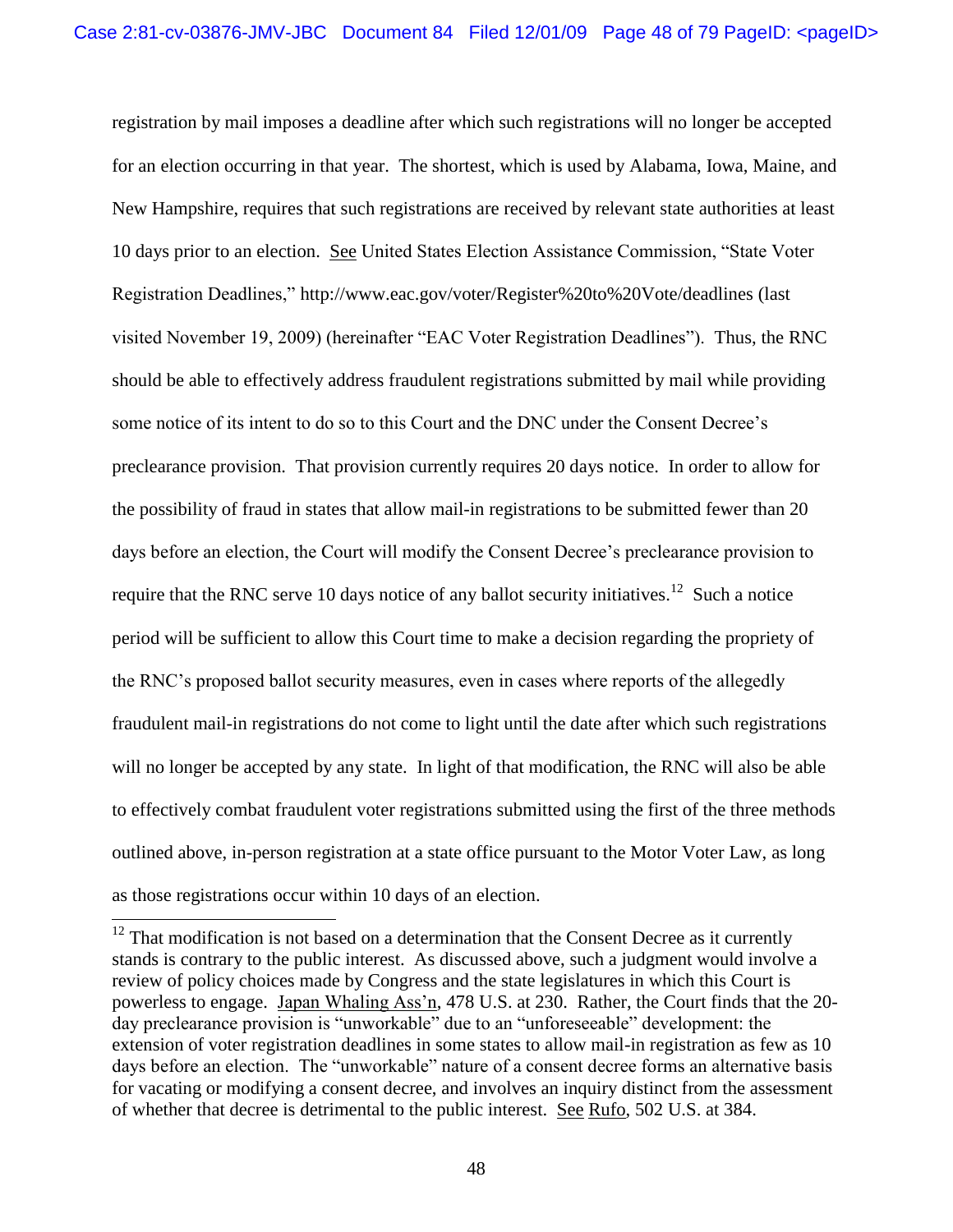On the other hand, in states that allow in-person registration during the 10 days immediately preceding an election or permit voters to register at the polls on Election Day, there is a possibility that news of potentially fraudulent registrations will emerge after the preclearance period has expired, and the RNC will thus be prohibited under the Consent Decree from taking ballot security measures to address the alleged fraud. The danger to the electoral process posed by such fraud is de minimis, however, due to the fact that only a few states allow such registrations, and those that do impose safeguards that make it highly unlikely that unqualified individuals will be allowed to register. Three states – Connecticut, Maine, and Wisconsin – allow voters to submit in-person registrations fewer than 10 days before an election. Conn. Gen. Stat. § 9-17(a) (allowing in-person registration up to seven days prior to an election); Me. Rev. Stat. Ann. tit. 21-A, § 122(6) (allowing in-person registration at any time before the election); Wis. Stat. § 6.29(2)(a) (same). Maine and Wisconsin, along with six other states – Idaho, Iowa, Minnesota, New Hampshire, North Dakota, and Wyoming – also allow voters to register at the polls on Election Day.<sup>13</sup> Shelley de Alth, <u>ID at the Polls: Assessing the Impact of Recent State</u> Voter ID Laws on Voter Turnout, 3 Harv. L. & Pol"y Rev. 185, 193 (2009); Election Reform Information Project, "Election-Day Registration: A Case Study" (Feb. 1, 2007), http://www.pewcenteronthestates.org/topic\_category.aspx?category=514. In every state where either in-person registration at a state office or Election Day registration at the polls is allowed, individuals wishing to register are required to demonstrate that they are qualified by showing

 $13$  North Dakota has eliminated voter registration entirely, and requires all voters to verify their identity at the polls. See N.D. Cent. Code §§ 16.1-01-04 (eligibility requirements), 54-01-26 (enumerating rules for determining "residence" of voters); North Dakota Secretary of State, Elections Division, "I.D. Requirements," (2004), http://www.nd.gov/hava/education/doc/idrequirements.pdf. An additional state, Rhode Island, allows Election Day registration for the limited purpose of voting in national elections for President of the United States. R.I. Gen. Laws § 17-1-3. Montana allows voters to register on Election Day by visiting a county elections office, but does not permit such registration at the polls themselves. Mont. Code Ann. § 13-2- 304.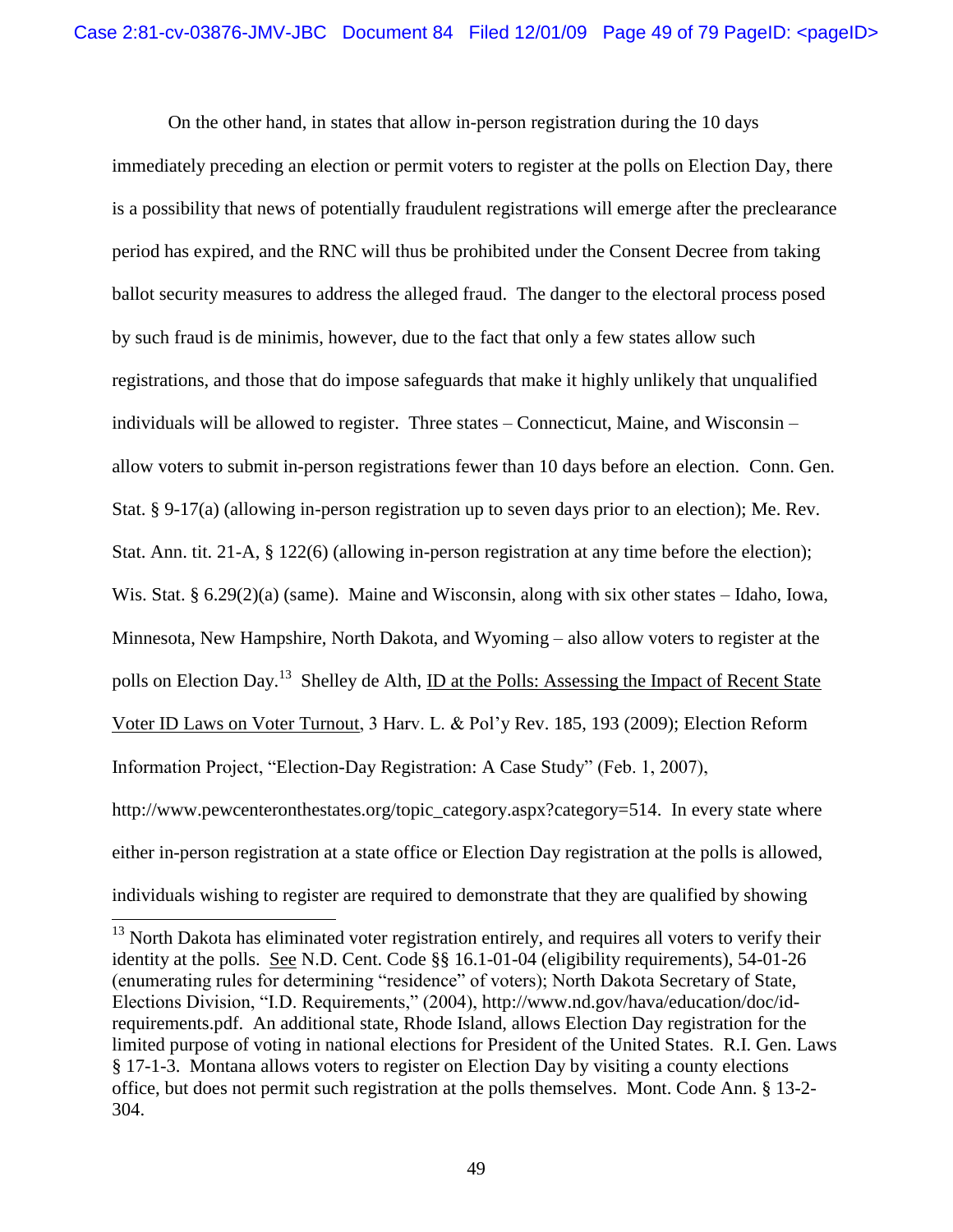either a state-issued photo ID that includes their address or some form of privately-issued photo identification (such as an employee or university ID) and a document verifying their address within the precinct (such as a residential lease, bank statement, or utility bill). See Conn. Gen. Stat. § 9-20(a); Idaho Code Ann. § 34-408A; Iowa Code § 48A.7A; Me. Rev. Stat. Ann. tit. 21- A, § 122(4) (allowing for Election Day registration), 112-A (outlining ID requirements); Minn. Stat. § 201.061, subd. 3; N.D. Cent. Code § 54-01-26; N.H. Rev. Stat. Ann. §§ 654:7 (stating that voters registering at the polls must provide "proof of qualifications"), 654.12(II) (outlining acceptable "proof of qualifications"); Wis. Stat. §§ 6.55(2)(b) (stating that voters registering at the polls must provide "proof of residence"), 6.34 (outlining acceptable "proof of residence"); Wyo. Stat. Ann. §§ 22-3-104(f)(ii)(A) (allowing Election Day registration at the polls), 22-1- 102(xxxix) (defining "acceptable identification" for the purposes of registration). Thus, a voter would have to go to great lengths to register under a fraudulent identity in person either prior to an election by visiting a state agency or on Election Day, including falsifying photographic identification and documents proving he or she resides within the precinct, and making false statements to election officials. Such registrations are best viewed as a form of in-person voter fraud, which, as discussed below, poses a minimal threat to the integrity of modern elections.<sup>14</sup>

### *(a) The Prevalence of In-Person Voter Fraud*

From the evidence before the Court, it appears that in-person fraud – the type the RNC claims it is prohibited from combating by preclearance requirement of the Consent Decree – is extremely rare. The sources cited by the RNC in support of its claim that developments since 1982 such as the enactment of the Motor Voter Law, BCRA, and HAVA have increased the potential for voter fraud do not appear to distinguish between the various types of election fraud.

 $14$  The RNC has not pointed to a single case in which an individual fraudulently registered fewer than 10 days prior to an election and proceeded to cast a vote under his or her assumed identity.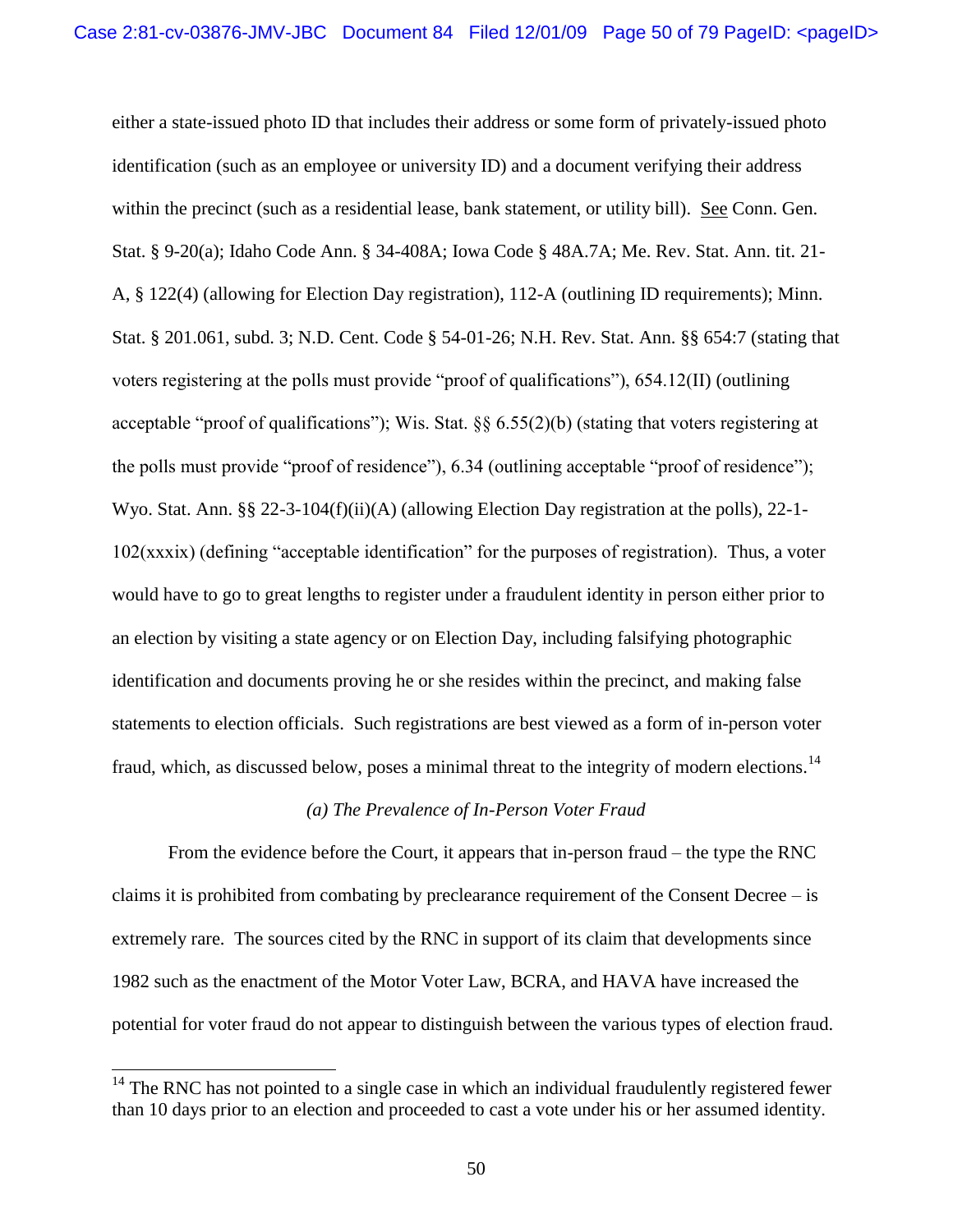A close review of those sources reveals that the vast majority of what the RNC classifies as "voter fraud" is more appropriately viewed as absentee ballot or voter registration fraud, and can be addressed while complying with the terms of the Consent Decree. That conclusion is supported both by the testimony of the DNC"s witnesses – who claimed that the danger of inperson voter fraud has been exaggerated for political purposes – and recent statements on the subject by the Supreme Court.

In support of his testimony that voter fraud is widespread enough that it may tip the balance in a close election, the RNC"s witness, Mr. Josefiak, noted a portion of the Carter-Baker Commmission Report. That section states:

While fraud is difficult to measure, it occurs. The U.S. Department of Justice has launched more than 180 investigations into election fraud since October 2002. These investigations have resulted in charges for multiple voting, providing false information on their felon status, and other offenses against 89 individuals and in convictions of 52 individuals.

(RNC Hr"g Ex. 26 at 45.)

Thus, the RNC contends that the Carter-Baker Commission Report supports its claim that it must be freed from its obligations under the Consent Decree so that it can effectively combat voter fraud.

That contention ignores the next sentence of the Report, which states that the purported instances of voter fraud "related to a variety of election fraud offenses, from vote buying to submitting false voter registration information and voting-related offenses by non-citizens." (Id.) Thus, it appears that only a small fraction of the alleged fraudulent activity involved in-person fraud. In fact, another portion of the Carter-Baker Commission Report acknowledges that all forms of voter fraud are fairly rare, stating "[t]here is no evidence of extensive fraud in U.S.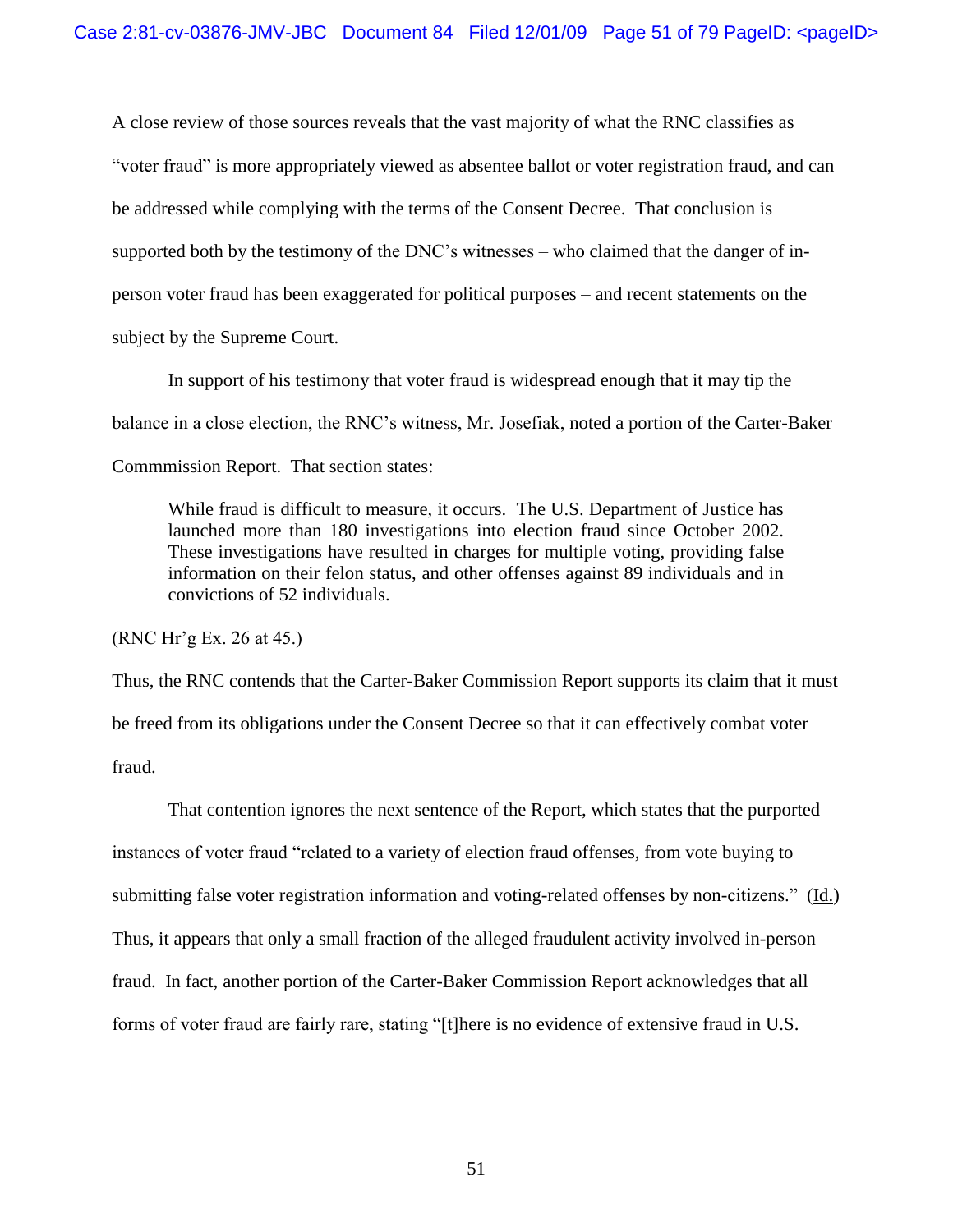elections or of multiple voting, but both occur, and it could affect the outcome of a close election." (Id. at 18.)

The other examples of purported voter fraud cited by the RNC are similarly deficient in their failure to distinguish between in-person fraud and other forms of illegal activity. In support of its argument that voter fraud is widespread enough to compromise the integrity of a close election, the RNC submitted an FBI report on irregularities that occurred in Wisconsin during the 2004 election. The report, which was published on May 10, 2005, stated that the FBI was in the process of investigating approximately 100 suspected instances of individuals either voting more than once or casting a ballot under a false name, and more than 200 persons who allegedly voted despite being ineligible due to prior felony convictions. (RNC Hr"g Ex. 29 at 2.) Additionally, the agency stated that "persons who were paid money to obtain registrations allegedly falsified approximately 65 names on registration forms," but noted that there was "no evidence … that votes were cast under those false names." (Id. at 4.)

The FBI report did not specify whether the 200 felons and 100 individuals who allegedly voted more than once or cast ballots under false names did so at the polls or through an alternative process such as absentee or mail-in voting. However, the DNC presented testimony by Dr. Minnite – who completed an extensive study of the incidents referred to in the FBI report, including interviewing the accused individuals – in which she stated that only a few of the persons suspected of wrongdoing in that case were actually voters. (2 Hr"g Tr. 59:4-15.) Dr. Minnite's investigation of a similar incident, which occurred in Florida during the 2004 elections and was cited by Mr. Josefiak in his testimony on behalf of the RNC, yielded the same result: the majority of those accused of wrongdoing were elected officials and political operatives. (Id.) Thus, the evidence submitted by the RNC includes only isolated incidents of in-person fraud.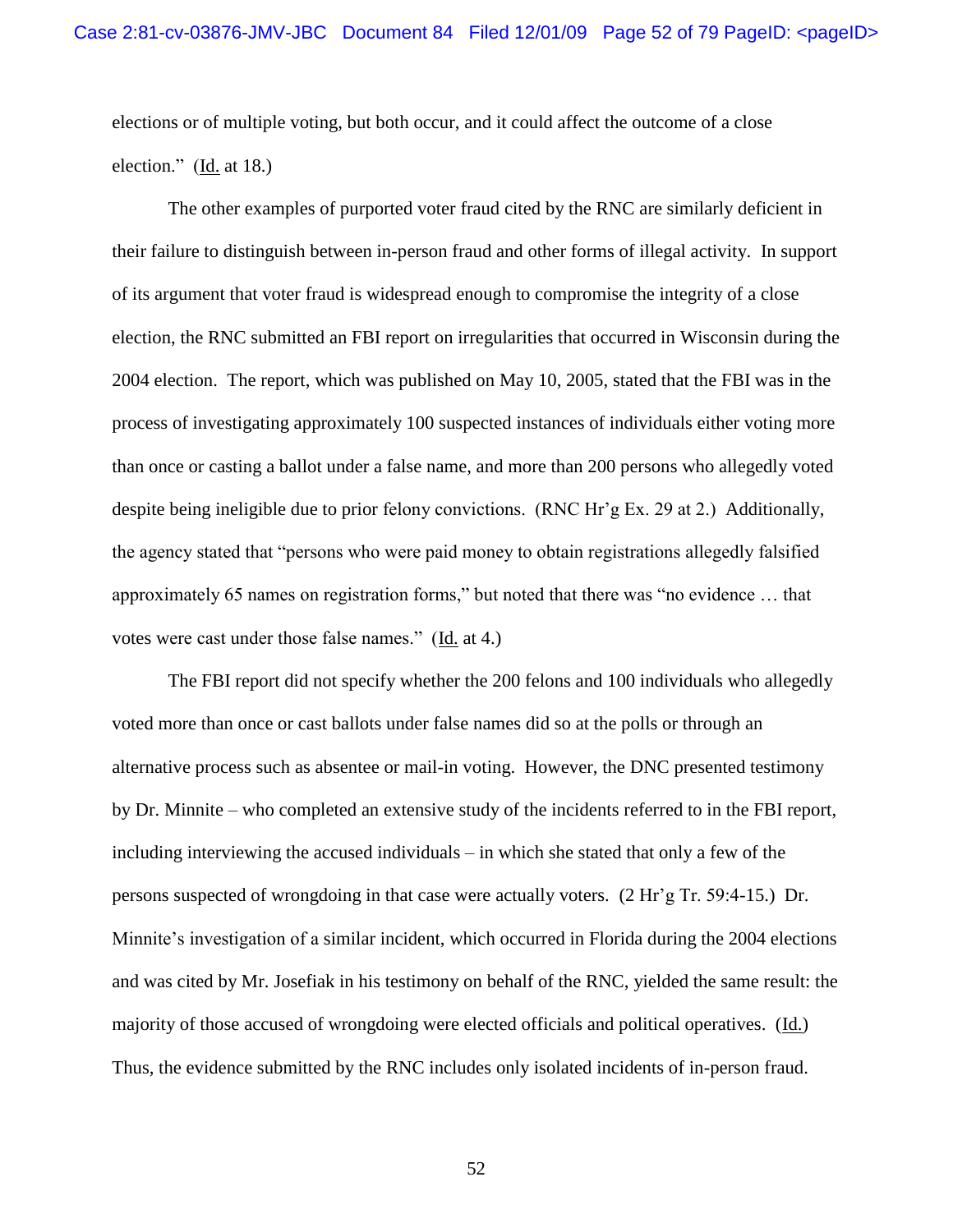The vast majority of the undifferentiated "voter fraud" cited by the RNC falls into the other two categories outlined above: voter registration fraud and absentee ballot fraud.

The Court"s conclusion that in-person fraud is rare draws further support from the testimony of DNC witnesses. Dr. Minnite stated that she was unaware of any circumstance in which an individual was prosecuted for voter fraud discovered by a poll challenger. (Id. at 62:23-25); see also (DNC Hr"g Ex. 25 at 1) ("[I]n-person or polling place voter fraud is rare in contemporary American elections. … [P]artisans and the media have grossly exaggerated both the incidence of voters committing fraud by intentionally and illegally registering and voting, and the vulnerability of existing election procedures to this kind of fraud.") (internal quotations omitted). Similarly, Mr. Levitt claimed that allegations of voter fraud are usually "hot air," and are motivated not by any evidence of widespread in-person fraud, but rather an "attitude of intimidation" that can result in the disenfranchisement of qualified voters.  $(2 \text{ Hr's Tr. at } 99.14$ -100:17.)

In fact, the Supreme Court acknowledged the rarity of in-person voter fraud in Crawford. In that case, Justice Stevens, announcing the judgment of the Court in an Opinion joined by Justice Kennedy and Chief Justice Roberts, diverged sharply with Justice Souter, who was joined in his dissent by Justice Ginsburg, as to whether the danger of in-person voter fraud could justify an Indiana statute requiring voters to prove their eligibility by means of government-issued photo identification before voting. Both sides agreed that the statute at issue dealt only with in-person voter fraud, and there was "no evidence of any such fraud actually occurring in Indiana at any time in its history." Crawford, 128 S. Ct. at 1619; see also 128 S. Ct. at 1637 (Souter, J., Dissenting) ("the State has not come across a single instance of in-person voter impersonation fraud in all of Indiana"s history.") (citing Ind. Democratic Party v. Rokita, 458 F. Supp.2d 775,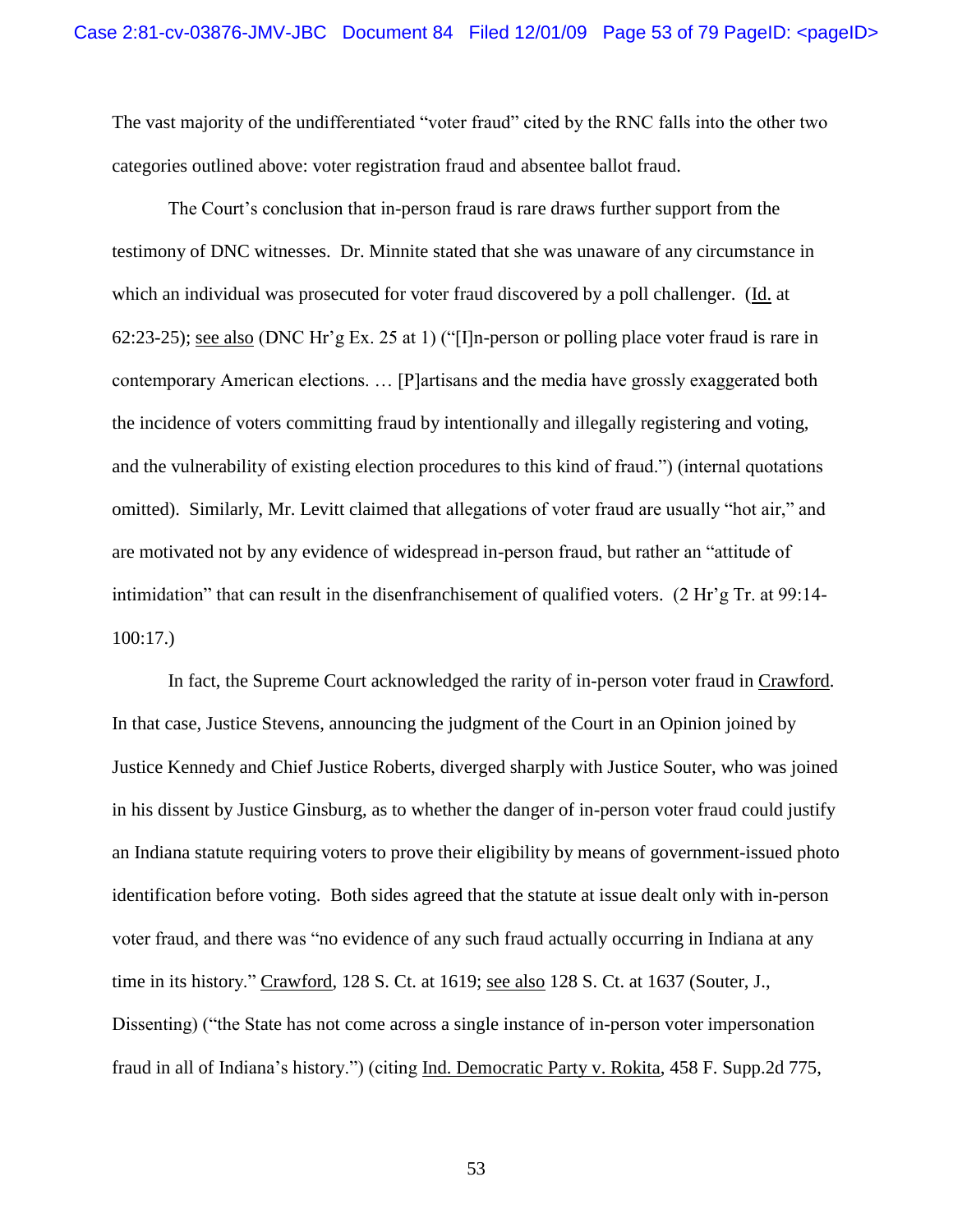792-93 (S.D. Ind. 2006)). Justice Stevens found, though, that the danger of in-person voter

fraud, however theoretical, could justify the Indiana statute. In doing so, he stated that:

[T]hat flagrant examples of such fraud in other parts of the country have been documented throughout this Nation"s history by respected historians and journalists, that occasional examples have surfaced in recent years, and that Indiana"s own experience with fraudulent voting in the 2003 Democratic primary for East Chicago Mayor – though perpetrated using absentee ballots and not inperson fraud – demonstrate that not only is the risk of voter fraud real but that it could affect the outcome of a close election.

Id. at 1619 (footnotes omitted).

 $\overline{a}$ 

Included in that statement were three footnotes. The first cited as an example of fraud "documented by respected historians" voting shenanigans perpetrated by the infamous William "Boss" Tweed during the 1868 New York City election.<sup>15</sup> Id. at 1619 n.11. The third elaborated on the fact that, as mentioned in the excerpt above, the incident that occurred during the 2003 Democratic primary for East Chicago mayor did not involve in-person fraud, but rather irregularities involving absentee ballots. Id. at 1619 n.13. Accordingly, two of the three factors cited by Justice Stevens provide little support for his ruling that in-person fraud poses a danger to modern elections – the first because it is an inapposite historical example and the third because it did not actually involve in-person fraud.

The second of the three footnotes included in the portion of Crawford quoted above is especially relevant to today"s ruling. In it, Justice Stevens acknowledged that, of the "occasional examples" of in-person fraud on which his ruling was based, all but one had been shown to have

 $15$  To that example this Court adds another: the 1873 trial of women's suffrage pioneer Susan B. Anthony for voting in the previous year"s national elections. Of course, Ms. Anthony"s illegal activity was easily detected, as she made no effort to disguise her gender while casting her ballot. See United States v. Anthony, 24 F. Cas. 829 (C.C.N.D.N.Y. 1873) (No. 14,459).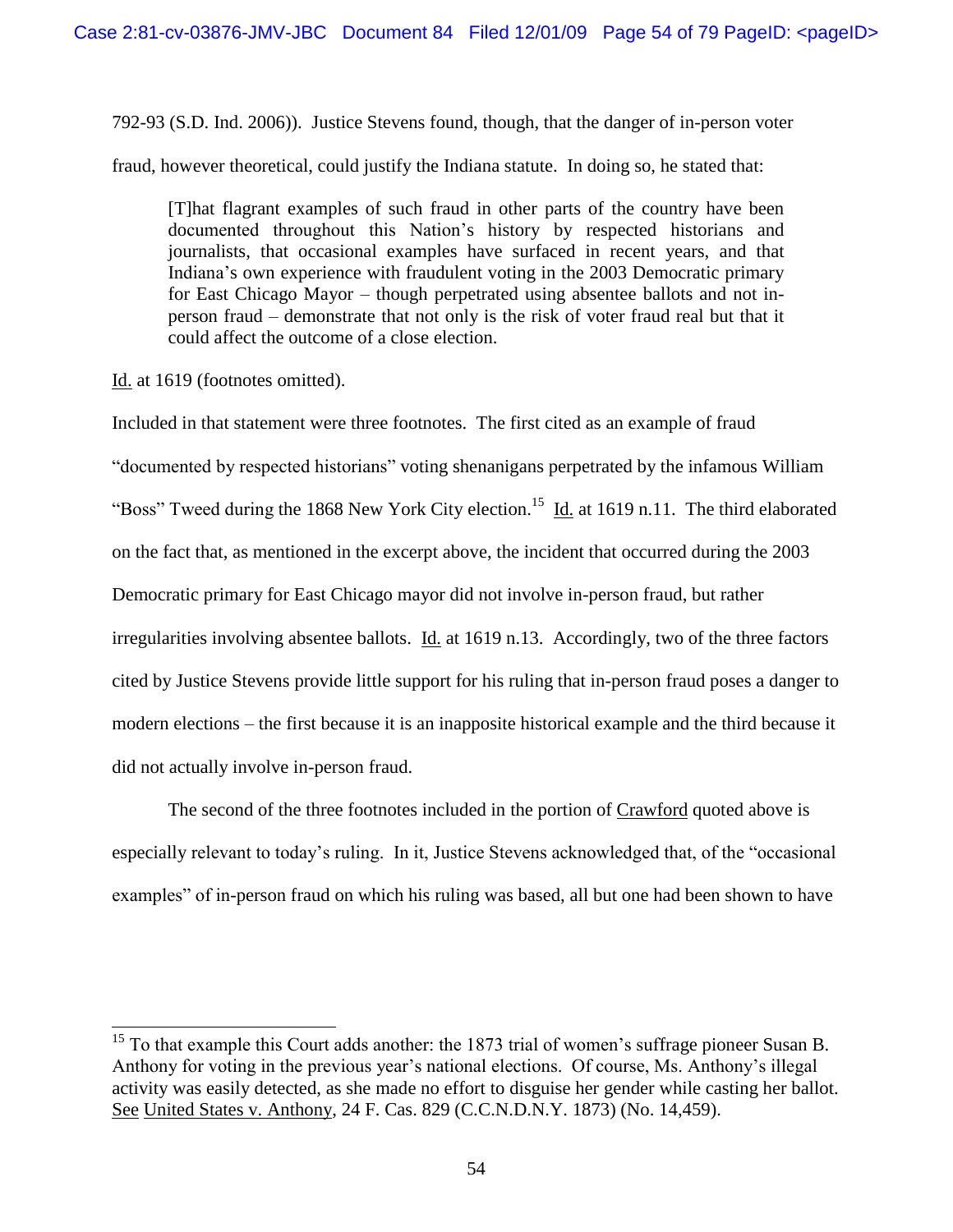been "overstated because much of the fraud was actually absentee ballot fraud or voter registration fraud."<sup>16</sup> Id. at 1619 n.12. Justice Stevens stated, however, that:

[T]here remain scattered instances of in-person voter fraud. For example, after a hotly contested gubernatorial election in 2004, Washington conducted an investigation of voter fraud and uncovered 19 "ghost voters." After a partial investigation of the ghost voting, one voter was confirmed to have committed inperson voting fraud.

## Id.

 $\overline{a}$ 

In short, Justice Stevens was able to point to only one instance of in-person voter fraud occurring in recent elections, and that example involved only one voter.

Justice Souter, who was joined in his dissent by Justice Ginsburg, also noted that inperson voter fraud is extremely rare. He stated that there is no "evidence whatsoever of inperson voter impersonation fraud in the State" of Indiana, and a "dearth of evidence of in-person voter fraud in any other part of the country." Id. at 1637 (Souter, J., dissenting). Moreover, Justice Souter pointed out that "the lack of evidence of in-person voter impersonation fraud is not for failure to search." Id. at 1637 n.28 (citing Eric Lipton & Ian Urbina, In 5-Year Effort, Scant Evidence of Voter Fraud, N.Y. Times, Apr. 12, 2007, p. A1 ("Five years after the Bush Administration began a crackdown on voter fraud, the Justice Department has turned up virtually no evidence of any organized effort to skew federal elections, according to court records and interviews")). He rejected Indiana's argument that "in-person voter impersonation fraud is hard to detect," characterizing that assertion as being "like saying the "man who wasn"t there" is hard to spot," and stating that "there is reason to think that impersonation of voters is the most likely type of fraud to be discovered." Id. (citations omitted).

 $16$  That finding was based on evidence submitted by the Brennan Center, which filed a brief as an amicus curae. Mr. Levitt, who appeared in this matter as a witness for the DNC, was involved in drafting the brief and its factual assertions were based partially on his research.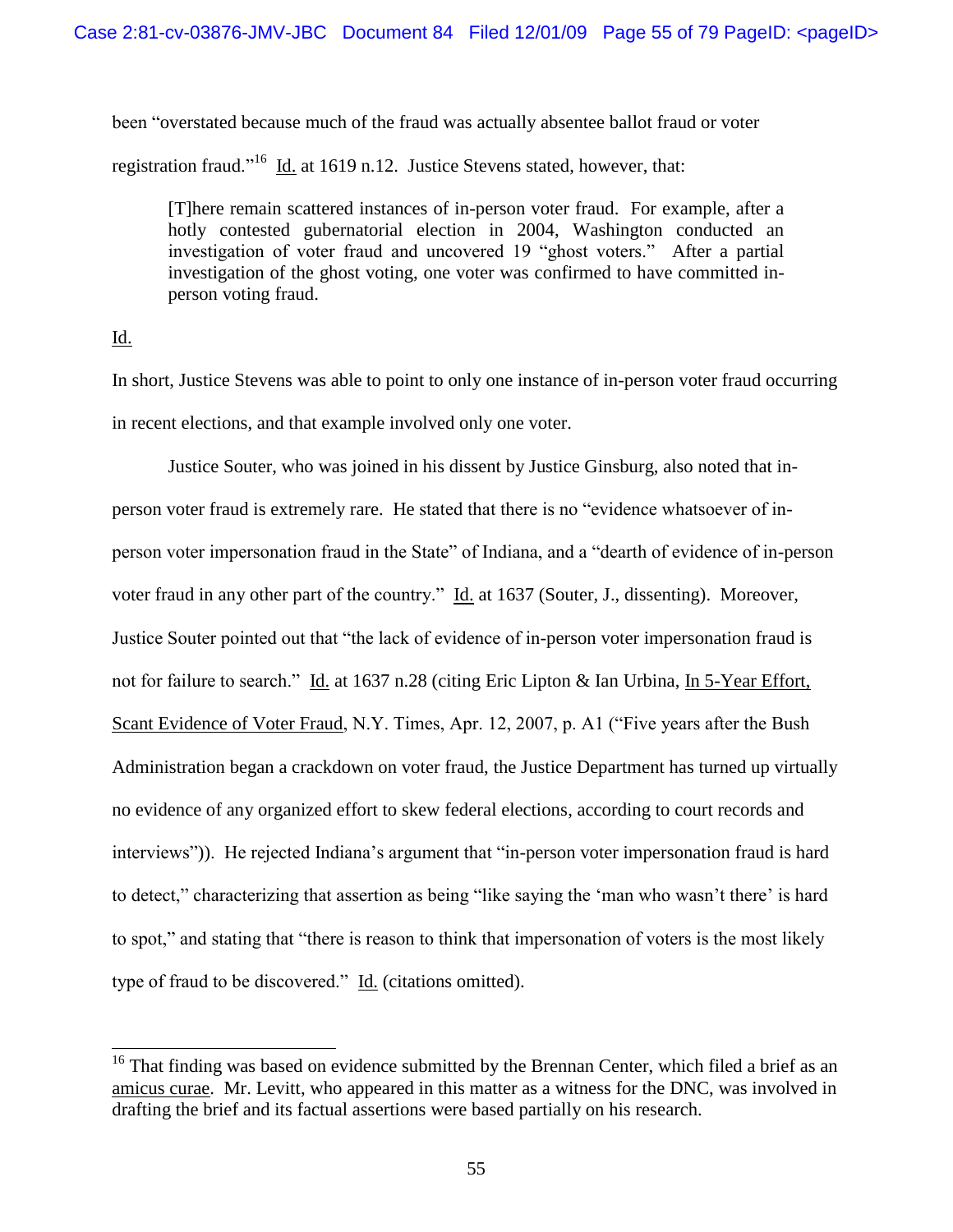Justice Souter went on to hold that, even though in-person voter fraud may theoretically occur, the practical realities of modern elections make it very unlikely:

It simply is not worth it for individuals acting alone to commit in-person voter impersonation, which is relatively ineffectual for the foolish few who may commit it. If an imposter gets caught, he is subject to severe criminal penalties. And even if he succeeds, the imposter gains nothing more than one additional vote for his candidate.

### Id. (citations omitted).

 $\overline{a}$ 

The rulings by Justices Stevens and Souter in Crawford refute the RNC"s argument that in-person voter fraud poses a danger to the integrity of modern elections, and therefore requires that the Consent Decree be vacated so that such fraud can be addressed. Five Justices  $-a$ binding majority of the Court – joined in those Opinions.<sup>17</sup> Accordingly, it is settled that inperson fraud is extremely rare, and any argument by the RNC to the contrary must be rejected.

## *(b) In-Person Fraud vs. Voter Intimidation*

Having established that the type of voter fraud the RNC argues it is prevented from combating by the Consent Decree poses only a minimal threat to the electoral process, the Court must weigh the danger of such fraud against that of voter suppression. As discussed above, the evidence in the record demonstrates that voter intimidation continues to be a problem. See, e.g., Bartlett v. Strickland, 129 S. Ct. 1231, 1249 (2009) ("[R]acial discrimination and racially polarized voting are not ancient history. Much remains to be done to ensure that citizens of all races have equal opportunity to share and participate in our democratic processes and traditions."); (Pl."s Br. Opp"n Mot. Vacate 10-15) (documenting alleged incidents of voter suppression). The effects of ballot security initiatives such as the ones prohibited by the Consent Decree pose a far greater threat to the integrity of modern elections than in-person voter fraud.

<sup>&</sup>lt;sup>17</sup> Justice Stevens was joined by Justice Kennedy and Chief Justice Roberts. Justice Souter was joined in his dissent by Justice Ginsburg.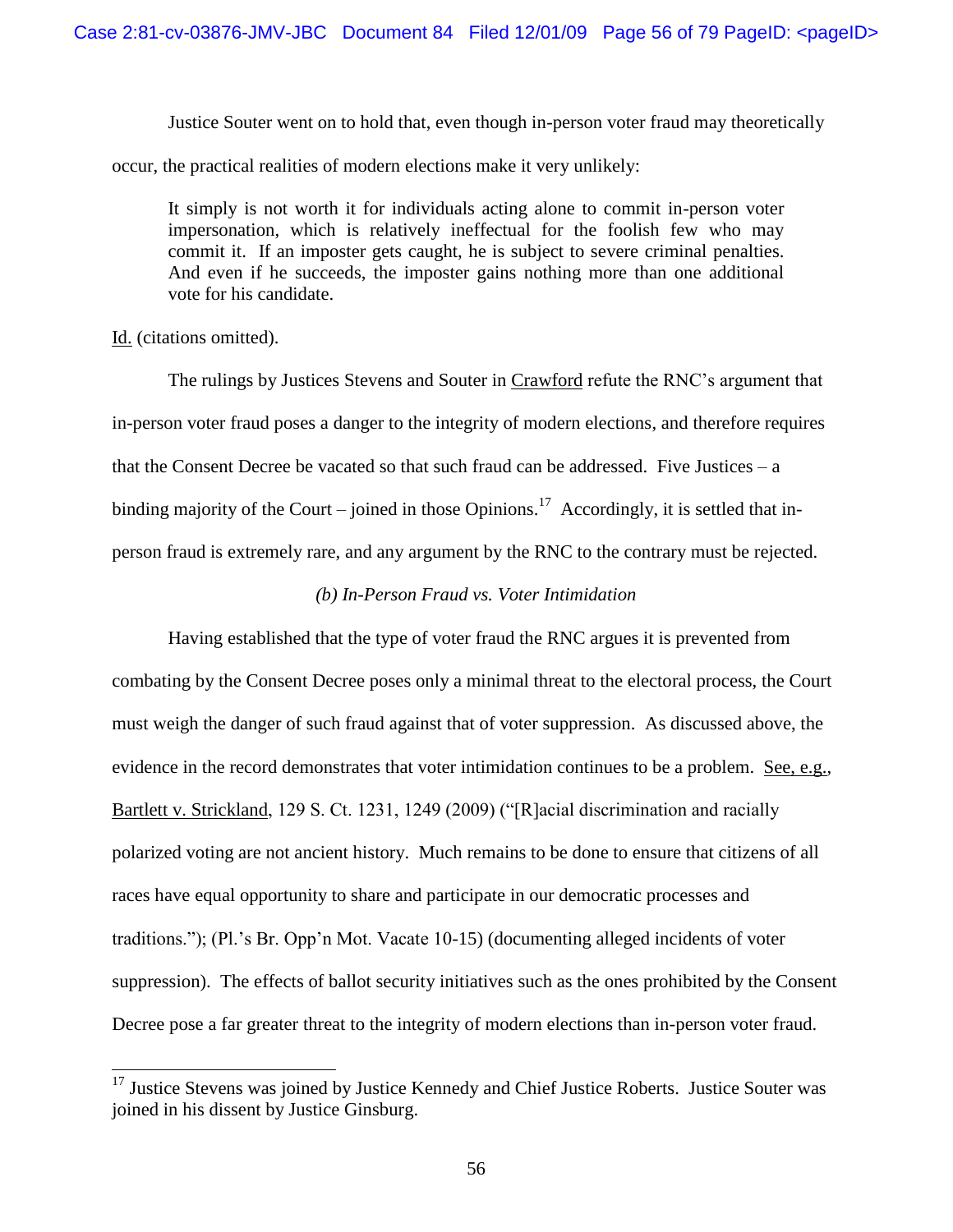In fact, even a cursory investigation of the prevalence of voter intimidation demonstrates that ballot security initiatives have the potential to unfairly skew election results by disenfranchising qualified voters in far greater numbers of than the instances of in-person fraud that may occur during any given race. The only evidence submitted by the RNC in which it actually quantified the incidence of voter fraud in an election is the FBI report detailing irregularities in Wisconsin during the 2004 election. That report stated that the FBI was in the process of investigating roughly 300 suspected instances of voter fraud – 100 in which individuals may have voted more than once, and 200 in which ineligible felons allegedly cast a ballot. (RNC Hr'g Ex. 29 at 2.) However, as set forth above, the FBI report does not indicate how many of those alleged cases of fraud occurred at the polls rather than through the submission of absentee ballots. Furthermore, Dr. Minnite testified, that of the 300 alleged instances of voter fraud, only a few were perpetrated by voters. (2 Hr'g Tr. 59:4-15.)

Even if the Court were to assume that all 300 of the alleged incidents of fraud involved in-person misconduct at the polls, the effects of such fraud pales in comparison to the damage that would likely result from allowing the types of ballot security initiatives that are currently prohibited by the Consent Decree. The Malone matter involved a voter challenge list that included 35,000 predominantly-minority individuals. If only one tenth of those individuals were deterred from voting by harassment at the polls, the effect would have been the disenfranchisement of 3,500 individuals – a number far greater than the 300 alleged incidents of voter fraud which the RNC points to in support of its claim.<sup>18</sup>

 $18$  In another attempt to quantify the prevalence of in-person voter fraud, Justice Stevens in Crawford, 128 S. Ct. 1619 n.12, pointed to an incident during the 2004 Washington gubernatorial election in which 19 so-called "ghost voters" were found to have cast ballots. On further investigation, however, only one individual was confirmed to have committed in-person voter fraud. Id.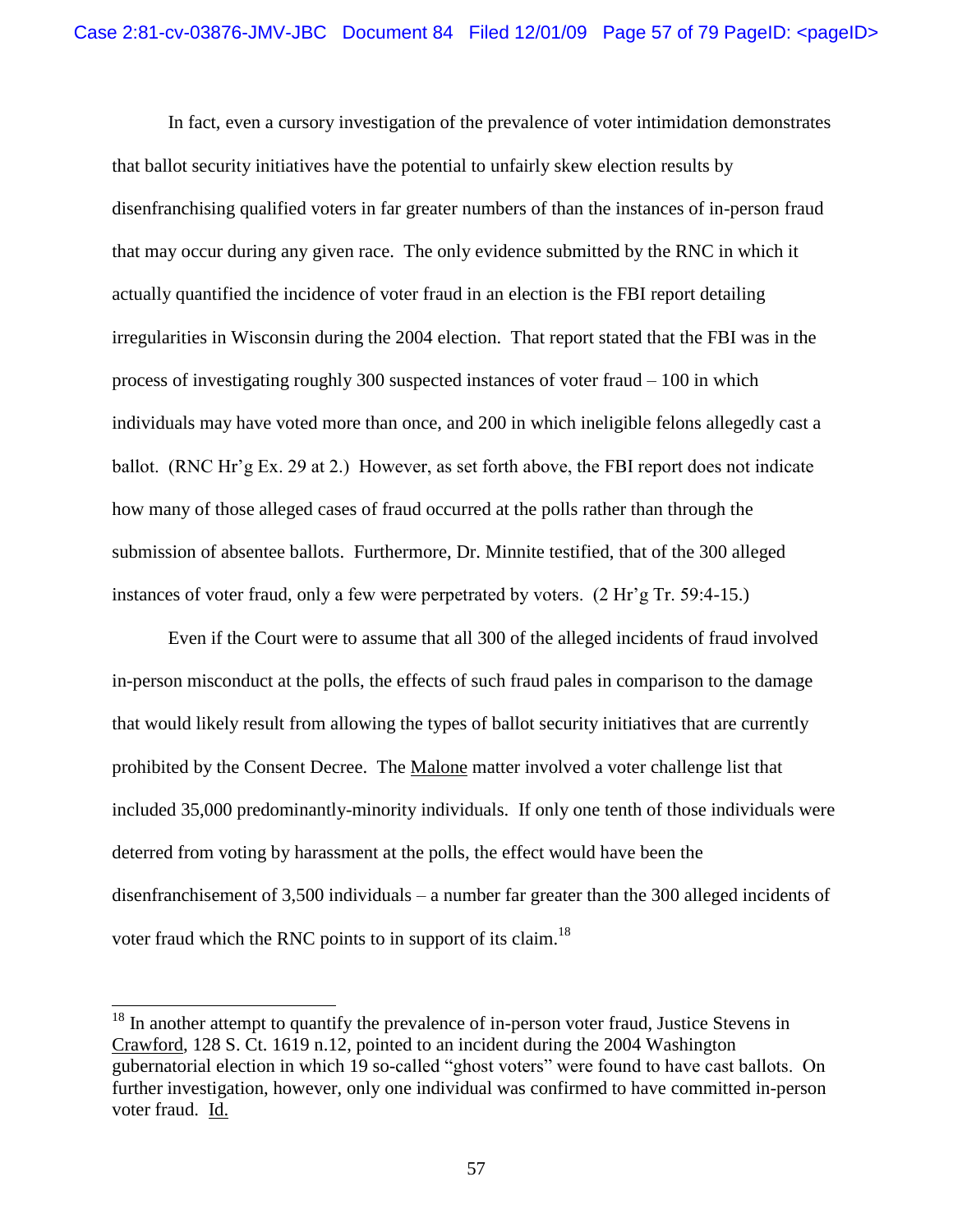Another case, which occurred in Montana during the 2008 election, demonstrates that the ongoing danger of voter suppression far exceeds the threat posted by in-person voter fraud. In that incident, the Executive Director and Legislative Director of the Montana Republican Party ("MRP") filed over 6,000 challenges alleging that individuals residing in precincts that had historically supported Democratic candidates were not eligible to participate in the election because their residential addresses did not match those under which they registered to vote.<sup>19</sup> See Montana Democratic Party v. Eaton, 581 F. Supp.2d 1077, 1078 (D. Mont. 2008). The United States District Court for the District of Montana found that those challenges were "frivolous," and had been filed with the "express intent to disenfranchise voters in counties that have historically tipped toward the Democratic party." Id. In doing so, it portrayed the MRP's argument that such challenges were necessary to combat voter fraud as disingenuous, stating:

Determined to prevent the Hobbesian nightmare sure to ensue if voters' mailing addresses do not match their residential addresses, [MRP Executive Director Jacob] Eaton employed an auditor to pore over the United States Postal Service"s change of address registry, and to compare the names in it to the names on voter rolls in some Montana counties. A self-described guardian of the integrity of a political system designed to guarantee the right of the people to govern themselves, Eaton targeted counties with young and likely Democratic voters, who might have changed their mailing addresses without changing their voter registration information. The challenge theory must be that such voters might compromise the democratic process by going off to college or serving in the military overseas, and forwarding their mail to their new location or to a family member – both examples of voters Eaton challenged.

Id. at 1079.

 $19$  There is no evidence that the RNC participated in the design or implementation of the ballot security program at issue in Eaton. Therefore, that case does not fall under the purview of the Consent Decree. It is used here not as an example of past violations by the RNC, but rather for the purposes of demonstrating that (1) Republican political operatives at both the state and national level have a continuing incentive to engage in voter suppression efforts aimed at segments of the population that generally support Democratic candidates, and (2) the danger of in-person voter fraud is outweighed by the risk that ballot security measures such as those prohibited by the Consent Decree will result in the disenfranchisement of qualified individuals.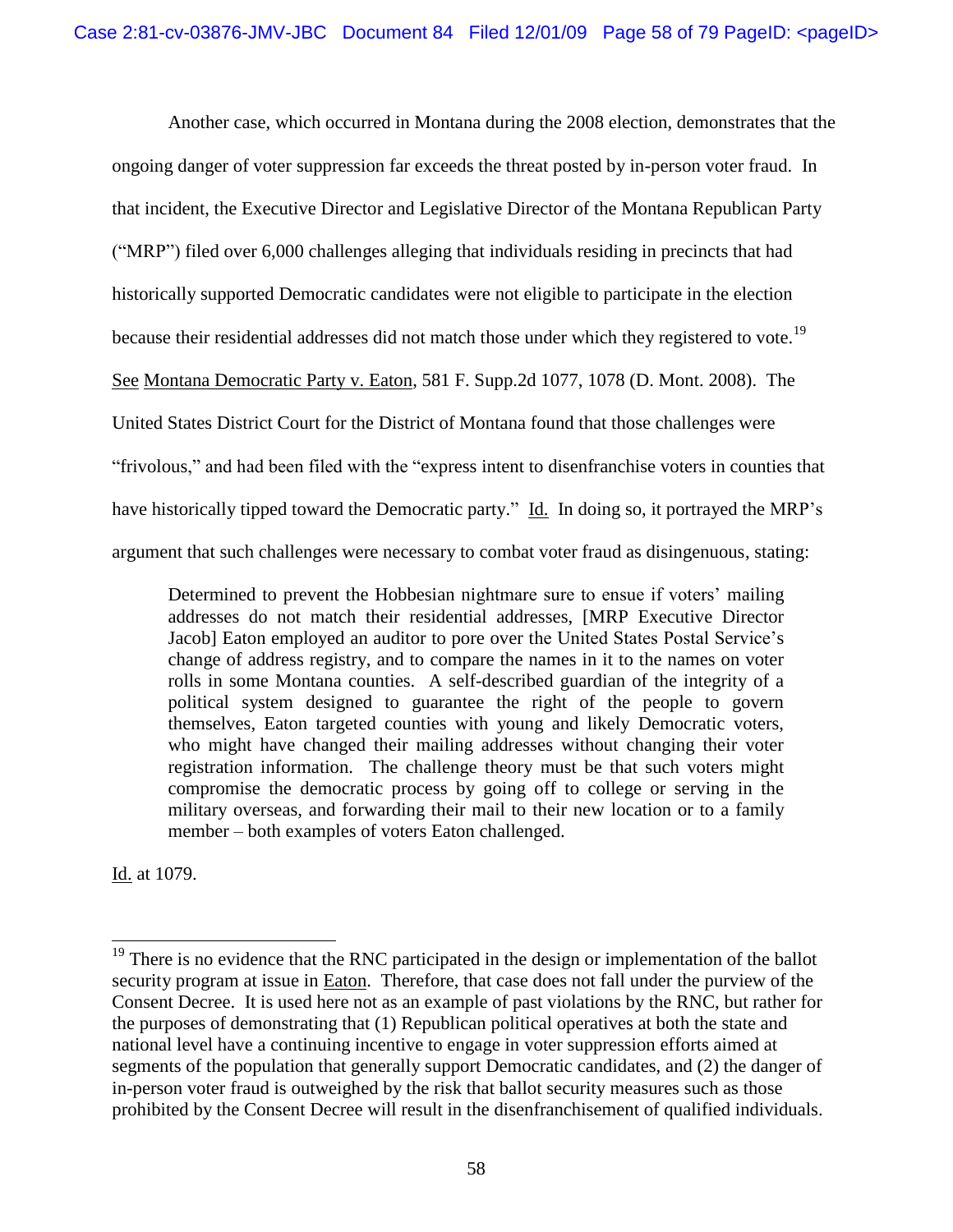The Court noted that, although the challenges were clearly meritless, they still might result in the

disenfranchisement of qualified voters:

[I]t is the procedural effect of Eaton"s challenges that raises the issues here. Montana law provides that when a citizen challenges another citizen"s right to vote prior to the close of registration, "the election administrator shall question the challenger and the challenged elector and may question other persons to determine whether the challenge is sufficient or insufficient to cancel the elector's registration." Mont. Code Ann. § 13-13-301(3). When a challenge is made after the close of registration or on election day, "the election administrator or, on election day, the election judge, shall allow the challenged elector to cast a provisional paper ballot." Id. One can imagine the mischief an immature political operative could inject into an election cycle were he to use the statutes not for their intended purpose of protecting the integrity of the people"s democracy, but rather to execute a tawdry partisan ploy. Voters might be intimidated, confused, or even discouraged from voting upon receiving notice that their right to vote – the most precious right in a government of, by, and for the people – has been challenged. The mess created for those volunteers and elected officials dedicated to preserving the integrity of the system is nearly unimaginable in terms of the time and expense necessary to deal with such blanket challenges.

# Id.

 $\overline{a}$ 

The Consent Decree is designed to guard against the implementation of precisely the kind

of overbroad and politically-motivated ballot security measures that were used in Malone and

Eaton. A quantitative examination of the potential harm caused by such measures demonstrates

that the risks created by poorly-designed ballot security initiatives, undertaken with the

ostensible purpose of safeguarding against fraud, are a greater threat to the electoral process than

the in-person fraud they are meant to prevent.<sup>20</sup> The RNC has submitted evidence of, at most,

 $20$  The two examples of voter suppression included above are far from exhaustive. In fact, as part of the Court"s research in preparing this ruling, it had occasion to visit the website maintained by the Alabama Secretary of State, on which the following statement is currently posted:

The Secretary of State"s Office has recently learned that a voter registration form has been mailed to some Alabama residents by a state political party. These registration forms have a return address for the Alabama Republican Party, rather than the local Board of Registrars.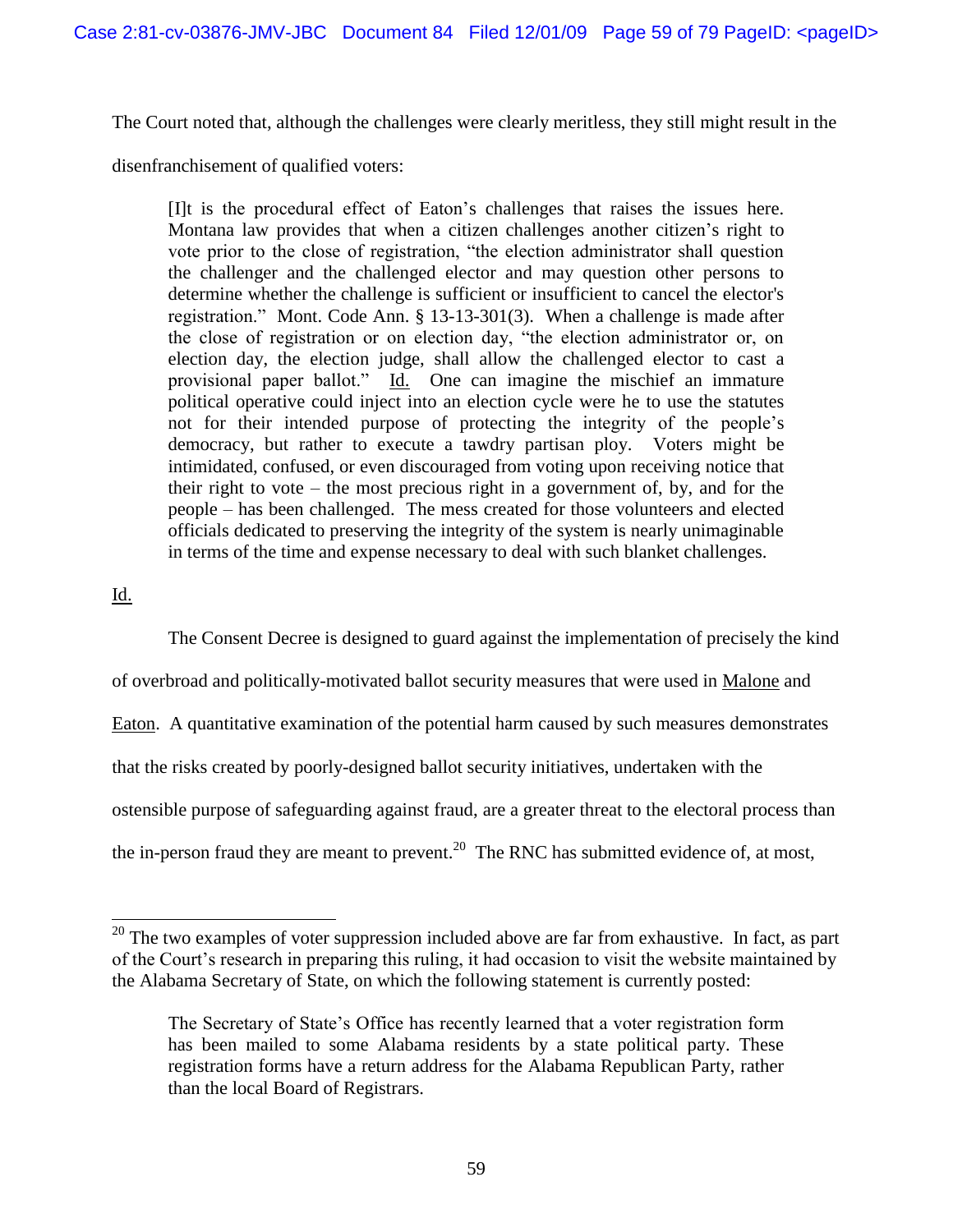300 instances of such fraud occurring in the United States since the Consent Decree was entered in 1982, while the Supreme Court was able to find only one confirmed case during the past century. See (RNC Hr"g Ex. 29 at 2); Crawford, 128 S. Ct. 1619 n.12. The disenfranchisement of even one tenth of the voters selected for challenges in Malone and Eaton would have robbed 4,100 citizens of their right to vote. Thus, it is clear that the potential harm of anti-fraud measures such as those prohibited by the Consent Decree far outweighs the harm of in-person voter fraud.

That conclusion draws further support from the fact that, in addition to the qualified voters who may be disenfranchised due to erroneous or illegal objections to their own eligibility, it is all but certain that anti-fraud initiatives in which challengers are deployed at polling places will result in the disenfranchisement of many individuals whose eligibility is not in question. Some voters – especially in minority districts where the legacy of racism and history of clashes between the population and authorities has given rise to a suspicion of police and other officials – may choose to refrain from voting rather than wait for the qualifications of those ahead of them to be verified, especially if the verification process becomes confrontational. See, e.g, (DNC Hr"g Ex. 18 at 6) (quoting a former Political Director of the Republican Party of Texas, who stated that photo ID requirements "could cause enough of a dropoff in legitimate Democratic

Alabama Secretary of State, "Elections," http://www.sos.state.al.us/Elections/Default.aspx (last visited Nov. 20, 2009).

 $\overline{a}$ 

There is no indication that the RNC was involved in the program alluded to by the Alabama Secretary of State, and the Alabama Republican Party has not been found guilty of illegal activity based its actions in mailing the aforementioned form. The use of such deceptive tactics – which may represent an effort to trick voters into submitting their registration forms to an improper recipient, thereby assuring that they will not be eligible to vote in upcoming elections – is typical, however, of past ballot security initiatives (most of which are perpetrated by shadowy state and local groups rather than the RNC itself). The fact that such efforts apparently persist serves as further illustration of the continuing incentive for Republican political committees to engage in voter suppression. See supra at II(B) (discussing minority voter trends and the incentives that lead to voter suppression).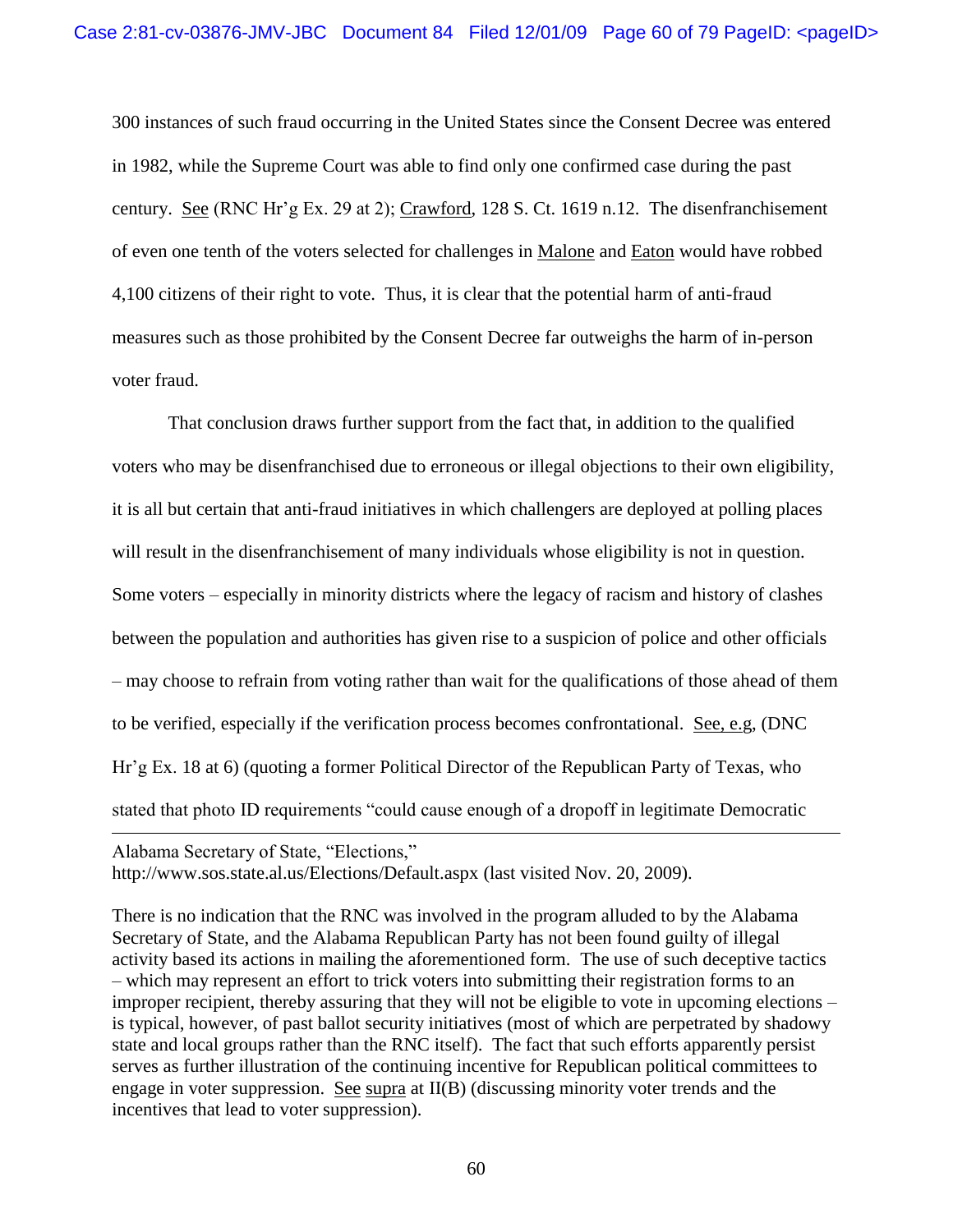voting to add three percent to the Republican vote."); (RNC Hr"g Ex. 26 at 56) (portion of the Carter-Baker Commission Report on "Polling Station Operations," in which the Report acknowledged the perception among some minority communities that such measures may be "intimidating," and stated that during the 2004 election, "[p]roblems with polling station operations, such as long lines, were more pronounced in some places than others. This gave rise to suspicions that the problems were due to discrimination or partisan manipulation…") Others may be prevented from waiting by responsibilities such as school or work, or a physical disability. See League of Women Voters v. Ohio, 548 F.3d 463, 478 (6th Cir. 2008) (upholding equal protection claim based on inconsistencies between polling places in Ohio during the 2008 election based partially on the fact that "[l]ong wait times caused some voters to leave their polling places without voting in order to attend school, work, or to family responsibilities or because a physical disability prevented them from standing in line."). Still others might be kept from voting prior to the broadcast by media outlets of the projected election results – an occurrence which may convince voters that continuing to wait in line at their respective polling places is a futile exercise, as the election has already been decided. See, e.g., Pamela S. Karlan, Nothing Personal: The Evolution of the Newest Equal Protection from Shaw v. Reno to Bush v. Gore, 79 N.C. L. Rev. 1345, 1360-61 (2001) (examining cases of two Florida residents who did not vote in the 2000 election because they heard media projections on their way to the polls and "became convinced that their votes would be meaningless"); Susan E. Seager & Laura R. Handman, Congress, The Networks, and Exit Polls, 18 Comm. Law 1, 30-31 (2001) (detailing several cases in which media outlets prematurely projected that a given candidate would win a race, and noting with respect to the 2000 election that, after news sources erroneously declared that Vice President Al Gore had won the state of Florida, "Republicans asserted that … the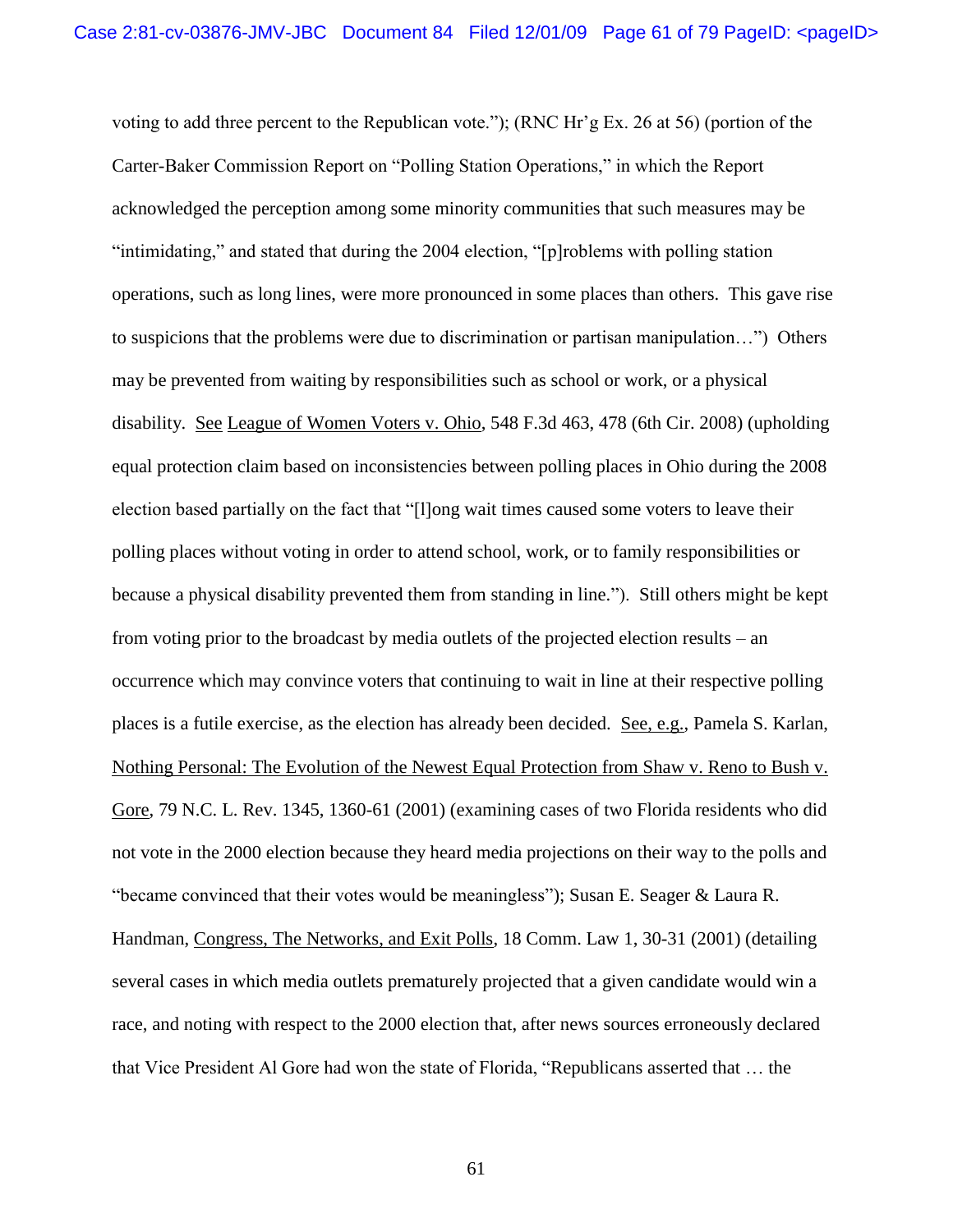illusion of an easy Gore victory chilled Republican voter desire in the West and in the Florida panhandle, causing GOP congressional candidates to lose to their Democratic challengers.").

#### *(c) The Effect of Recent Changes to Federal Election Laws*

Changes to federal election laws since the enactment of the Consent Decree have not altered that calculus. The RNC claims that the Motor Voter Law, BCRA, and HAVA have increased the danger that the electoral process may be compromised by in-person voter fraud, while simultaneously alleviating the need for the Consent Decree by creating safeguards designed to counteract the types of voter suppression efforts it was intended to prevent. That argument is without factual support, and ignores portions of those statutes that are specifically designed to combat such fraud. In-person voter fraud remains exceedingly rare, while voter suppression efforts continue to pose a threat to the electoral process.

The RNC claims that the Motor Voter Law has alleviated the need for the Consent Decree by "mak[ing] it easier for all voters, including minority voters, to register to vote." (Def."s Post-Hr"g Br. Supp. Mot. Vacate 18.) While the Court agrees that the Motor Voter Law has simplified the registration process and led to increases in the number of registered voters – doing so was the law's stated purpose, 42 U.S.C. § 1973gg(b)(1) – that development has no bearing on the continued efficacy of the Consent Decree. As discussed above, minority voters remain susceptible to intimidation efforts, and there is a continued incentive for the RNC and other Republican political organizations to engage in such efforts. See supra at II(B). Moreover, while the number of registered minority voters has increased since the enactment of the Motor Voter Law, that increase has been outpaced by the growth of the minority population as a whole. In fact, voter registration as a percentage of total population has decreased among individuals classified as "black" and "hispanic" by the U.S. Census Bureau. Between 1982 and 2006, there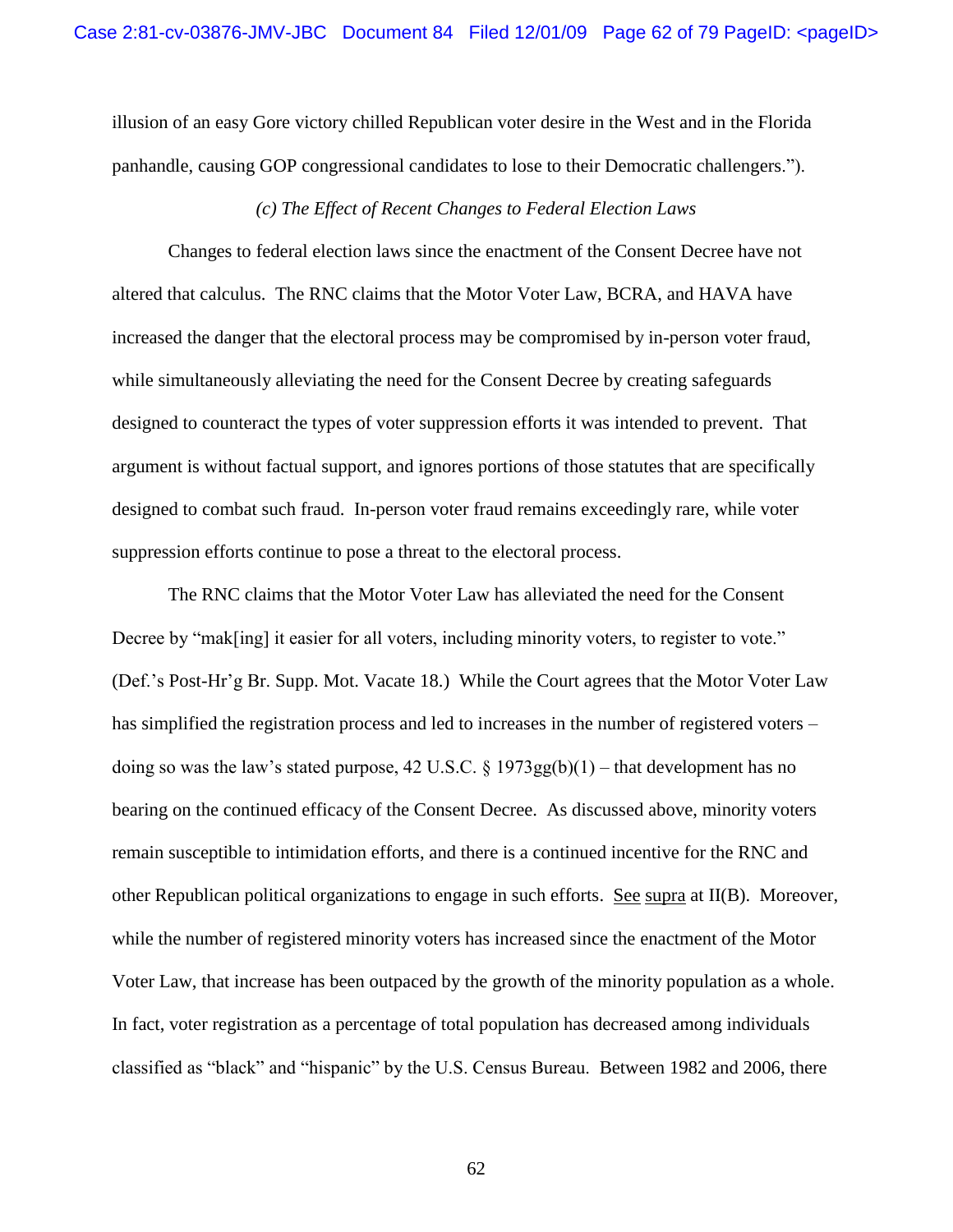was a 41.6 percent increase in "black" registered voters, but the total number of "black" individuals eligible to vote increased by 45.9 percent. See (RNC Hr'g Exs. 4 at Table 2, 5 at 5, 6.) Similarly, there was an increase of 201 percent in the number of "hispanic" registered voters, but a 229.9 percent increase in the number of "hispanic" individuals eligible to vote. See (RNC Hr"g Exs. 4 at Table 2, 5 at 5, 6.) Thus, it appears that minorities in those categories are actually participating in the political process at lower rates than they were when the Consent Decree was enacted in 1982. That conclusion is supported by the number of votes actually cast by "black" and "hispanic" individuals in 2006 – despite population increases of 45.9 and 229.9 percent, respectively, voter participation for those groups increased by only 31.1 and 152 percent. See (RNC Hr"g Exs. 6, 7.)

The RNC's contention that the Motor Voter Law's simplification of the voter registration process has led to increased minority participation in the political process is not only factually inaccurate, it is also irrelevant. The Consent Decree was not designed to encourage minority voter registration, but rather to prevent voter suppression. Consequently, the relevant inquiry is not whether the Motor Voter Law has increased minority participation, but whether that statute has created a greater danger of in-person voter fraud and/or decreased the risk that voters will be disenfranchised through intimidation. The RNC has presented no evidence that the statute has had either of the latter effects. To the contrary, as testified to by Mr. Levitt, the Motor Voter Law significantly reduces the threat of voter registration fraud by (1) requiring that the government agencies verify the eligibility of individuals attempting to register in-person at state agencies, including the fact that they are United States citizens, before adding them to the rolls, see Pub.L. No. 109-13 (REAL I.D. Act of 2005); (2 Hr"g Tr. 86:14-17), (2) creating standardized requirements for the maintenance of state voter rolls and allowing for the removal of voters, see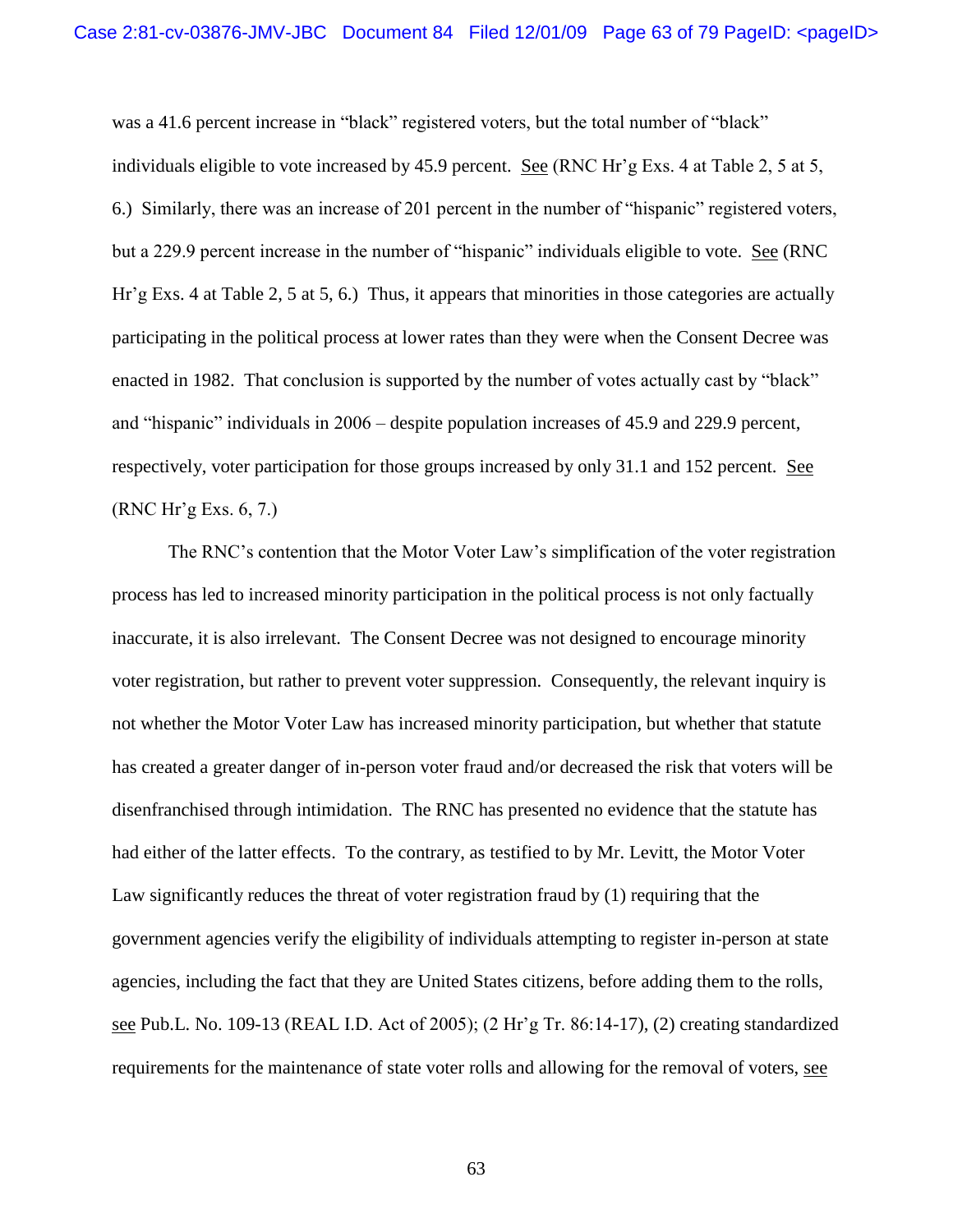42 U.S.C. § 1973gg(6)(a) (allowing removal on evidence of criminal conviction or mental incapacity, death, or a change in address to a location outside the state"s jurisdiction); (2 Hr"g Tr. 88:10-23), and (3) imposing criminal penalties for voter registration fraud. 42 U.S.C. § 1973gg-10(2); (2 Hr"g Tr. 89:1-2.) The statute does not, however, address the threat of voter suppression or the underlying incentives to engage in such efforts. See supra at  $II(B)$ . Therefore, the Court finds that the Motor Voter law has not alleviated the need for the Consent Decree.

The RNC's arguments relating to the BCRA are similarly unavailing. Its claims relating to that statute are twofold. First, the RNC contends that the combination of that statute"s ban on the use of "soft money" by national political committees, see 2 U.S.C.  $\S$  441i(a)(1), and the Court"s interpretation of the Consent Decree to allow suits by intervenors (who are not bound by the BCRA"s "soft money" restrictions) has given the DNC a financial advantage by requiring the RNC to defend such suits using its limited "hard money" resources. That concern is alleviated by the fact that, as discussed above, the DNC concedes that the Consent Decree should be modified to prohibit enforcement of its terms by any party other than the signatories to that agreement. See, e.g., (Pl."s Br. Opp"n Mot. Vacate 4, 23, 26); (Hr"g Tr. 26:17-27:1.)

In the second of its two arguments relating to BCRA, the RNC claims that statute has increased the danger of voter fraud, stating:

In recent elections, the DNC responded to the restrictions of BCRA by effectively outsourcing many of its voter registration and get-out-the-vote efforts to non-party organizations, such as ACORN. Transferring these activities from the DNC to groups that lack its transparency and political accountability intrinsically increases the potential for voter fraud, because it removes the institutional and political disincentives to commit fraud. Indeed, members of ACORN and related groups have repeatedly been indicted for, and pleaded guilty to, voter fraud in recent years.

(Def."s Post-Hr"g Br. Supp. Mot. Vacate 19-20) (citations omitted).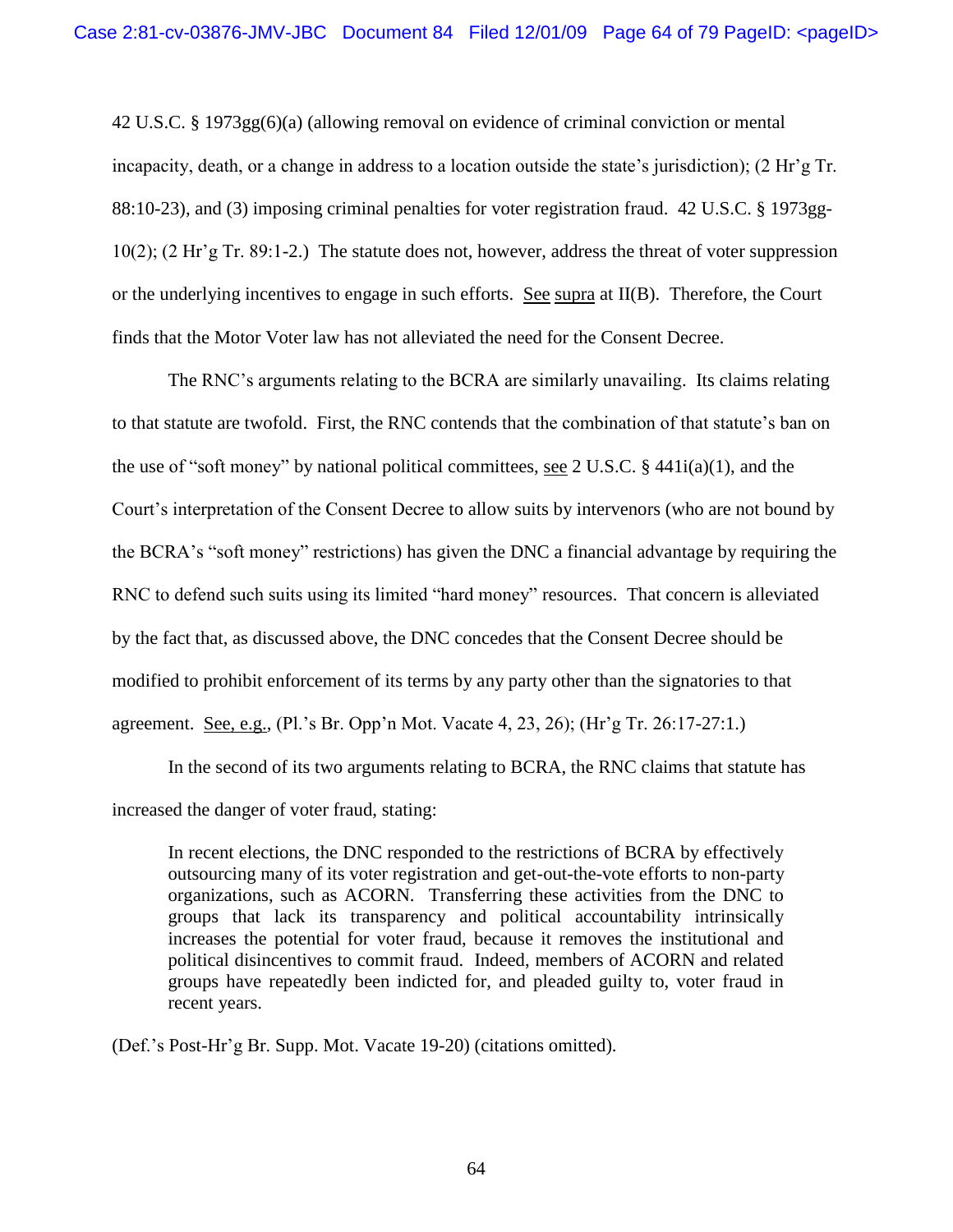The contention that such "outsourcing" justifies vacating the Consent Decree is inapposite for a number of reasons. First, the RNC is free to engage in similar efforts. Nothing in the Consent Decree prohibits the RNC from using outside organizations that are not subject to the BCRA"s "soft money" restrictions to register voters or coordinate activities aimed at increasing voter turnout on Election Day. Moreover, the RNC"s argument does not distinguish between the different types of fraud. See Crawford, 128 S. Ct. at 1637 (Souter, J., dissenting) (discussing various categories of voter fraud). The instances of "voter fraud" on the part of ACORN and other groups that the RNC cites in support of its claim were limited to registering fictitious individuals to vote by means of mailed registration forms. See (RNC Hr"g Exs. 40, 59 at 64, 70). As discussed above, the RNC has not cited a single case in which an individual has actually voted using one of those identities. Furthermore, every state imposes a deadline after which such mail-in registrations cannot be submitted, the shortest being 10 days before an election. See EAC Voter Registration Deadlines. In light of the fact that the Court will modify the Consent Decree in order to shorten the preclearance period to 10 days, the RNC should be able to effectively address such incidents.

The HAVA, the last of the three federal election laws on which the RNC bases its contention that the Consent Decree must be vacated, establishes a procedure in which an individual whose eligibility is challenged on Election Day must be allowed to cast provisional ballot, which is later examined by election officials to determine its validity. See 42 U.S.C. § 15482(a). Initially, the RNC contended without citing any support that the HAVA"s provisional ballot mechanism has increased the danger of voter fraud by "eliminat[ing] the traditional safeguards against multiple registrations and multiple voting." (Def."s Reply Br. Supp. Mot. Vacate 5.) Over the course of the proceedings, that argument evolved. Mr. Josefiak testified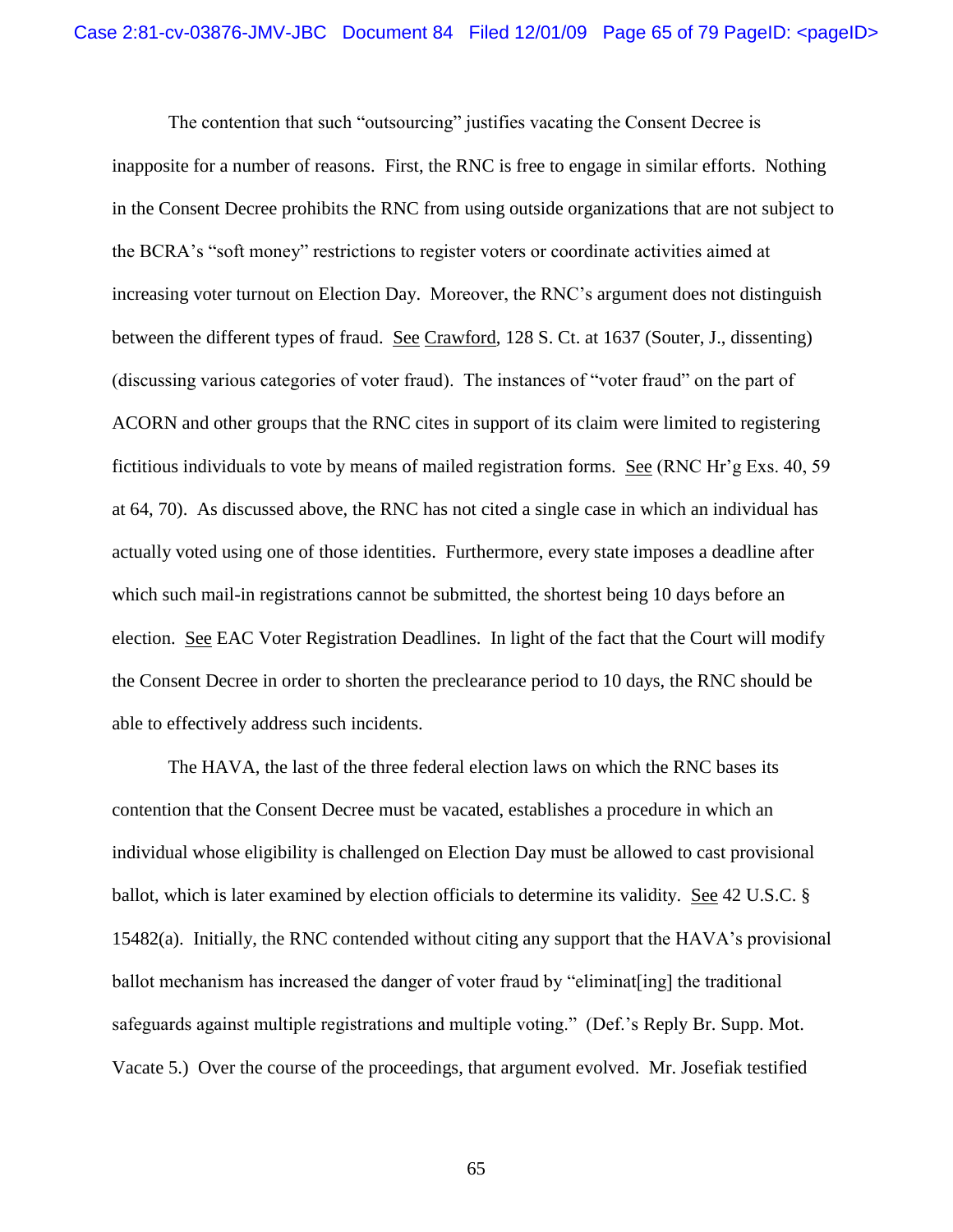that, rather than increasing the risk of voter fraud, the HAVA"s provisional ballot mechanism creates a safeguard that decreases the danger that voters will be disenfranchised due to poll challenges by ensuring that individuals whose eligibility is in question are not turned away from the polls. (1 Hr"g Tr. 79:16-24.) The RNC echoed that argument in its post-hearing brief. (Def."s Post-Hr"g Br. Supp. Mot. Vacate 9, 18.)

Neither of the RNC"s arguments relating to the HAVA is supported by the evidence. The Committee"s contention that the HAVA eliminates safeguards against multiple registrations and voting, and thus increases the risk of voter fraud, ignores several provisions of the statute that are designed to address precisely those issues. Prior to the enactment of the HAVA, the various counties and municipalities within states usually maintained their own voter lists. That circumstance created a situation in which individuals might register multiple times and, potentially, attempt to cast a ballot more than once by visiting the different polling stations within a state. See, e.g., Daniel P. Tokaji, Voter Registration and Election Reform, 17 Wm. & Mary Bill Rts. J. 453, 471-72 (2008); (2 Hr'g Tr. 90:4-91:1). The HAVA attempts to solve that problem by requiring that each state aggregate its voter rolls into a single computerized database. 42 U.S.C. § 15483(a)(1). State officials are then required to periodically review that database and remove individuals who are ineligible due to criminal conviction, mental incapacity, or other factors, along with names that appear to be duplicates of others on the list. 42 U.S.C. §  $15483(a)(2)(A)$ . In doing so, they must match all voter registrations against state motor vehicle records in order to verify the accuracy of the information in the state voter database. 42 U.S.C. §  $15483(a)(5)(B)(i).$ 

In an additional safeguard against multiple registrations and voting, the HAVA imposes identification requirements on individuals attempting to register to vote. New registrants must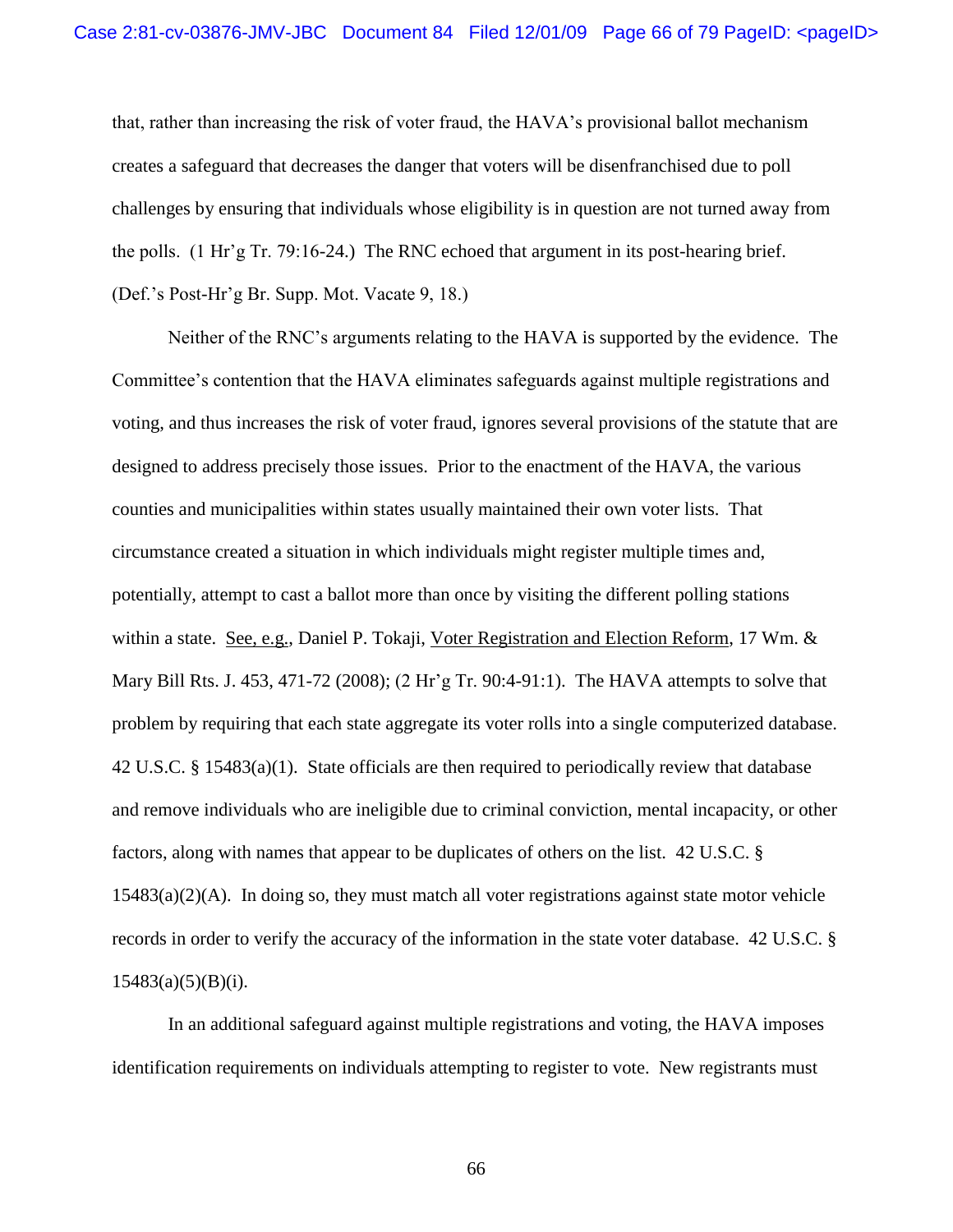include either their driver"s license number or, if they do not have a driver"s license, the last four digits of their social security number. 42 U.S.C. §  $15483(a)(5)(A)(i)$ . Those without either a driver"s license or social security number may still register, but are automatically subject to a mandatory verification process.  $42 \text{ U.S.C.}$  §  $15483(a)(5)(A)(ii),(iii)$ . Thus, the HAVA imposes several measures that decrease the danger of voter fraud, including (1) standardizing the voter rolls so that the eligibility of existing voters can be more easily verified, (2) eliminating duplicative registrations and removing individuals who become ineligible, and (3) preventing the registration of new ineligible or fictitious individuals by requiring that each voter"s qualifications by verified before they are added to the rolls. In light of those requirements, the RNC"s conclusory statement in its initial brief that the HAVA removes traditional safeguards against multiple voting is obviously erroneous, and must be rejected.

The RNC"s second argument – that HAVA has mitigated the threat posed by voter suppression efforts by requiring that individuals whose eligibility is challenged on Election Day be allowed to cast a provisional ballot, see 42 U.S.C.  $\S$  15482(a) – is unavailing for two reasons. First, that argument does not take into account the problem of voters who are deterred from casting any form of ballot, provisional or otherwise, by the presence of poll challengers or other ballot security initiatives. As discussed above, such anti-fraud efforts may create disruptions to the voting process that have the effect of disenfranchising individuals whose eligibility is not in question. See supra at  $II(C)(i)(b)$  ("Some voters ... may choose to refrain from voting rather than wait for the qualifications of those ahead of them to be verified … Others may be prevented from waiting by responsibilities such as school or work, or a physical disability. … Still others might be kept from voting prior to the broadcast by media outlets of the projected election results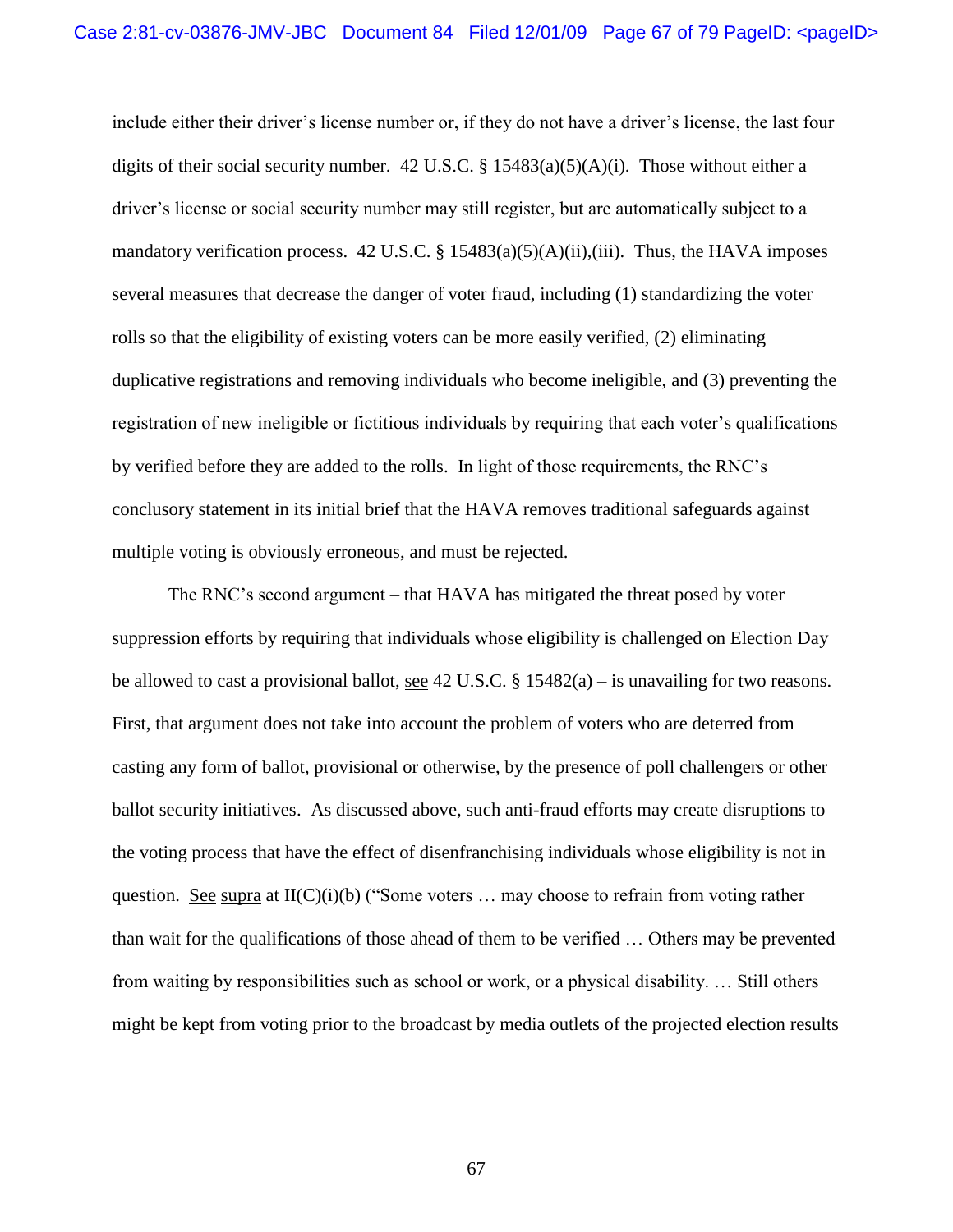– an occurrence which may convince voters that continuing to wait in line at their respective polling places is a futile exercise…") (citations omitted).

The RNC"s arguments relating to the HAVA also fail to take into account the inconsistent manner in which that statute's provisional ballot mechanism has been implemented by the states and the relatively small number of voters who have been allowed to benefit from that provision. Roughly 1.6 million provisional ballots were cast in the 2004 election, the first in which states were required to offer challenged voters that option, while just over 791,000 voters availed themselves of that option in 2006. (RNC Hr"g Ex. 26 at 15) (2004 election); (RNC Hr"g Ex. 23 at 20) (2006 election). Of the 1.6 million provisional ballots cast in 2004, only about 64.5 percent – slightly under one million – were counted. (RNC Hr"g Ex. 24 at 20.) Thus, a voter who cast a provisional ballot in that election faced a 35.5 percent chance that his or her vote would not be tallied. (Id.) Data from the 2006 election shows a slightly improved picture: of the 791,000 provisional ballots cast, roughly 79.5 percent were counted – thus leaving a 20.5 percent chance that a voter who cast a provisional ballot would not have his or her vote accepted. (Id.) Of the approximately 170,000 provisional ballots that were not counted in 2006, only 17,325 were rejected after it was verified that the voter was not qualified: 9,269 on the basis of unspecified "ineligibility," 4,879 due to the fact that the voter had cast his or her ballot in the wrong jurisdiction, 3,147 after the voter was found to have already voted, and 30 on the grounds that the registrant was classified as "deceased." (Id. at 21, Table D.) In contrast, 26,631 provisional ballots were rejected because the individual had voted in the wrong precinct,  $(id.) - a$ fact that had nothing to do with whether the voters were "eligible under State law to vote," and is therefore not a valid basis under the HAVA for discarding a provisional ballot. 42 U.S.C. § 15482(a)(4). Another 25,464 provisional ballots were rejected for unspecified reasons. (RNC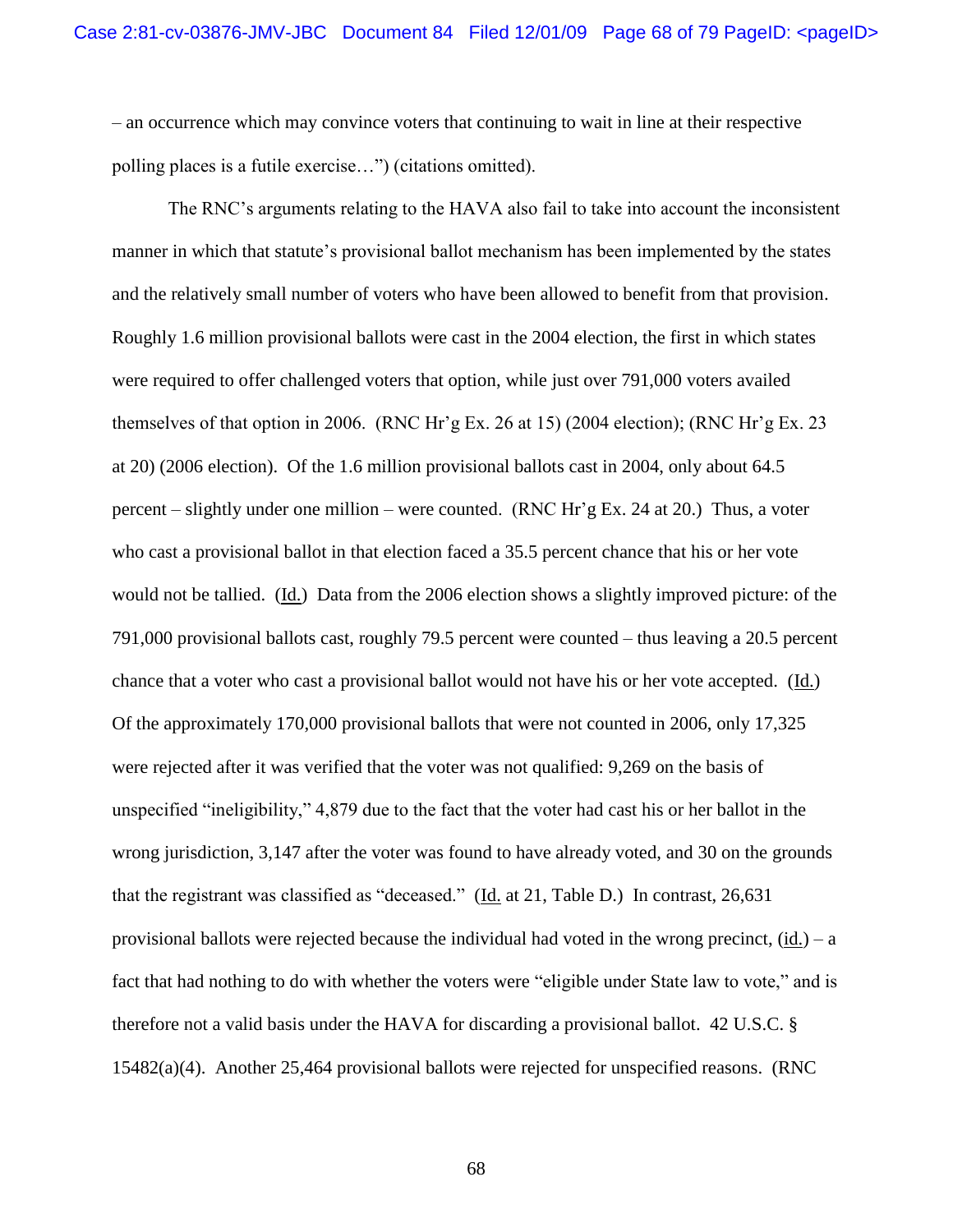Hr"g Ex. 24 at 21, Table D.) Perhaps most troubling, 2,545 provisional ballots were rejected because the registrations of the voters casting them were wrongfully purged prior to the election. (Id.)

The unreliability of the provisional ballot mechanism is further demonstrated by fact that "[p]ractices for offering and counting provisional ballots … var[y] widely by state and by county." (RNC Hr"g Ex. 26 at 15.) The question of whether a voter who casts a provisional ballot will actually have that ballot counted depends largely on the state in which he or she resides. During the 2006 election, Alaska counted 92.2 percent of such ballots, while Kentucky tallied only 6.7 percent. (RNC Hr"g Ex. 24 at 19, Table C.) The number of provisional ballots that were actually counted was widely divergent even in states such as Maryland and Virginia, which are located in the same geographic area, and in which the number of votes cast were roughly equivalent. In the former, 87.1 percent of provisional ballots were counted, while only 36.3 percent were factored toward the election results in the latter. (Id.)

Similar variations appear in the number of provisional ballots cast. During the 2006 election, 1,168,856 Connecticut residents voted, yet there were no provisional ballots cast in that state. (Id.) In contrast, New Jersey – which, with 1,291,751 people casting ballots, enjoyed a voter turnout similar to that in Connecticut – saw 11,410 individuals cast provisional ballots. (Id.) A total of 2,370 provisional ballots were cast in Alabama, another state in which voter turnout was roughly equal to that in Connecticut, with 1,162,063 individuals voting. (Id.) While the Court does not wish to impugn Connecticut"s voter registration and election process, it doubts that process functioned with such perfection that there was not a single case in which an individual attempted to vote in the wrong precinct or found, on appearing at the polls, that the name recorded on his or her voter registration card varied slightly from the correct spelling. The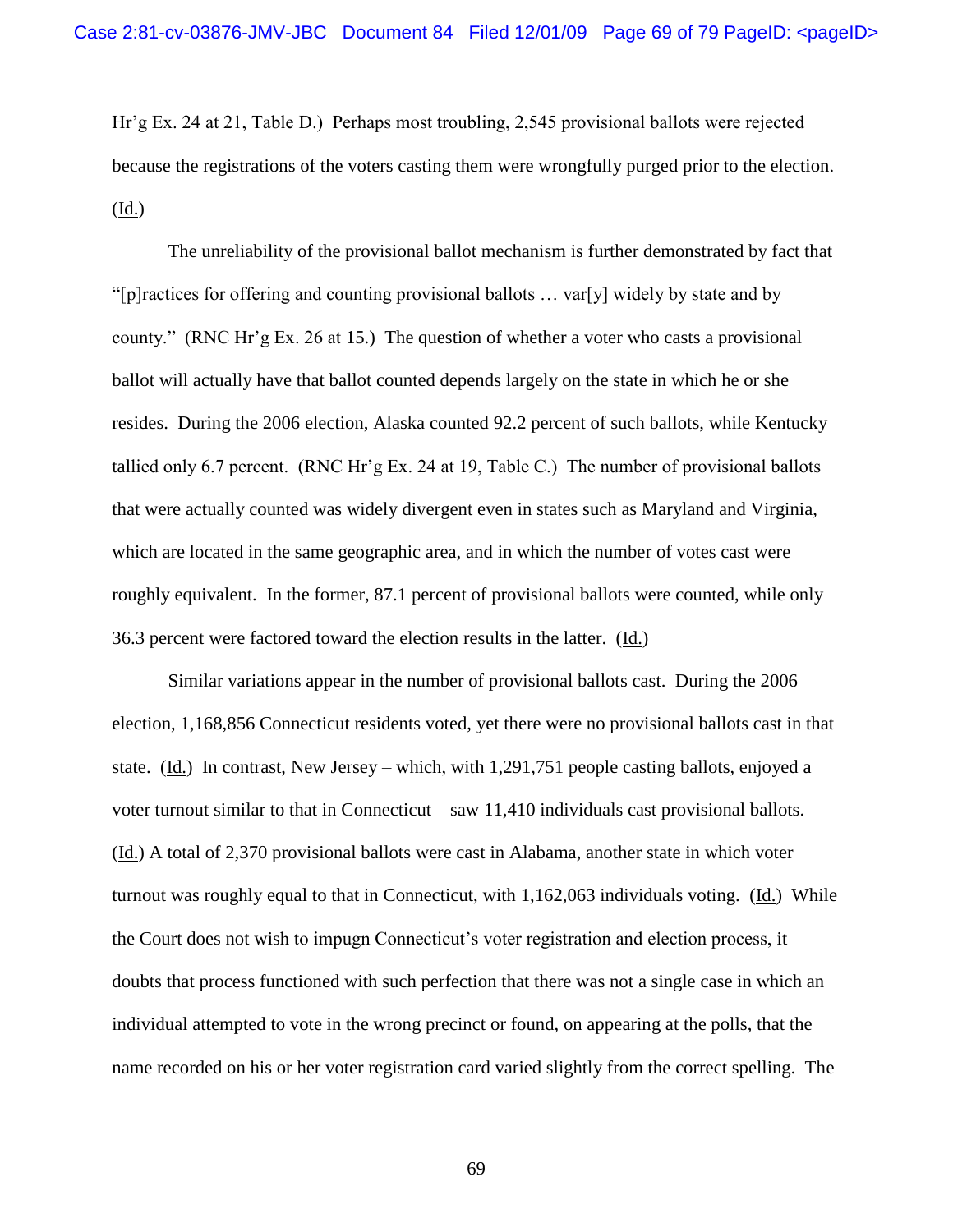simpler, and much more likely, explanation is that statistical outlier states such as Connecticut (in which the number of provisional ballots cast was lower than the norm for similar-sized states) did not effectively implement the requirement that voters whose qualifications were in question be offered provisional ballots.<sup>21</sup> Thus, while the HAVA's provisional ballot mechanism could, if effectively implemented, provide a means of assuring that ballots cast by voters whose eligibility is wrongly challenged are counted, it currently does so only in certain states. Therefore, the RNC"s claim that the HAVA eliminates the need for the Consent Decree must be rejected.

#### *(d) Alternative Voting Mechanisms*

The RNC also contends that the adoption of alternative voting procedures by an increasing number of states has eliminated the need for the Consent Decree. In doing so, it focuses on two mechanisms which do not require voters to visit the polls on Election Day: the submission of mail-in absentee ballots and early voting. As a preliminary matter, the Court finds that the use of such procedures, though increasingly prevalent, is not widespread enough to justify vacating the Consent Decree. According to the RNC"s own statistics, only 14.3 percent of the votes cast in the 2006 election were submitted by means of absentee ballot, while 5.6 percent were made by means of early voting. (RNC Hr'g Ex. 24.) In contrast, 79.8 percent of voters cast their ballots by visiting the polls on Election Day. (Id.) (stating that 78.8 percent of voters used traditional ballots, while just over one percent cast provisional ballots). In light of those statistics, vacating the Consent Decree due to the rise of alternative voting mechanisms would be akin to "throwing the baby out with the bathwater" – such a decision would remove protections

 $21$  Connecticut is by no means the only state in which an abnormally low number of provisional ballots were cast. In another example, 983,795 votes were cast in Tennessee, none by means of provisional ballot. (Id.) South Carolina, a state in which 1,012,410 people voted, saw 3,013 of its citizens cast provisional ballots. (Id.)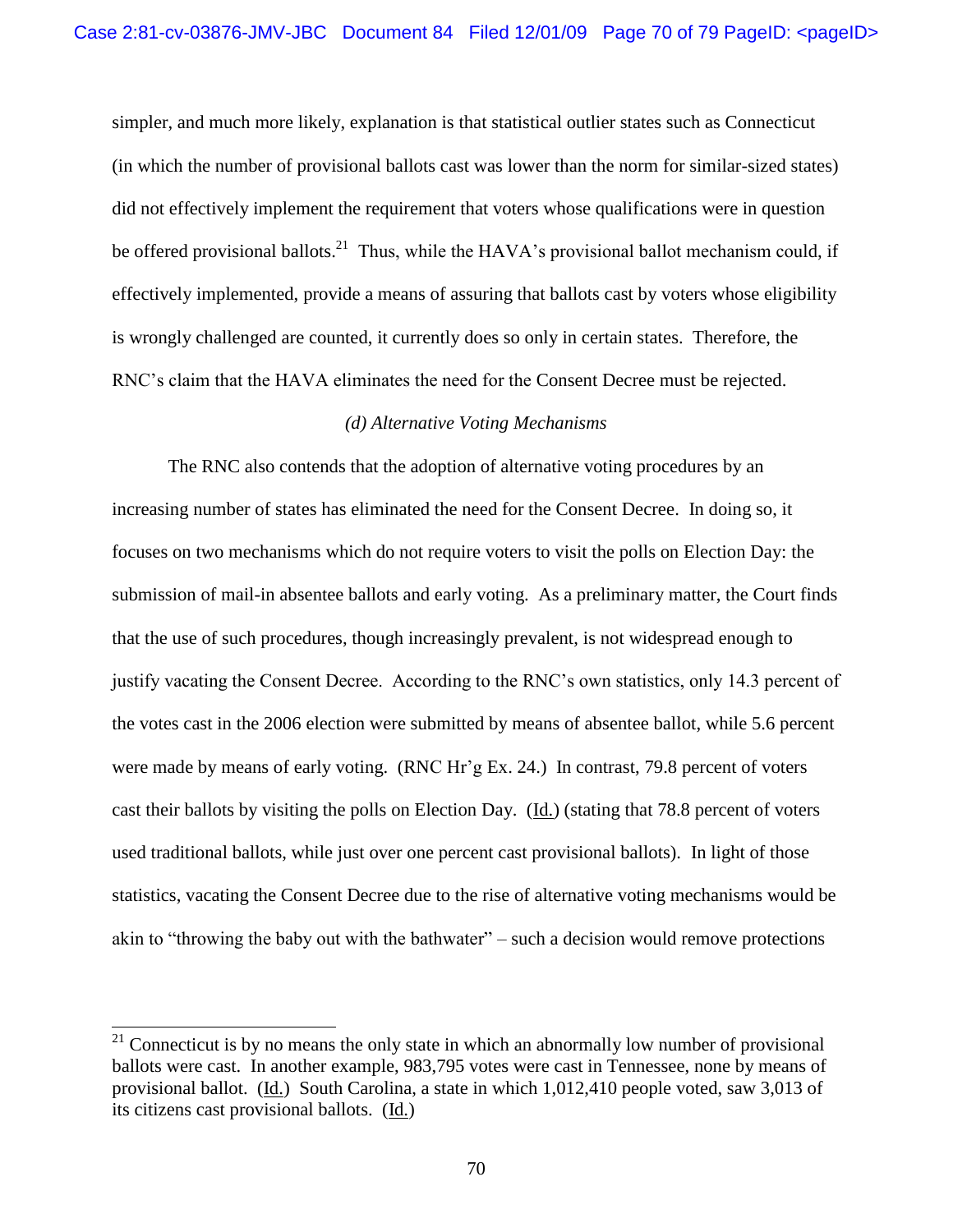that remain applicable to 79.8 percent of the population due to the behavior of the other 19.9 percent.

Turning to the RNC"s substantive arguments relating to alternative voting procedures, the Court notes that, as with its arguments relating to HAVA, the Committee"s assertions have evolved over the course of these proceedings. In its initial brief, the RNC claimed that the adoption of such procedures has increased the danger of voter fraud by "allow[ing] an individual to register to vote, request a ballot, and cast a vote without ever appearing before a county official to establish her existence." (Def."s Br. Supp. Mot. Vacate 14.) That contention ignores the fact that, as discussed above, the HAVA requires all individuals registering to vote, regardless of whether they intend to do so by absentee ballot or any other means, to verify their eligibility by submitting their driver"s license number or the last four digits of their social security number. 42 U.S.C. § 15483(a)(5)(A)(i). Those who have neither form of identification are subject to a mandatory verification process. 42 U.S.C. § 15483(a)(5)(A)(ii),(iii). Moreover, no state accepts mailed voter registrations fewer than 10 days before an election. See EAC Voter Registration Deadlines. In light of today"s modification of the Consent Decree to require 10, rather than 20, days notice of any ballot security initiative, the RNC should be able to effectively address any rumors that fictitious or ineligible individuals are registering to vote by mail.

The problem of individuals actually submitting fraudulent absentee ballots, whether by filling out a ballot on behalf of someone other than themselves or by offering some form of remuneration to other voters in exchange for supporting given candidates, is of greater concern. As a practical matter, however, the RNC will not be prevented by the Consent Decree from combating such behavior for two reasons. First, there is no evidence that absentee ballot fraud is perpetrated more often by minority voters than any other population. Since the Consent Decree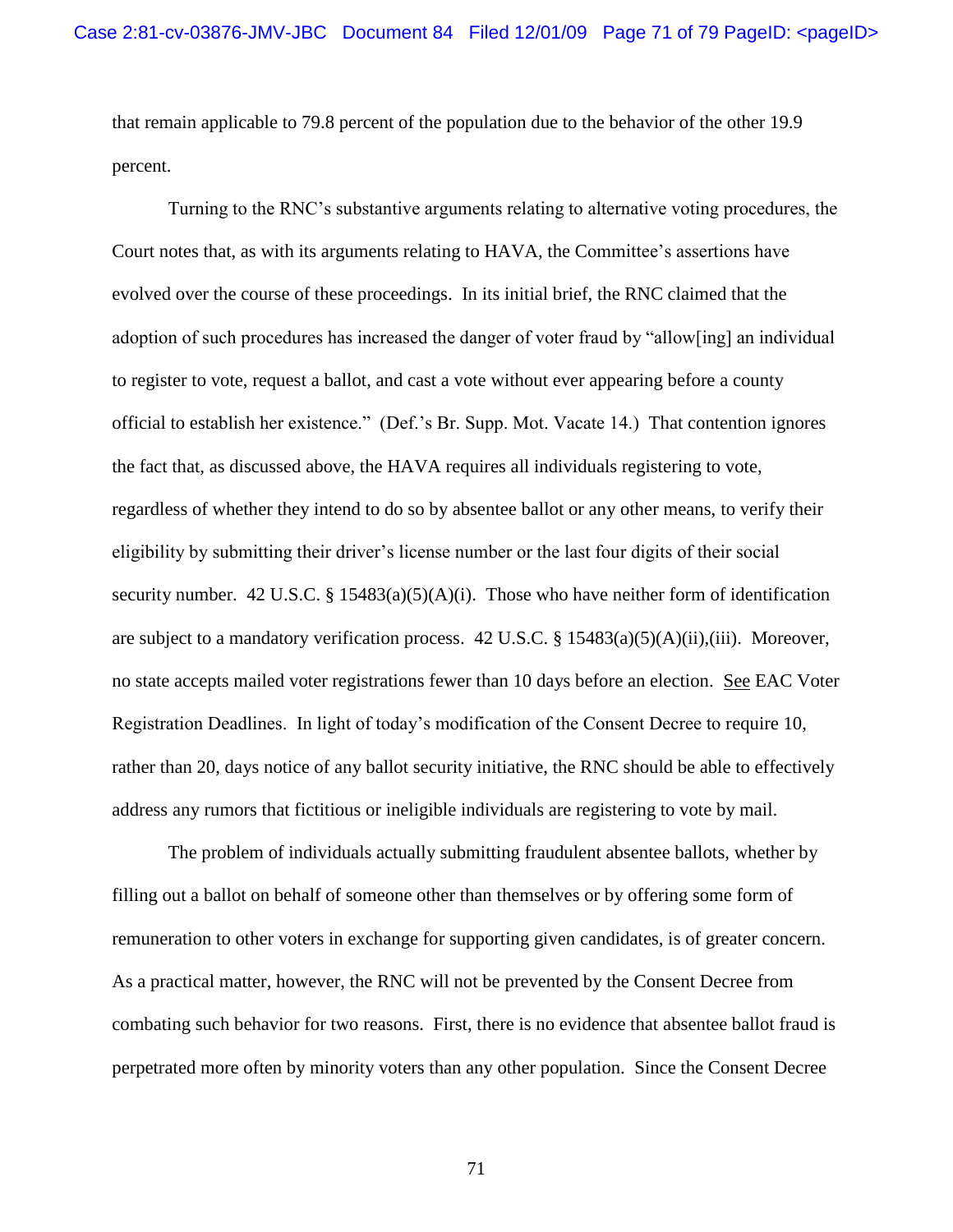only prohibits ballot initiatives that disproportionately target minority voters, the RNC is free to design measures aimed at addressing absentee ballot fraud as long as this Court verifies at least 10 days prior to the implementation of such measures that they do not unfairly target minority populations. More importantly, absentee ballot fraud takes place in settings removed from public scrutiny. The types of ballot security measures contemplated by the Consent Decree – such as compiling challenge lists through vote caging prior to an election and stationing confrontational challengers at the polls to verify individual voters' qualifications – have no efficacy in rooting out such fraud. In fact, there is no practical means by which the RNC (or any other political entity) could discover such fraud prior to the examination of absentee ballots by state officials. At that time, the RNC is free to report suspected instances of fraud to relevant officials, and can do so without disrupting the electoral process or deterring minority voters from casting their ballots. $^{22}$ 

At the evidentiary hearing and in its later briefs, the RNC claimed that, rather than increasing the danger of voter fraud, absentee and early voting provide a safeguard against voter intimidation. In one articulation of that claim, the RNC stated that "in the event that a voter is concerned about encountering intimidating behavior on Election Day, that voter may very well be entitled to vote early or even cast an absentee ballot from the comfort of his or her own home." (Def.'s Post-Hr'g Br. Supp. Mot. Vacate 19.) In making that assertion, the RNC makes the unsupportable assumption that voters will know of potential suppression efforts in advance. The evidence compels the opposite conclusion – the very danger of voter suppression efforts lies

l

<sup>&</sup>lt;sup>22</sup> In order to assure that such challenges do not disproportionately target minority voters, the RNC should promulgate neutral criteria to determine which ballots will be challenged and submit those guidelines to the Court for approval pursuant to the Consent Decree's preclearance provision. Such a procedure will impose a minimal burden on the RNC, as any set of criteria used in a given race may be applied in subsequent elections without seeking further authorization.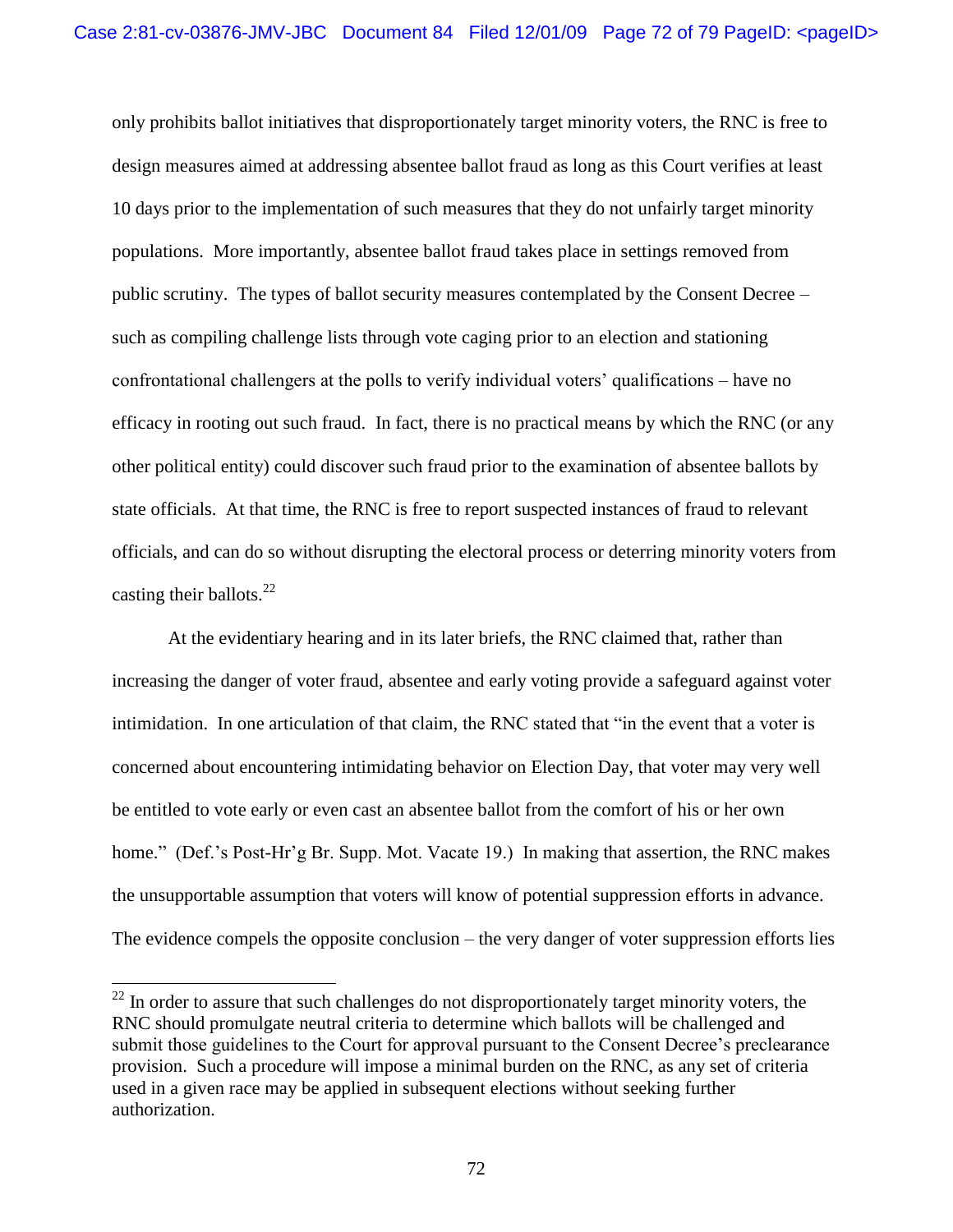in their ability to disrupt the electoral process by surprising voters with unexpected confrontation and delay at the polls.

Not only is there no reason to believe that voters will be able to learn of suppression efforts prior to Election Day and avail themselves of alternative procedures, there is no justification for requiring them to do so. The right to vote is "one of the most fundamental rights of our citizens," Bartlett, 129 S. Ct. at 1240, and cannot be conditioned on the completion of any task unrelated to the fulfillment of voting qualifications. See, e.g., Kramer v. Union Free Sch. Dist. No. 15, 395 U.S. 621, 653 (1969) (invalidating ordinance that limited franchise in school board elections to owners of taxable property); Harper v. Va. State Election Bd., 383 U.S. 663, 670 (1966) (invalidating poll tax restrictions due to the fact that they had "no relation to voting qualifications"). Although minority voters may escape suppression efforts by utilizing alternative voting procedures, the choice of whether to do so or to exercise their right to vote in the traditional manner by visiting the polls on Election Day must be theirs, and theirs alone. See Bartlett, 129 S. Ct. at 1249 ("[R]acial discrimination and racially polarized voting are not ancient history. Much remains to be done to ensure that citizens of all races have equal opportunity to share and participate in our democratic processes and traditions."). Therefore, the Court finds that the adoption by an increasing number of states of mail-in absentee voting cannot serve as the basis for modifying or vacating the Consent Decree.

## *ii. Workability*

Despite the fact that the continued enforcement of the Consent Decree is not detrimental to the public interest, the Court may vacate or modify that agreement if it finds that it has become "unworkable" due to "unforeseen circumstances." Rufo, 502 U.S. at 384. While the

73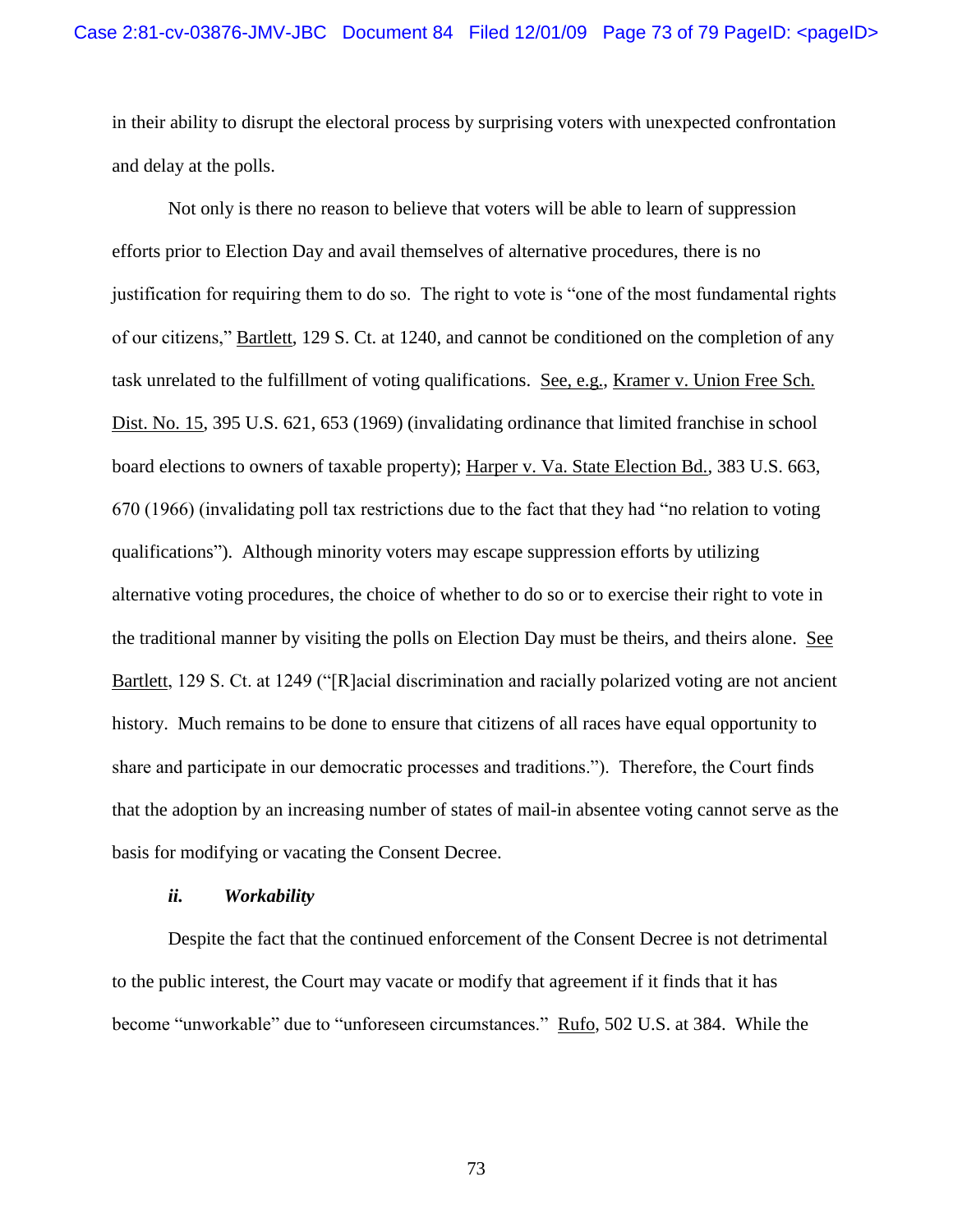Court finds no circumstances that would justify vacating the Consent Decree, four considerations weigh in favor of modification.

The first stems from the combined effect of the Court"s interpretation of the Consent Decree, which allows intervenors to bring suit to enforce its terms, and the BCRA, which requires the RNC to defend such suits using only "hard money" resources. Those developments have created the possibility of inequity by potentially subjecting the RNC to suits brought by organizations that are not subject to the BCRA"s restrictions, while the DNC is not faced with such suits. As discussed above, the DNC has agreed that the Consent Decree should be modified to allow enforcement only by the parties to that agreement. See, e.g., (Pl."s Br. Opp"n Mot. Vacate 4, 23, 26); (Hr"g Tr. 26:17-27:1.) Since both the DNC and RNC are bound by BCRA"s ban on "soft money," such a modification will effectively level the playing field between the DNC and RNC by requiring that any future litigation arising out of the Consent Decree be funded solely by using "hard money" donations. See 2 U.S.C.  $\S$  441a(a)(1) (enumerating the limits on donations to national political parties). Therefore, the Court will enact such a modification and in the future will entertain suits under the Consent Decree only if those actions are instituted by a party to that agreement.<sup>23</sup>

The second circumstance weighing in favor of modification concerns the RNC"s ability to combat mail-in voter registration fraud. Since the Consent Decree was entered in 1982, several states have adopted mail-in voter registration deadlines of that allow individuals to submit their applications after the 20-day time limit contained in the preclearance provision has expired, thus precluding the RNC from effectively combating fraudulent mail-in registrations in

 $\overline{\phantom{a}}$ 

 $^{23}$  The 1987 Modification to the Consent Decree, which imposed the preclearance provision, arose out of an action brought by the DNC in which only the RNC was named as a Defendant. Therefore, only the DNC and RNC were parties to that modification, and only the DNC may enforce the preclearance provision.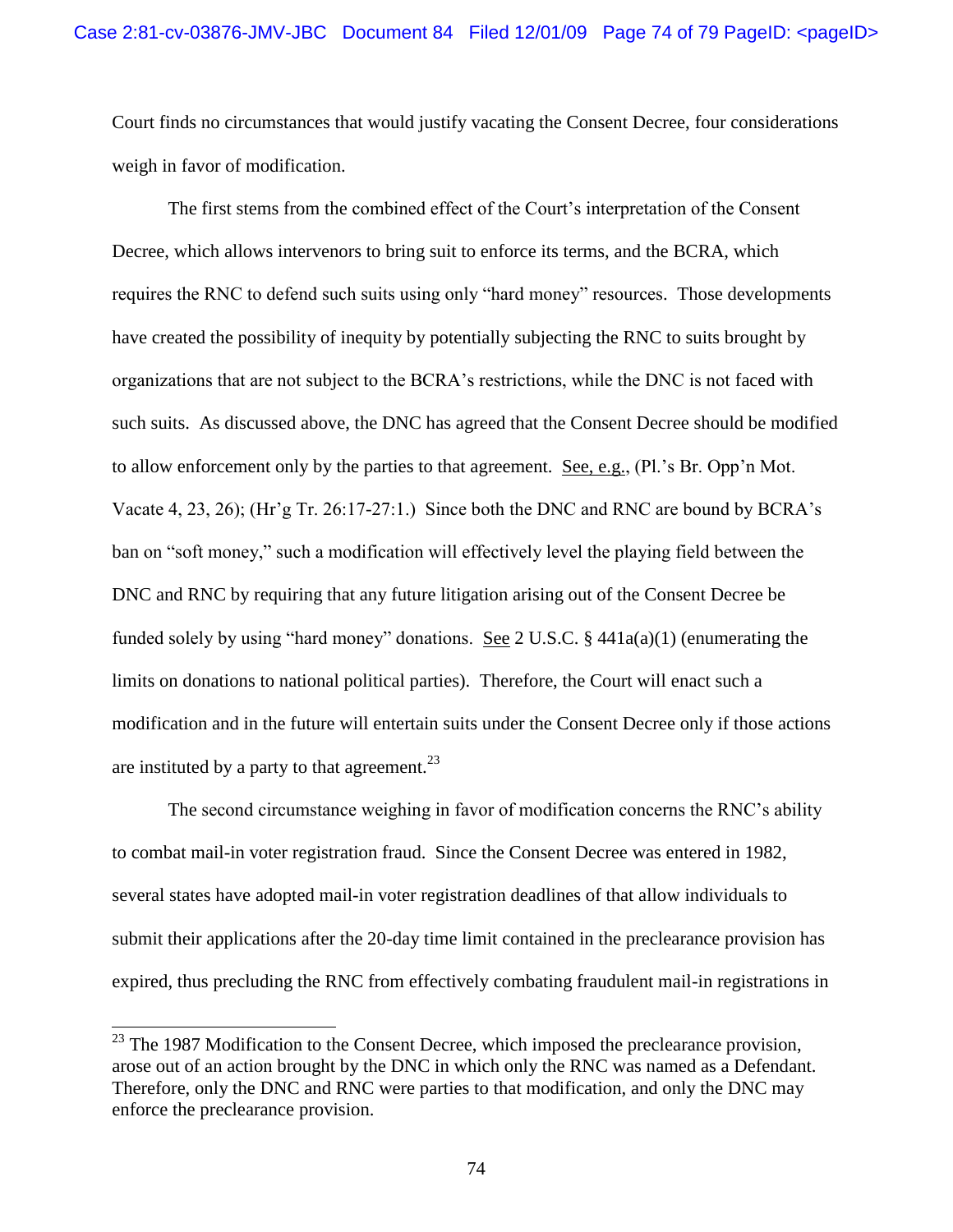those states. See EAC Voter Registration Deadlines (noting that Alabama, Iowa, Maine, and New Hampshire impose a deadline of only 10 days on mail-in registrations). As discussed above, the RNC has a valid interest in assuring the accuracy of voter rolls by preventing fraudulent registrations. See Crawford, 128 S. Ct. at 1619 ("[T]he interest in orderly administration and accurate recordkeeping provides a sufficient justification for carefully identifying all voters participating in the election process."). In order to reconcile that interest with the requirements of the Consent Decree, the Court will alter the preclearance provision to require that the RNC serve it with 10 – rather than 20 – days notice of any proposed ballot security measures. See supra at  $II(C)(i)$ .

The third development favoring modification concerns the vague nature of the terms "normal poll watch functions" and "ballot security" as used in the Consent Decree. The RNC contends that the Consent Decree should be vacated because it prohibits a broad range of otherwise-legal activity. See (Def."s Post-Hr"g Br. Supp. Mot. Vacate 20) ("[T]he Consent Decree ... deters the RNC from working with its state and local parties to engage in legitimate poll watching activities on Election Day."). Mr. Josefiak echoed that claim during his testimony by asserting that the Consent Decree effectively prohibits the RNC from engaging in poll watching or "get out the vote" efforts. In doing so, he noted that the Consent Decree's failure to define "normal poll watch functions," had led the RNC to adopt a cautious approach, stating:

[W]hen it comes to Election Day activities, [the RNC"s cooperation with state and local party committees] stops because of the Consent Decree. And even though there is a provision in the Consent Decree where we can be involved with normal poll watching activities, quite frankly where I sit, what is past security is a very, very difficult line. And so as a result, as a practical matter, the RNC stays out of all Election Day activities. So it causes that break from a team effort up to Election Day, and getting out the vote on Election Day to actually monitoring the polls themselves.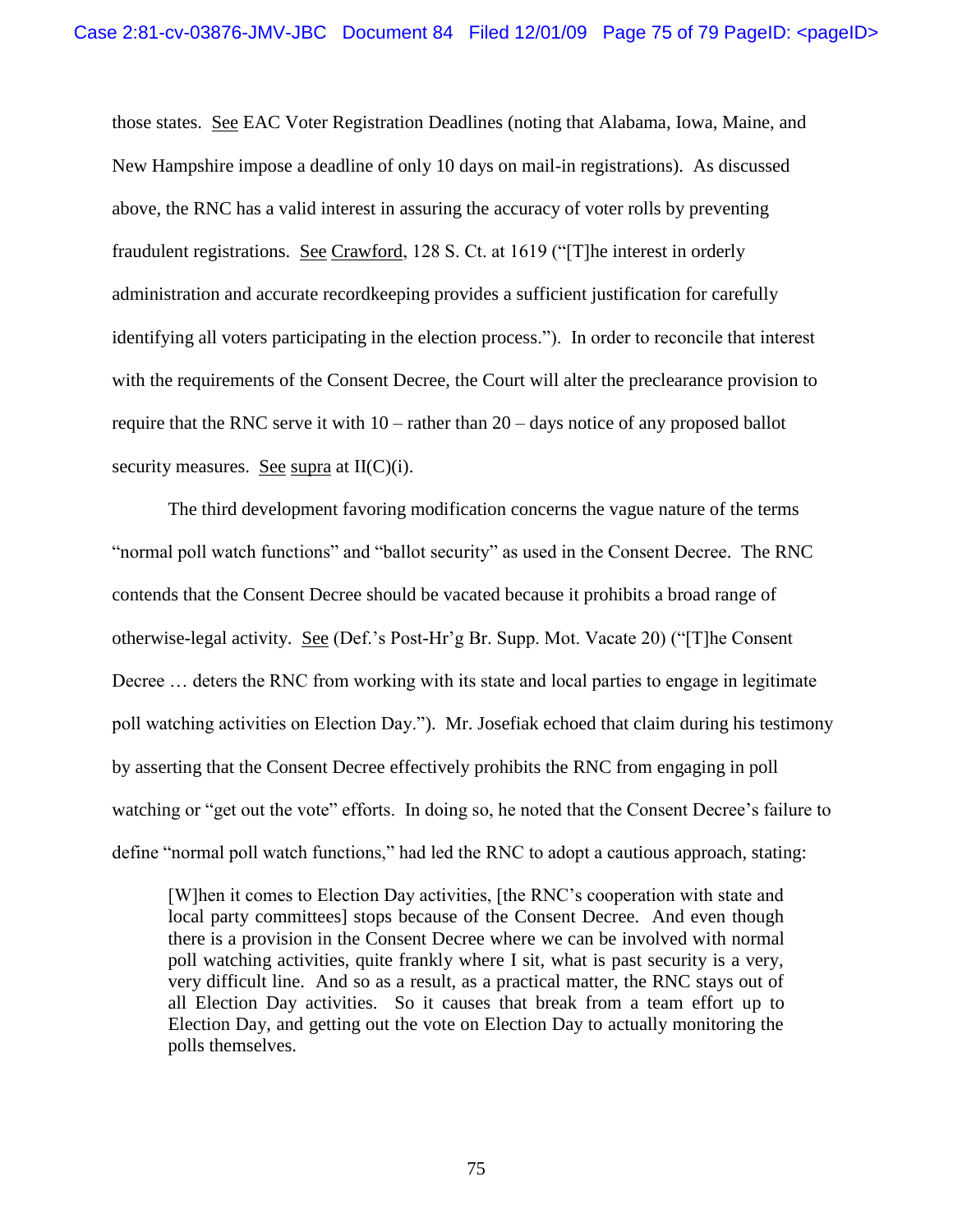(1 Hr"g Tr. 94:5-14); see also (Def."s Post-Hr"g Br. Supp. Mot. Vacate 22-23) ("Even though the RNC wants to take part in [voter turnout drives and poll watching] activities and has the ability to make them more professional, effective, and legally compliant, it refrains from doing so because the definition of "normal poll watching" under the Decree is unclear.").

The RNC has a valid interest in the orderly administration of elections, see Crawford, 128 S. Ct. at 1619, and there is no question that it should be allowed to engage in activities that are aimed at ensuring the voting process functions smoothly by stationing observers at the polls or increasing political participation through voter registration and turnout drives in cooperation with state Republican organizations. The fact that the Consent Decree was never meant to prohibit such activities is evidenced by the inclusion of an exception to the preclearance requirement for "normal poll watch functions." Unfortunately, the parties' failure to define that term has led the RNC to refrain from such activities altogether. In order to remedy that situation, the Court will modify the Consent Decree as set forth below in an effort to clearly demarcate the "normal poll watch functions" to which it does not apply, and will add a more extensive definition of "ballot security."

The final consideration weighing in favor of modification involves the fact that the Consent Decree does not include a date on which the obligations it imposes on the RNC will terminate. In failing to include such an expiration date, the parties have created a situation in which the RNC is, at least nominally, bound by those obligations in perpetuity, regardless of whether it continues to engage in voter suppression efforts or has any incentive to do so. That situation is inherently inequitable. For example, if at any point in the future the RNC succeeds in attracting minority voters in such numbers that its candidates receive the majority of votes cast by those populations, it will have no incentive to engage in anti-fraud measures that have the

76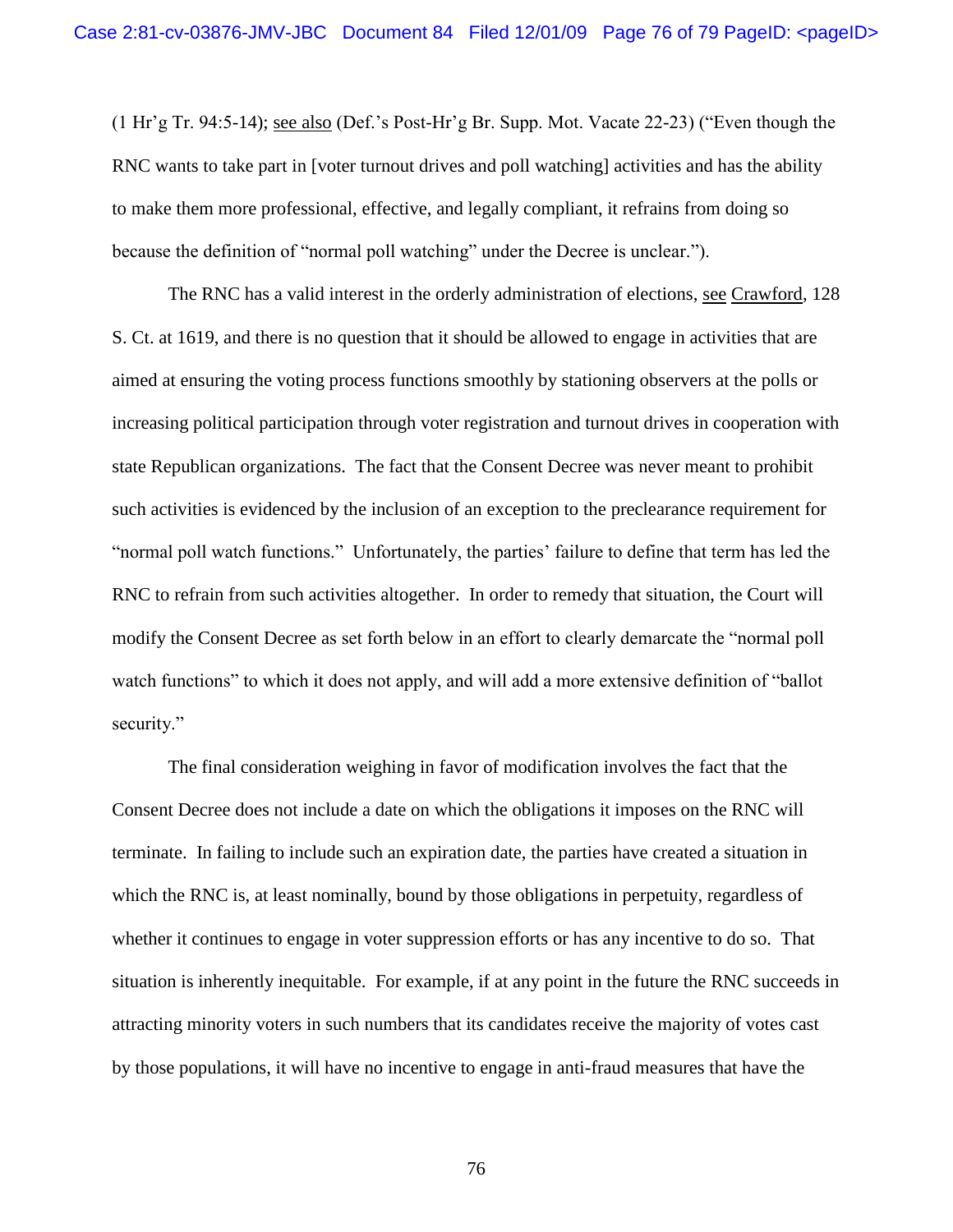effect of deterring those voters from casting their ballots. Under the Consent Decree as currently written, though, the RNC would be required to preclear any such measures with this Court, while the DNC would be free to implement ballot security programs without doing so. In an effort to avoid similar situations, the Civil Rights Division of the DOJ – the government entity charged with enforcing the VRA – imposes a time limit of eight years on its consent decrees, which may be extended for good cause. See (Def."s Br. Supp. Mot. Vacate 10 n.6) (citing various examples). The Court believes that such a provision is justified in this case. Therefore, the Consent Decree will be modified to specify that it will terminate eight years from the date of this ruling. If in the interim the DNC proves by a preponderance of the evidence that the RNC has engaged in further suppression efforts, the termination date will be extended to eight years from the date of the last violation of the Consent Decree.

## **III. CONCLUSION**

For the foregoing reasons, the RNC"s Motion to Vacate the Consent Decree is denied. The Consent Decree will be modified as follows:

- (1) Only the parties to the Consent Decree may bring suit to redress a violation of that agreement.
- (2) The preclearance period shall be shortened from 20 to 10 days. The RNC shall be required to notify the DNC and this Court of any proposed ballot security measures at least 10 days before instituting such measures so that this Court may determine their legality and whether they comply with the other terms of the Consent Decree.
- (3) "Ballot Security," as used in the Consent Decree, shall include any program aimed at combating voter fraud by preventing potential voters from registering to vote or casting a ballot. Such programs include, but are not limited to, the compilation of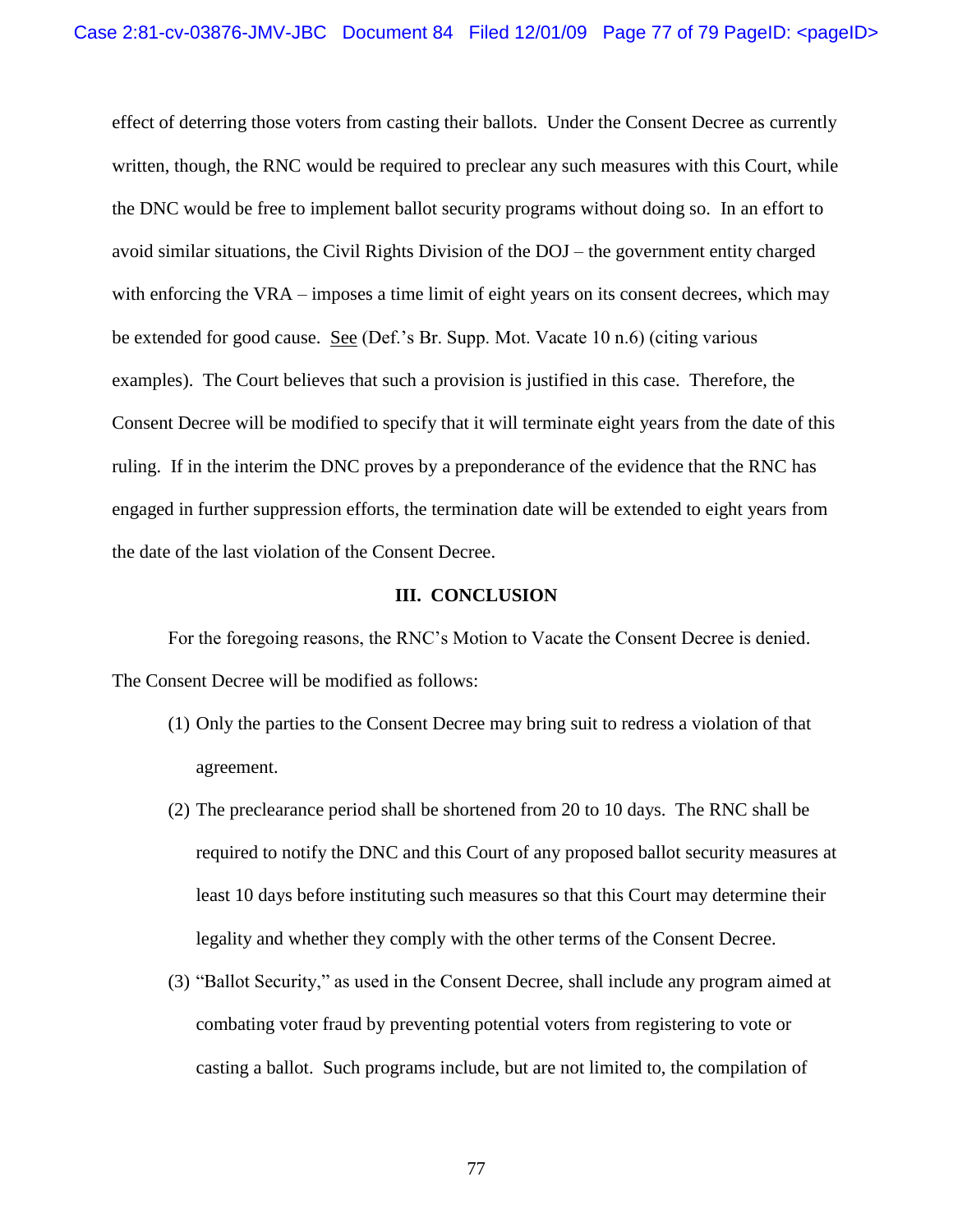voter challenge lists by use of mailings or reviewing databases maintained by state agencies such as motor vehicle records, social security records, change of address forms, and voter lists assembled pursuant to the HAVA; the use of challengers to confront potential voters and verify their eligibility at the polls on either Election Day or a day on which they may take advantage of state early voting procedures; the recording by photographic or other means of voter likenesses or vehicles at any polling place; and the distribution of literature informing individuals at or near a polling place that voter fraud is a crime or detailing the penalties under any state or federal statute for impermissibly casting a ballot.

- (4) "Normal poll-watch function" shall include stationing individuals at polling stations to observe the voting process and report irregularities unrelated to voter fraud to dulyappointed state officials. Such observers may report any disturbance that they reasonably believe might deter eligible voters from casting their ballots, including malfunctioning voting machines, long lines, or understaffing at polling places. Such observers may not question voters about their credentials; impede or delay voters by asking for identification, videotape, photograph, or otherwise make visual records of voters or their vehicles; or issue literature outlining the fact that voter fraud is a crime or detailing the penalties under any state or federal statute for impermissibly casting a ballot.
- (5) The Consent Decree shall not apply to any initiative undertaken by the RNC that does not have as at least one of its purposes the prevention of either fraudulent voting or fraudulent voter registration. Such programs include any effort undertaken by the RNC, or by any state or local Republican entity with which it coordinates, to increase

78